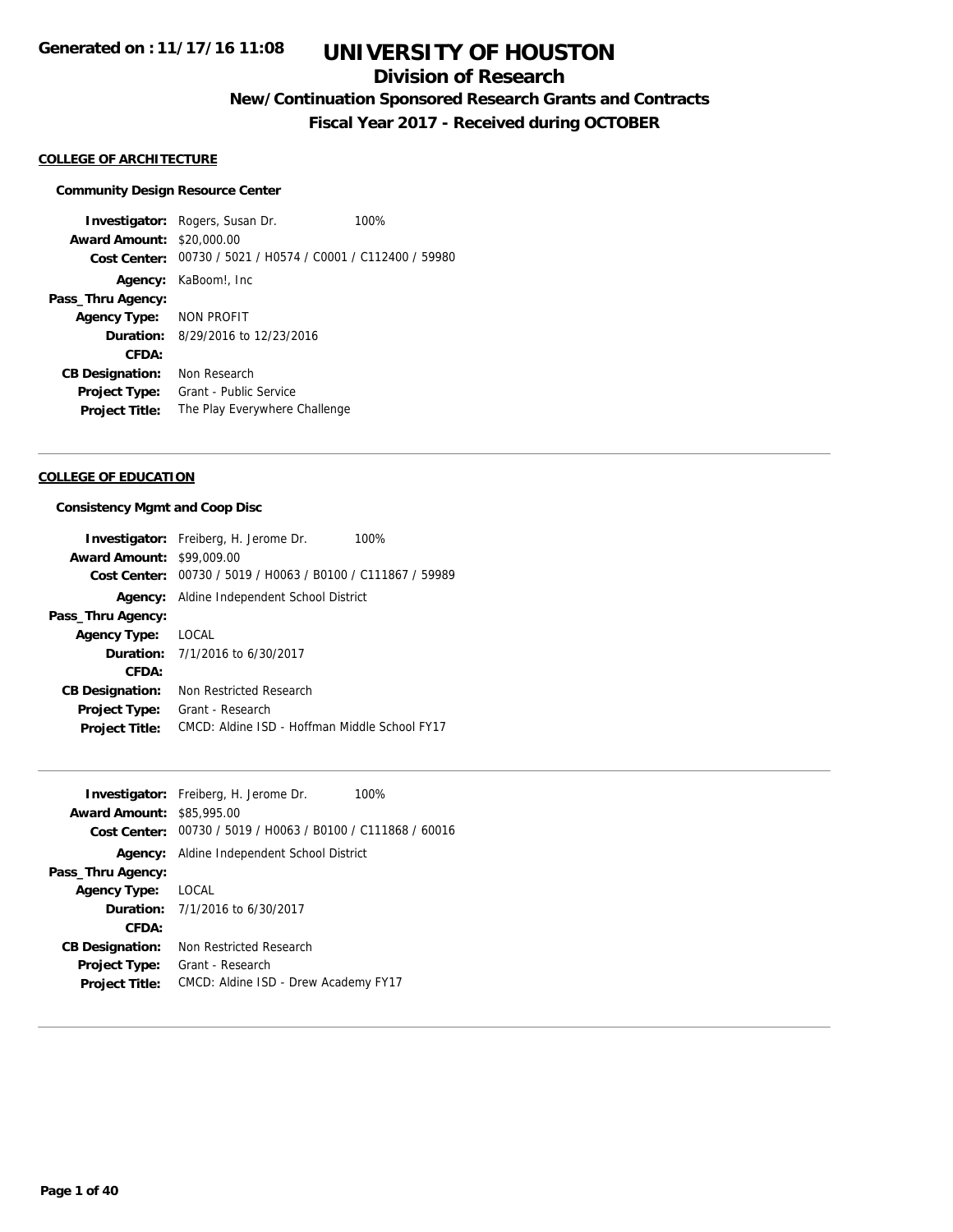### **Division of Research**

**New/Continuation Sponsored Research Grants and Contracts**

**Fiscal Year 2017 - Received during OCTOBER**

#### **COLLEGE OF EDUCATION**

#### **Consistency Mgmt and Coop Disc**

**Investigator:** Freiberg, H. Jerome Dr. 100% **Award Amount:** \$99,009.00 **Cost Center:** 00730 / 5019 / H0063 / B0100 / C111866 / 59988 **Agency:** Aldine Independent School District **Pass\_Thru Agency: Agency Type:** LOCAL **Duration:** 7/1/2016 to 6/30/2017 **CFDA: CB Designation:** Non Restricted Research **Project Type:** Grant - Research **Project Title:** CMCD: Aldine ISD - Stovall Middle School FY17

#### **Dean, Education**

|                                  | <b>Investigator:</b> Hawkins, Jacqueline Dr.<br>15%                                                                                                                                 |
|----------------------------------|-------------------------------------------------------------------------------------------------------------------------------------------------------------------------------------|
| <b>Award Amount: \$45,000.00</b> |                                                                                                                                                                                     |
|                                  | Cost Center: 00730 / 5021 / H0102 / B0100 / C107517 / 55882                                                                                                                         |
|                                  | <b>Agency:</b> Howard Hughes Medical Institute                                                                                                                                      |
| Pass_Thru Agency:                |                                                                                                                                                                                     |
| <b>Agency Type:</b>              | NON PROFIT                                                                                                                                                                          |
|                                  | <b>Duration:</b> 9/1/2014 to 8/31/2019                                                                                                                                              |
| CFDA:                            |                                                                                                                                                                                     |
| <b>CB Designation:</b>           | Non Restricted Research                                                                                                                                                             |
| <b>Project Type:</b>             | Grant - Research                                                                                                                                                                    |
| <b>Project Title:</b>            | Sustaining Excellence: Introduction of Freshmen Course Instructional Changes and Student Academic Support to<br>Increase the Six Year Graduation Rate (Persistence) of STEM Majors. |

| Award Amount: \$290.00                 | <b>Investigator:</b> Black, Carolyn Dr.<br>Cost Center: 00730 / 5016 / H0441 / C0001 / C105879 / 51918 | 100% |
|----------------------------------------|--------------------------------------------------------------------------------------------------------|------|
|                                        | <b>Agency:</b> Texas Education Agency                                                                  |      |
| Pass_Thru Agency: Governor - Executive |                                                                                                        |      |
| Agency Type: STATE                     |                                                                                                        |      |
|                                        | <b>Duration:</b> 8/1/2011 to 11/30/2017                                                                |      |
| CFDA:                                  |                                                                                                        |      |
| <b>CB Designation:</b>                 | Non Research                                                                                           |      |
| <b>Project Type:</b>                   | Grant - Public Service                                                                                 |      |
| <b>Project Title:</b>                  | School Lunch Matching                                                                                  |      |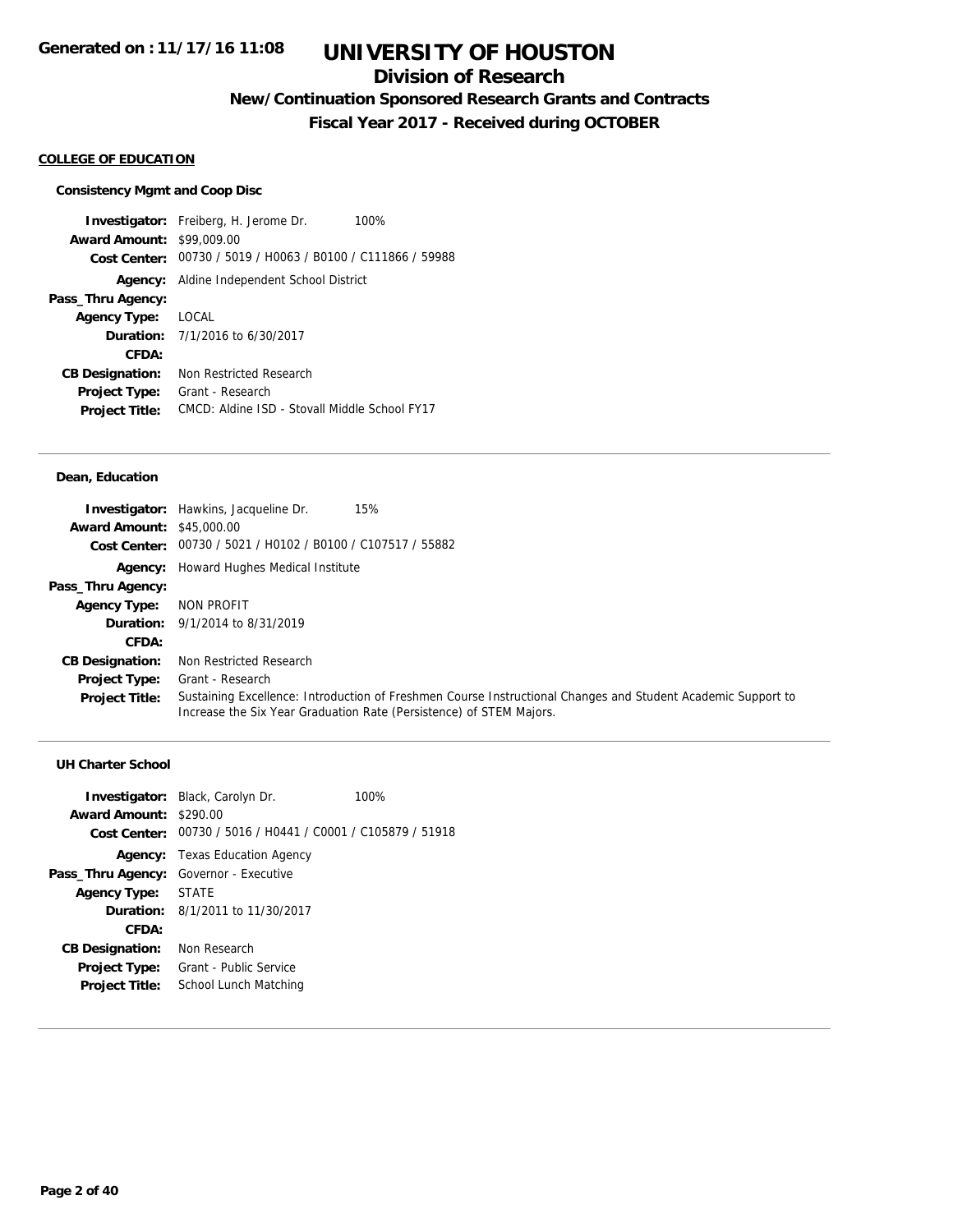### **Division of Research**

## **New/Continuation Sponsored Research Grants and Contracts**

**Fiscal Year 2017 - Received during OCTOBER**

### **COLLEGE OF EDUCATION**

|                                         | <b>Investigator:</b> Black, Carolyn Dr.                     | 100%                                                           |
|-----------------------------------------|-------------------------------------------------------------|----------------------------------------------------------------|
| <b>Award Amount: \$213,108.58</b>       |                                                             |                                                                |
|                                         | Cost Center: 00730 / 5017 / H0441 / C0001 / C104213 / 49761 |                                                                |
| Agency:                                 | Texas Education Agency                                      |                                                                |
| <b>Pass_Thru Agency: State of Texas</b> |                                                             |                                                                |
| <b>Agency Type: STATE</b>               |                                                             |                                                                |
|                                         | <b>Duration:</b> 9/1/2011 to 11/30/2017                     |                                                                |
| CFDA:                                   |                                                             |                                                                |
| <b>CB Designation:</b>                  | Non Research                                                |                                                                |
| <b>Project Type:</b>                    | Grant - Public Service                                      |                                                                |
| <b>Project Title:</b>                   |                                                             | Charter School: Foundation School Program Leadership S&W FY 12 |

| <b>Investigator:</b> Black, Carolyn Dr.                     | 100% |
|-------------------------------------------------------------|------|
| <b>Award Amount: \$4,650.00</b>                             |      |
| Cost Center: 00730 / 5014 / H0441 / C0001 / C104228 / 49775 |      |
| <b>Agency:</b> Texas Education Agency                       |      |
| <b>Pass_Thru Agency: State of Texas</b>                     |      |
| <b>STATE</b><br>Agency Type:                                |      |
| <b>Duration:</b> 9/1/2011 to 11/30/2017                     |      |
| 10.553                                                      |      |
| Non Research                                                |      |
| Grant - Public Service                                      |      |
| Charter School: School Breakfast Program FY12               |      |
|                                                             |      |

|                                         | <b>Investigator:</b> Black, Carolyn Dr.                     | 100%                                                       |
|-----------------------------------------|-------------------------------------------------------------|------------------------------------------------------------|
| <b>Award Amount: \$656,168.80</b>       |                                                             |                                                            |
|                                         | Cost Center: 00730 / 5017 / H0441 / C0001 / C104216 / 49772 |                                                            |
|                                         | <b>Agency:</b> Texas Education Agency                       |                                                            |
| <b>Pass_Thru Agency: State of Texas</b> |                                                             |                                                            |
| <b>Agency Type:</b>                     | STATE                                                       |                                                            |
|                                         | <b>Duration:</b> 9/1/2011 to 11/30/2017                     |                                                            |
| CFDA:                                   |                                                             |                                                            |
| <b>CB Designation:</b>                  | Non Research                                                |                                                            |
| <b>Project Type:</b>                    | Grant - Public Service                                      |                                                            |
| <b>Project Title:</b>                   |                                                             | Charter School: Foundation School Program Teacher S&W FY12 |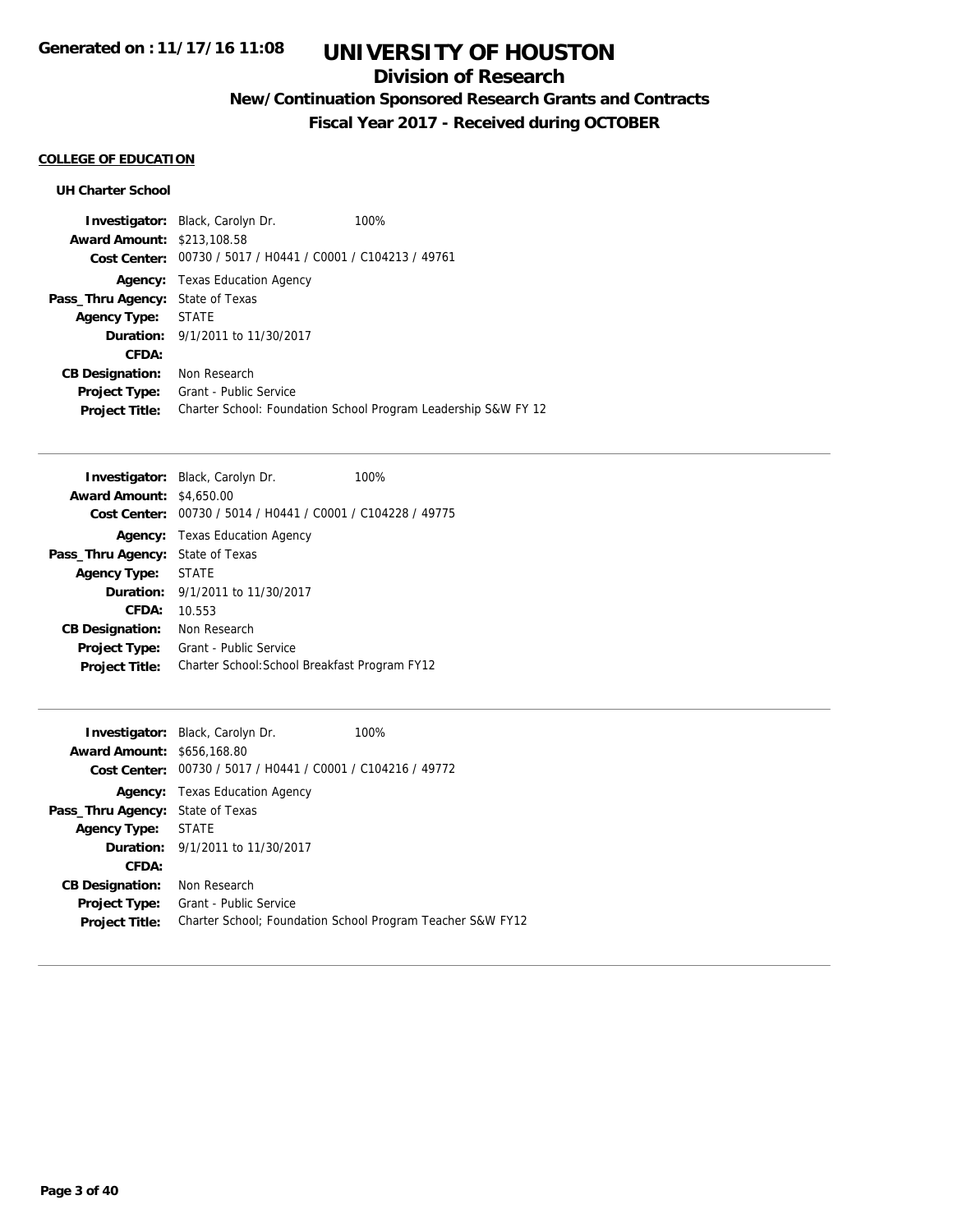### **Division of Research**

## **New/Continuation Sponsored Research Grants and Contracts**

**Fiscal Year 2017 - Received during OCTOBER**

### **COLLEGE OF EDUCATION**

|                                        | <b>Investigator:</b> Black, Carolyn Dr.                     | 100%                                                                                     |  |
|----------------------------------------|-------------------------------------------------------------|------------------------------------------------------------------------------------------|--|
| <b>Award Amount: \$6,000.00</b>        |                                                             |                                                                                          |  |
|                                        | Cost Center: 00730 / 5017 / H0441 / C0001 / C109232 / 56379 |                                                                                          |  |
|                                        | <b>Agency:</b> Texas Education Agency                       |                                                                                          |  |
| Pass_Thru Agency: Governor - Executive |                                                             |                                                                                          |  |
| <b>Agency Type: STATE</b>              |                                                             |                                                                                          |  |
|                                        | <b>Duration:</b> 9/1/2014 to 11/30/2017                     |                                                                                          |  |
| CFDA:                                  |                                                             |                                                                                          |  |
| <b>CB Designation:</b>                 | Non Research                                                |                                                                                          |  |
| Project Type:                          | Grant - Public Service                                      |                                                                                          |  |
| <b>Project Title:</b>                  |                                                             | Charter School: Foundation School Program Administration - Bilingual Education Allotment |  |

|                                  | <b>Investigator:</b> Black, Carolyn Dr.                     | 100% |
|----------------------------------|-------------------------------------------------------------|------|
| <b>Award Amount: \$16,000.00</b> |                                                             |      |
|                                  | Cost Center: 00730 / 5014 / H0441 / C0001 / C104229 / 49776 |      |
|                                  | <b>Agency:</b> Texas Education Agency                       |      |
| Pass_Thru Agency:                | State of Texas                                              |      |
| <b>Agency Type:</b>              | <b>STATE</b>                                                |      |
| Duration:                        | 9/1/2011 to 11/30/2017                                      |      |
| CFDA:                            | 10.555                                                      |      |
| <b>CB Designation:</b>           | Non Research                                                |      |
| <b>Project Type:</b>             | Grant - Public Service                                      |      |
| <b>Project Title:</b>            | Charter School: National School Lunch Program FY 12         |      |

|                                         | <b>Investigator:</b> Black, Carolyn Dr.                     | 100%                                                                 |
|-----------------------------------------|-------------------------------------------------------------|----------------------------------------------------------------------|
| <b>Award Amount: \$89,000.00</b>        |                                                             |                                                                      |
|                                         | Cost Center: 00730 / 5017 / H0441 / C0001 / C104214 / 49770 |                                                                      |
|                                         | <b>Agency:</b> Texas Education Agency                       |                                                                      |
| <b>Pass_Thru Agency: State of Texas</b> |                                                             |                                                                      |
| <b>Agency Type:</b>                     | STATE                                                       |                                                                      |
|                                         | <b>Duration:</b> 9/1/2011 to 11/30/2017                     |                                                                      |
| CFDA:                                   |                                                             |                                                                      |
| <b>CB Designation:</b>                  | Non Research                                                |                                                                      |
| <b>Project Type:</b>                    | <b>Grant - Public Service</b>                               |                                                                      |
| <b>Project Title:</b>                   |                                                             | Charter School: Foundation School Program Special Education S&W FY12 |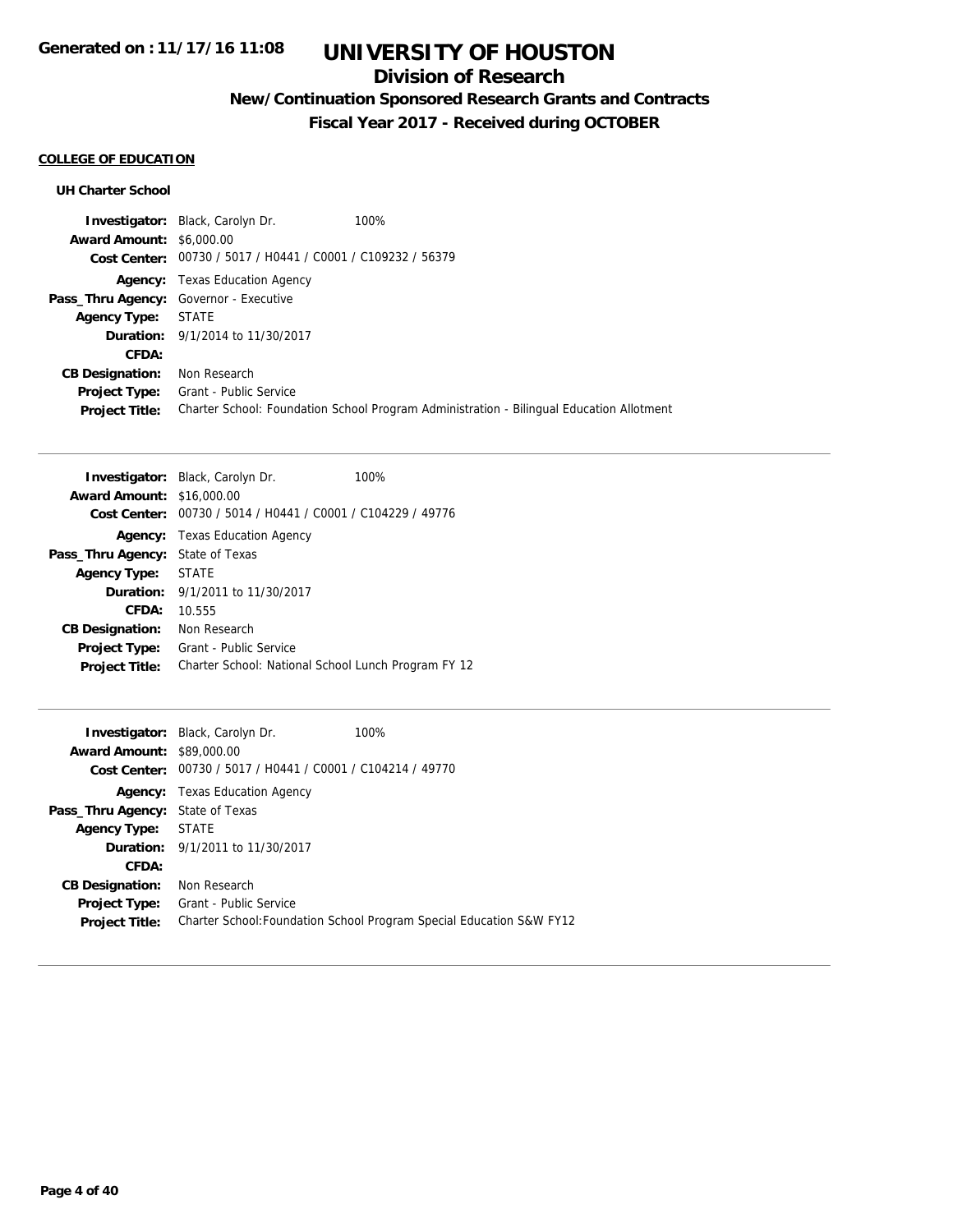### **Division of Research**

**New/Continuation Sponsored Research Grants and Contracts**

**Fiscal Year 2017 - Received during OCTOBER**

### **COLLEGE OF EDUCATION**

|                                 | <b>Investigator:</b> Paguin, Patricia Mrs.                  | 100%                                   |
|---------------------------------|-------------------------------------------------------------|----------------------------------------|
| <b>Award Amount: \$2,714.00</b> |                                                             |                                        |
|                                 | Cost Center: 00730 / 5014 / H0441 / C0001 / C104225 / 49773 |                                        |
|                                 | <b>Agency:</b> Texas Education Agency                       |                                        |
| Pass_Thru Agency:               | U.S. Department of Education                                |                                        |
| <b>Agency Type:</b>             | <b>FEDERAL</b>                                              |                                        |
|                                 | <b>Duration:</b> 9/1/2011 to 11/30/2017                     |                                        |
| CFDA:                           | 84.367                                                      | Improving Teacher Quality State Grants |
| <b>CB Designation:</b>          | Non Research                                                |                                        |
| <b>Project Type:</b>            | Grant - Public Service                                      |                                        |
| <b>Project Title:</b>           | Charter School: Title II, Part A FY12                       |                                        |

|                                  | <b>Investigator:</b> Black, Carolyn Dr.                     | 100% |
|----------------------------------|-------------------------------------------------------------|------|
| <b>Award Amount: \$15,155.00</b> |                                                             |      |
|                                  | Cost Center: 00730 / 5014 / H0441 / C0001 / C104226 / 49774 |      |
|                                  | <b>Agency:</b> Texas Education Agency                       |      |
|                                  | Pass_Thru Agency: U.S. Department of Education              |      |
| <b>Agency Type:</b>              | FEDERAL                                                     |      |
|                                  | <b>Duration:</b> 9/1/2011 to 11/30/2017                     |      |
| CFDA:                            | 84.010                                                      |      |
| <b>CB Designation:</b>           | Non Research                                                |      |
| <b>Project Type:</b>             | Grant - Public Service                                      |      |
| <b>Project Title:</b>            | Chater School: Title I, Part A FY 12                        |      |

|                        | <b>Investigator:</b> Black, Carolyn Dr.                     | 100% |
|------------------------|-------------------------------------------------------------|------|
| <b>Award Amount:</b>   | \$20,000.00                                                 |      |
|                        | Cost Center: 00730 / 5017 / H0441 / C0001 / C104212 / 49760 |      |
|                        | <b>Agency:</b> Texas Education Agency                       |      |
| Pass_Thru Agency:      | State of Texas                                              |      |
| <b>Agency Type:</b>    | <b>STATE</b>                                                |      |
|                        | <b>Duration:</b> 9/1/2011 to 11/30/2017                     |      |
| CFDA:                  |                                                             |      |
| <b>CB Designation:</b> | Non Research                                                |      |
| <b>Project Type:</b>   | Grant - Public Service                                      |      |
| <b>Project Title:</b>  | Charter School: Foundation Fund Program Fund TEA            |      |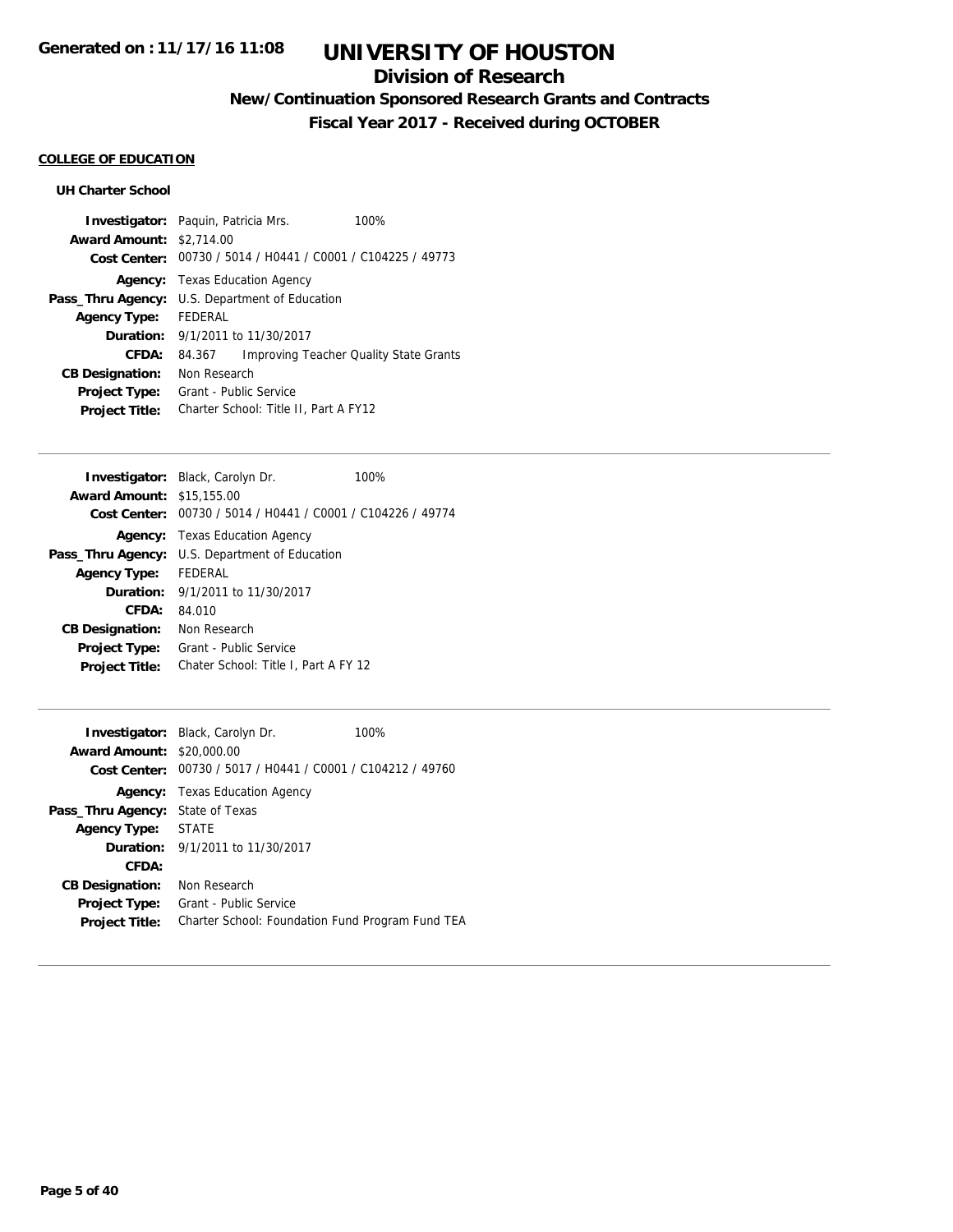## **Division of Research**

## **New/Continuation Sponsored Research Grants and Contracts**

**Fiscal Year 2017 - Received during OCTOBER**

### **COLLEGE OF EDUCATION**

|                                         | <b>Investigator:</b> Black, Carolyn Dr.                     | 100%                                                               |
|-----------------------------------------|-------------------------------------------------------------|--------------------------------------------------------------------|
| <b>Award Amount: \$76,207.02</b>        |                                                             |                                                                    |
|                                         | Cost Center: 00730 / 5017 / H0441 / C0001 / C104215 / 49771 |                                                                    |
|                                         | <b>Agency:</b> Texas Education Agency                       |                                                                    |
| <b>Pass_Thru Agency: State of Texas</b> |                                                             |                                                                    |
| Agency Type: STATE                      |                                                             |                                                                    |
|                                         | <b>Duration:</b> 9/1/2011 to 11/30/2017                     |                                                                    |
| CFDA:                                   |                                                             |                                                                    |
| <b>CB Designation:</b>                  | Non Research                                                |                                                                    |
| <b>Project Type:</b>                    | Grant - Public Service                                      |                                                                    |
| <b>Project Title:</b>                   |                                                             | Charter School: Foundation School Program Administration S&W FY 12 |

|                                        | <b>Investigator:</b> Black, Carolyn Dr.                     | 100%                                                                                        |
|----------------------------------------|-------------------------------------------------------------|---------------------------------------------------------------------------------------------|
| <b>Award Amount: \$42,421.60</b>       |                                                             |                                                                                             |
|                                        | Cost Center: 00730 / 5017 / H0441 / C0001 / C109231 / 56380 |                                                                                             |
|                                        | <b>Agency:</b> Texas Education Agency                       |                                                                                             |
| Pass_Thru Agency: Governor - Executive |                                                             |                                                                                             |
| <b>Agency Type:</b>                    | STATE                                                       |                                                                                             |
|                                        | <b>Duration:</b> 9/1/2014 to 11/30/2017                     |                                                                                             |
| CFDA:                                  |                                                             |                                                                                             |
| <b>CB Designation:</b>                 | Non Research                                                |                                                                                             |
| Project Type:                          | Grant - Public Service                                      |                                                                                             |
| <b>Project Title:</b>                  |                                                             | Charter School: Foundation School Program Administration - Compensatory Education Allotment |

| <b>Award Amount: \$19,726.00</b><br>Cost Center: | <b>Investigator:</b> Black, Carolyn Dr.<br>00730 / 5017 / H0441 / C0001 / C104441 / 49964 | 100%                                                             |
|--------------------------------------------------|-------------------------------------------------------------------------------------------|------------------------------------------------------------------|
|                                                  | <b>Agency:</b> Texas Education Agency                                                     |                                                                  |
| <b>Pass_Thru Agency: State of Texas</b>          |                                                                                           |                                                                  |
| Agency Type:                                     | <b>STATE</b>                                                                              |                                                                  |
|                                                  | <b>Duration:</b> 9/1/2011 to 11/30/2017                                                   |                                                                  |
| CFDA:                                            |                                                                                           |                                                                  |
| <b>CB Designation:</b>                           | Non Research                                                                              |                                                                  |
| <b>Project Type:</b>                             | Grant - Public Service                                                                    |                                                                  |
| <b>Project Title:</b>                            |                                                                                           | UH Charter School Instructional Materials Allotment FY 2011-2013 |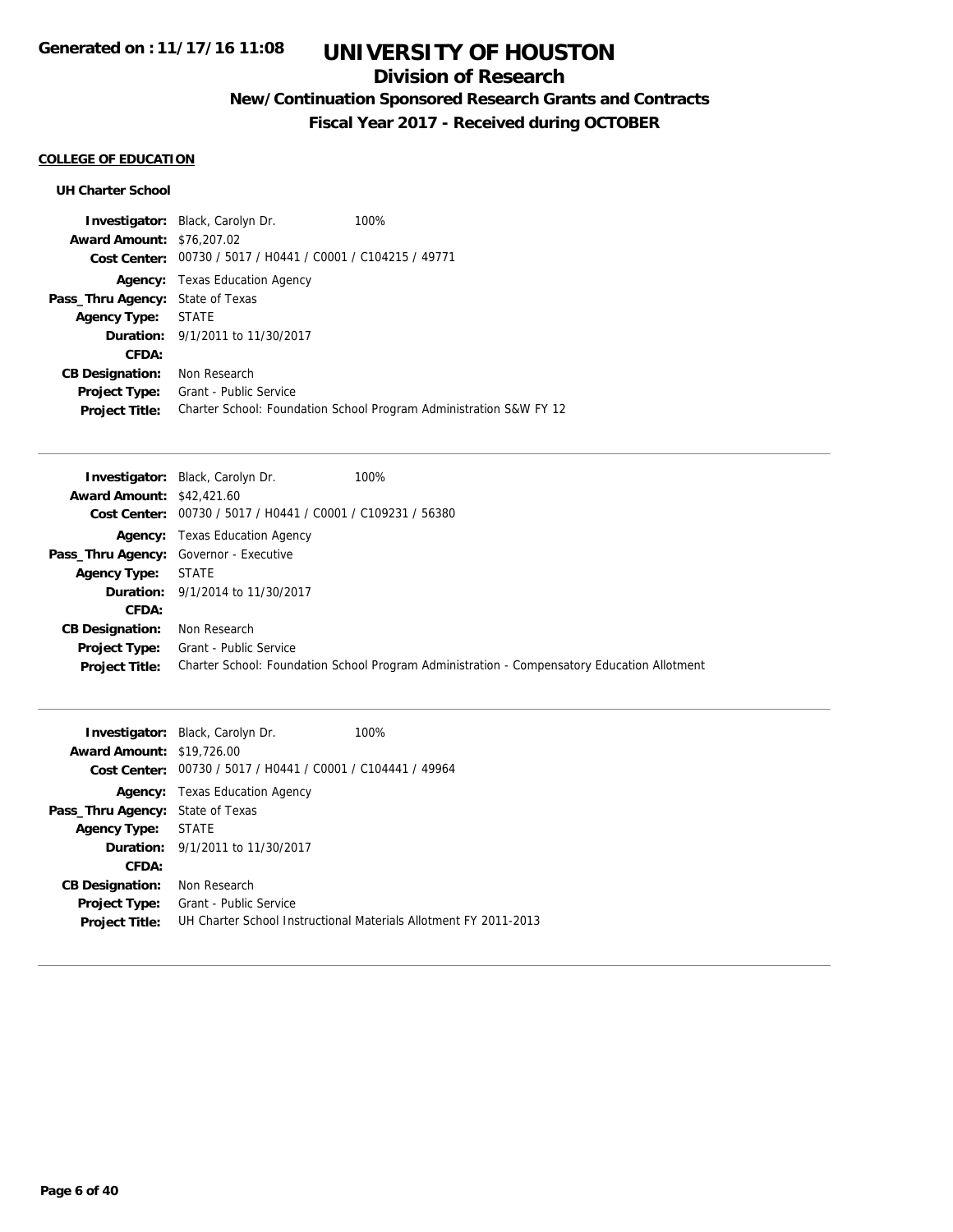## **Division of Research**

**New/Continuation Sponsored Research Grants and Contracts**

**Fiscal Year 2017 - Received during OCTOBER**

#### **COLLEGE OF LIBERAL ARTS AND SOCIAL SCIENCES**

#### **Communication Sciences and Disorders**

|                                 | 100%<br><b>Investigator:</b> Johnson, Kia Dr.               |                                                                                     |
|---------------------------------|-------------------------------------------------------------|-------------------------------------------------------------------------------------|
| <b>Award Amount: \$7,496.00</b> |                                                             |                                                                                     |
|                                 | Cost Center: 00730 / 5021 / H0087 / B0001 / C111833 / 60101 |                                                                                     |
| Agency:                         | American Speech-Language-Hearing Foundation                 |                                                                                     |
| Pass_Thru Agency:               |                                                             |                                                                                     |
| <b>Agency Type:</b>             | FOUNDATION                                                  |                                                                                     |
|                                 | <b>Duration:</b> 8/1/2016 to 10/31/2017                     |                                                                                     |
| CFDA:                           |                                                             |                                                                                     |
| <b>CB Designation:</b>          | <b>Restricted Research</b>                                  |                                                                                     |
| <b>Project Type:</b>            | Grant - Research                                            |                                                                                     |
| <b>Project Title:</b>           |                                                             | Differential Diagnosis of Stuttering in Bilingual Spanish-English Speaking Children |
|                                 |                                                             |                                                                                     |

#### **Economics**

| <b>Investigator:</b> Juhn, Chinhui Dr.                      | 100% |
|-------------------------------------------------------------|------|
| <b>Award Amount: \$44,948.00</b>                            |      |
| Cost Center: 00730 / 5021 / H0122 / B0001 / C111358 / 59745 |      |
| <b>Russell Sage Foundation</b>                              |      |
|                                                             |      |
| Agency Type: FOUNDATION                                     |      |
| <b>Duration:</b> 9/1/2016 to 1/31/2017                      |      |
|                                                             |      |
| Non Restricted Research                                     |      |
| Grant - Research                                            |      |
| Visiting Scholar                                            |      |
|                                                             |      |

#### **Health and Human Performance**

| <b>Investigator:</b> Lee, Beom-Chan Dr.                     | 100%                                                                                            |
|-------------------------------------------------------------|-------------------------------------------------------------------------------------------------|
| <b>Award Amount: \$12,148.00</b>                            |                                                                                                 |
| Cost Center: 00730 / 5013 / H0065 / B0001 / G112056 / 59631 |                                                                                                 |
| Agency:                                                     |                                                                                                 |
|                                                             |                                                                                                 |
| FEDERAL                                                     |                                                                                                 |
| <b>Duration:</b> 6/1/2016 to 9/30/2017                      |                                                                                                 |
| 64.000                                                      |                                                                                                 |
| <b>Restricted Research</b>                                  |                                                                                                 |
| Grant - Research                                            |                                                                                                 |
|                                                             | Development of accurate and reliable algorithms for evaluating Parkinsonian tremor              |
|                                                             | Michael E. DeBakey Veterans Affairs Medical Center in Houston<br>Department of Veterans Affairs |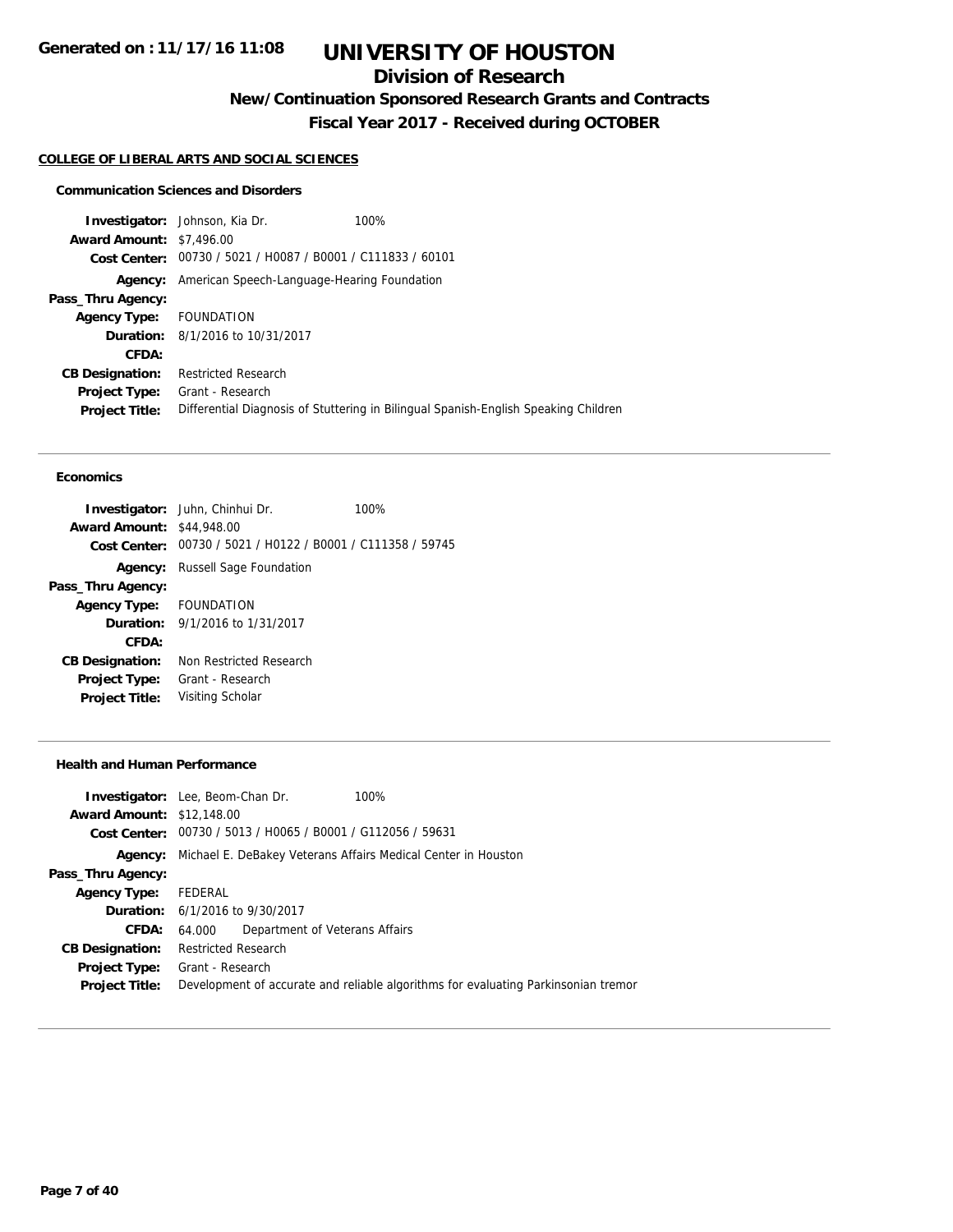## **Division of Research**

**New/Continuation Sponsored Research Grants and Contracts**

**Fiscal Year 2017 - Received during OCTOBER**

#### **COLLEGE OF LIBERAL ARTS AND SOCIAL SCIENCES**

#### **Health and Human Performance**

| <b>Investigator:</b> Simpson, Richard Dr.                   | 50%                                          |
|-------------------------------------------------------------|----------------------------------------------|
| <b>Award Amount: \$4,886.00</b>                             |                                              |
| Cost Center: 00730 / 5022 / H0500 / B0001 / C111498 / 58921 |                                              |
| Agency: ORRECO                                              |                                              |
|                                                             |                                              |
| <b>PROFIT</b>                                               |                                              |
| <b>Duration:</b> 1/1/2016 to 12/31/2016                     |                                              |
|                                                             |                                              |
| <b>Restricted Research</b>                                  |                                              |
| Grant - Research                                            |                                              |
|                                                             |                                              |
|                                                             | Biomarker Profiling of Professional Athletes |

|                                  | <b>Investigator:</b> Lee, Beom-Chan Dr.                     | 100%                                                                                                          |
|----------------------------------|-------------------------------------------------------------|---------------------------------------------------------------------------------------------------------------|
| <b>Award Amount: \$50,000.00</b> |                                                             |                                                                                                               |
| <b>Cost Center:</b>              | 00730 / 5021 / H0065 / B0001 / C111592 / 59533              |                                                                                                               |
| Agency:                          | American Parkinson's Disease Association                    |                                                                                                               |
| Pass_Thru Agency:                |                                                             |                                                                                                               |
| <b>Agency Type:</b>              | NON PROFIT                                                  |                                                                                                               |
| Duration:                        | 9/1/2016 to 8/31/2017                                       |                                                                                                               |
| CFDA:                            |                                                             |                                                                                                               |
| <b>CB Designation:</b>           | <b>Restricted Research</b>                                  |                                                                                                               |
| <b>Project Type:</b>             | Grant - Research                                            |                                                                                                               |
| <b>Project Title:</b>            | Parkinson's Disease                                         | Validation of smartphone-based sensory augmentation technology for home-based balance training of people with |
|                                  |                                                             |                                                                                                               |
|                                  | <b>Investigator:</b> Lee, Beom-Chan Dr.                     | 100%                                                                                                          |
| <b>Award Amount: \$26,978.00</b> |                                                             |                                                                                                               |
|                                  | Cost Center: 00730 / 5021 / H0065 / B0001 / C112209 / 59982 |                                                                                                               |
| Agency:                          | Korea Institute of Robot and Convergence (KIRO)             |                                                                                                               |
| Pass_Thru Agency:                |                                                             |                                                                                                               |
| <b>Agency Type:</b>              | <b>NON PROFIT</b>                                           |                                                                                                               |
| Duration:                        | 9/1/2016 to 8/31/2017                                       |                                                                                                               |
| CFDA:                            |                                                             |                                                                                                               |
| <b>CB Designation:</b>           | <b>Restricted Research</b>                                  |                                                                                                               |

Project Title: The effects of exercise training combined with assistive technologies on spasticity, balance, and gait in individuals with post-stroke hemiparesis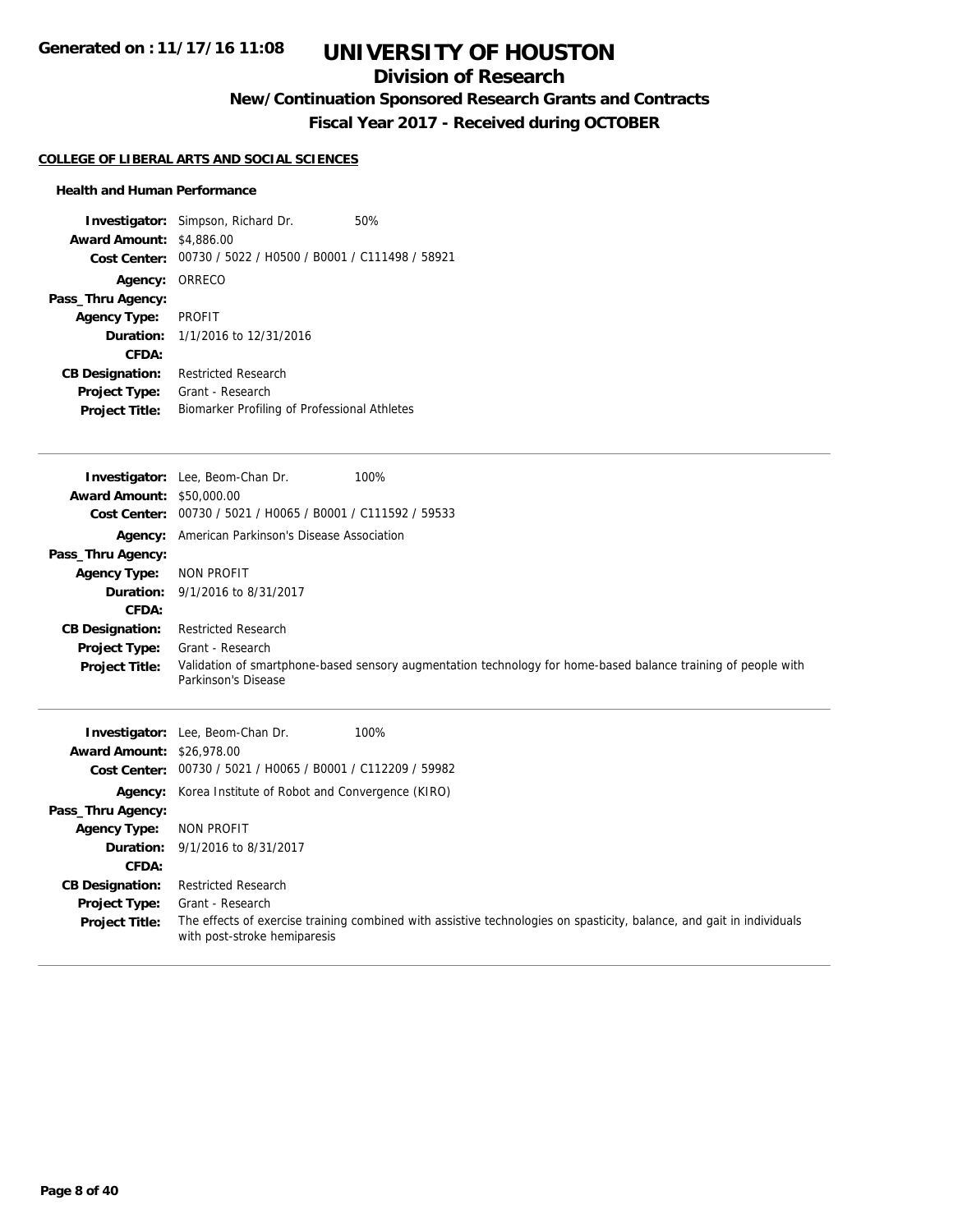## **Division of Research**

## **New/Continuation Sponsored Research Grants and Contracts**

**Fiscal Year 2017 - Received during OCTOBER**

#### **COLLEGE OF LIBERAL ARTS AND SOCIAL SCIENCES**

#### **History**

**Investigator:** Mizelle, Richard Dr. 100% **Award Amount:** \$42,000.00 **Cost Center:** 00730 / 5021 / H0089 / B0001 / C111843 / 59757 **Agency:** National Humanities Center **Pass\_Thru Agency: Agency Type:** NON PROFIT **Duration:** 9/1/2016 to 5/31/2017 **CFDA: CB Designation:** Restricted Research **Project Type:** Grant - Research **Project Title:** NHS Fellowship

|                                                                | <b>Investigator:</b> Perales, Monica Dr.    | 100%                                                        |
|----------------------------------------------------------------|---------------------------------------------|-------------------------------------------------------------|
| <b>Award Amount: \$708.00</b>                                  |                                             |                                                             |
|                                                                |                                             | Cost Center: 00730 / 5013 / H0089 / C0001 / C112330 / 59969 |
| Agency:                                                        | Humanities Texas                            |                                                             |
| <b>Pass_Thru Agency:</b> National Endowment for the Humanities |                                             |                                                             |
| <b>Agency Type:</b>                                            | FEDERAL                                     |                                                             |
|                                                                | <b>Duration:</b> $8/1/2016$ to $10/31/2016$ |                                                             |
| CFDA:                                                          | 45.129                                      | Promotion of the Humanities - Federal/State Partnership     |
| <b>CB Designation:</b>                                         | Non Research                                |                                                             |
| <b>Project Type:</b>                                           | Grant - Public Service                      |                                                             |
| <b>Project Title:</b>                                          |                                             | Through the Decades: A Pop-up Museum Exhibit Space          |

### **Political Science**

| <b>Award Amount: \$30,045,00</b>        | <b>Investigator:</b> Kennedy, Ryan Dr.<br>Cost Center: 00730 / 5021 / H0124 / B0100 / C110680 / 58109 | 100% |
|-----------------------------------------|-------------------------------------------------------------------------------------------------------|------|
| Agency:                                 | Congressional Management Foundation                                                                   |      |
| <b>Pass_Thru Agency: Democracy Fund</b> |                                                                                                       |      |
| Agency Type: NON PROFIT                 |                                                                                                       |      |
|                                         | <b>Duration:</b> 9/1/2015 to 6/30/2017                                                                |      |
| CFDA:                                   |                                                                                                       |      |
| <b>CB Designation:</b>                  | <b>Restricted Research</b>                                                                            |      |
| <b>Project Type:</b>                    | Grant - Research                                                                                      |      |
| <b>Project Title:</b>                   | Congress 3.0                                                                                          |      |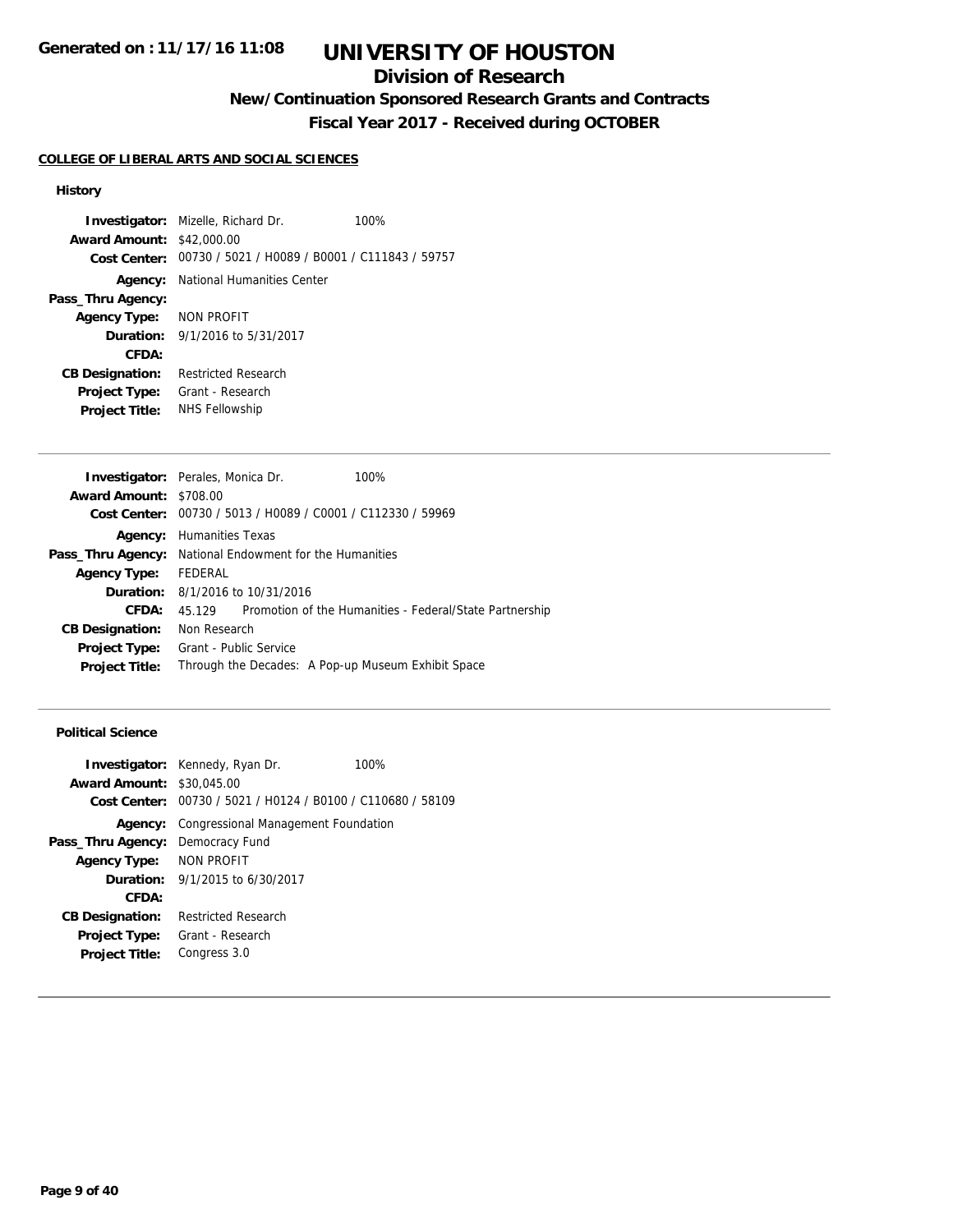## **Division of Research**

## **New/Continuation Sponsored Research Grants and Contracts**

**Fiscal Year 2017 - Received during OCTOBER**

#### **COLLEGE OF LIBERAL ARTS AND SOCIAL SCIENCES**

### **Psychology**

|                                  | <b>Investigator:</b> Derrick, Jaye Dr.                      | 100%                                                                     |
|----------------------------------|-------------------------------------------------------------|--------------------------------------------------------------------------|
| <b>Award Amount: \$36,323.00</b> |                                                             |                                                                          |
|                                  | Cost Center: 00730 / 5013 / H0125 / B0001 / G111807 / 59379 |                                                                          |
| Agency:                          |                                                             | The Research Foundation of State University of New York at Buffalo       |
| Pass_Thru Agency:                | National Institute on Drug Abuse                            |                                                                          |
| <b>Agency Type:</b>              | FEDERAL                                                     |                                                                          |
|                                  | <b>Duration:</b> 5/1/2016 to 4/30/2017                      |                                                                          |
| CFDA:                            | 93.279                                                      | Drug Abuse Research Programs                                             |
| <b>CB Designation:</b>           | <b>Restricted Research</b>                                  |                                                                          |
| Project Type:                    | Grant - Research                                            |                                                                          |
| <b>Project Title:</b>            |                                                             | Proximal Effects of Marijuana in Understanding Intimate Partner Violence |
|                                  |                                                             |                                                                          |

|                                 | 20%<br><b>Investigator:</b> Barr, Christopher Dr.                                                              |
|---------------------------------|----------------------------------------------------------------------------------------------------------------|
| <b>Award Amount: \$6,907.20</b> |                                                                                                                |
|                                 | Cost Center: 00730 / 5013 / H0288 / B0001 / G104249 / 51746                                                    |
|                                 | <b>Agency:</b> Georgia State University                                                                        |
|                                 | Pass_Thru Agency: Institute of Education Sciences                                                              |
| Agency Type:                    | FEDERAL                                                                                                        |
|                                 | <b>Duration:</b> 9/17/2012 to 8/31/2017                                                                        |
| CFDA:                           | Education Research, Development and Dissemination<br>84.305                                                    |
| <b>CB Designation:</b>          | <b>Restricted Research</b>                                                                                     |
| <b>Project Type:</b>            | Grant - Research                                                                                               |
| <b>Project Title:</b>           | Developing instructional approaches suited to the cognitive and motivational needs of struggling adult readers |

| <b>Award Amount: \$23,207.88</b>              | 100%<br><b>Investigator:</b> Woods, Steven Dr.<br>Cost Center: 00730 / 5021 / H0125 / B0100 / G112276 / 59675          |
|-----------------------------------------------|------------------------------------------------------------------------------------------------------------------------|
| Pass_Thru Agency:                             | <b>Agency:</b> Texas Children's Hospital                                                                               |
| <b>Agency Type:</b>                           | NON PROFIT                                                                                                             |
| CFDA:                                         | <b>Duration:</b> 9/1/2016 to 8/31/2017                                                                                 |
| <b>CB Designation:</b>                        | Non Restricted Research                                                                                                |
| <b>Project Type:</b><br><b>Project Title:</b> | Grant - Research<br>Clinical Neuropsychology Training-BCM/TCH Blue Bird Circle Clinic-Evankovich Student: Amanda Child |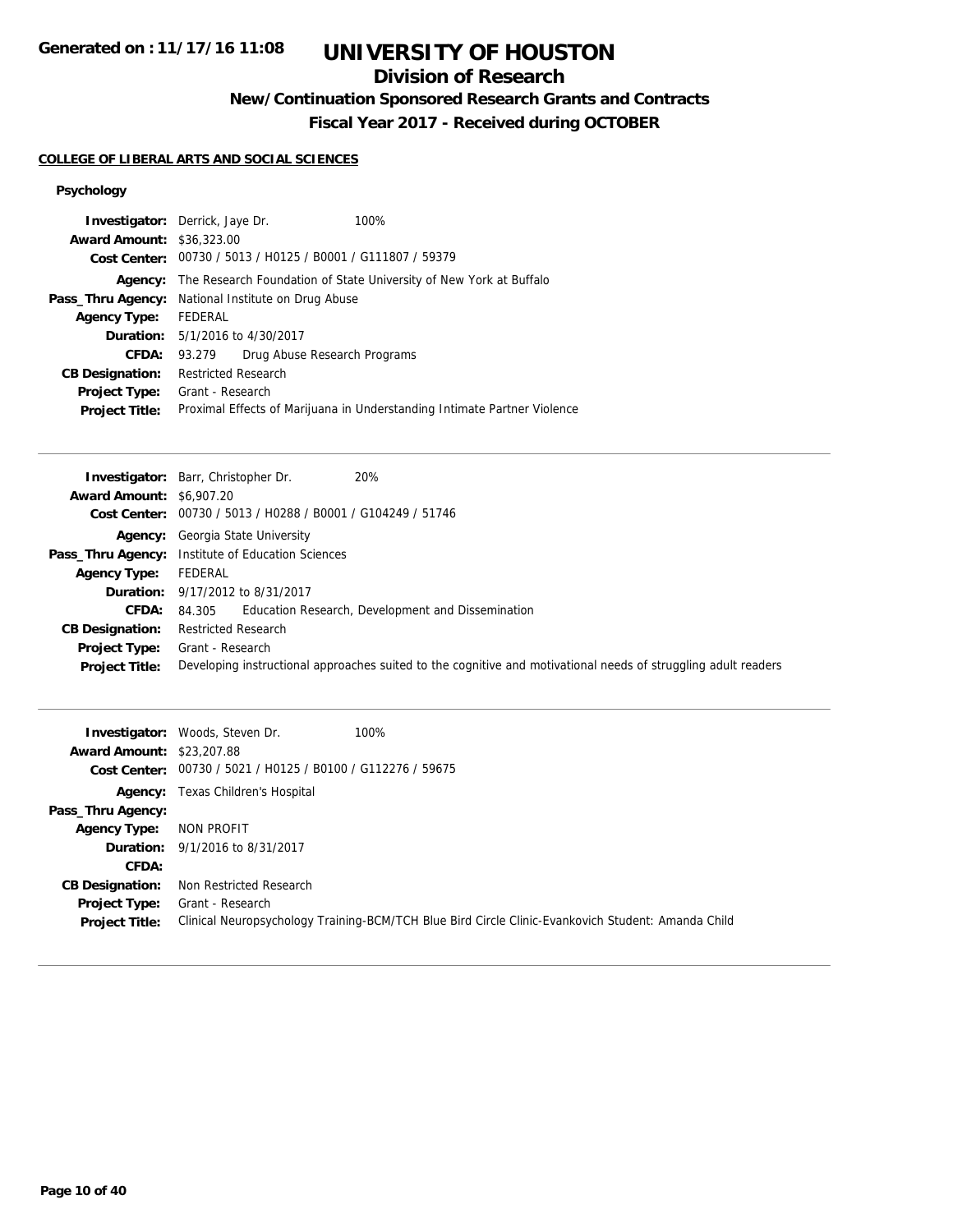## **Division of Research**

**New/Continuation Sponsored Research Grants and Contracts**

**Fiscal Year 2017 - Received during OCTOBER**

#### **COLLEGE OF LIBERAL ARTS AND SOCIAL SCIENCES**

## **Psychology**

| <b>Investigator:</b> Fletcher, Jack Dr. |                            |                                                             | 20%                                                                               |
|-----------------------------------------|----------------------------|-------------------------------------------------------------|-----------------------------------------------------------------------------------|
| <b>Award Amount: \$9,584.20</b>         |                            |                                                             |                                                                                   |
|                                         |                            | Cost Center: 00730 / 5013 / H0288 / B0001 / G110413 / 57754 |                                                                                   |
| Agency:                                 |                            | George Washington University                                |                                                                                   |
|                                         |                            |                                                             | <b>Pass_Thru Agency:</b> National Institute of Child Health and Human Development |
| <b>Agency Type:</b>                     | FEDERAL                    |                                                             |                                                                                   |
|                                         |                            | <b>Duration:</b> 7/1/2015 to 6/30/2017                      |                                                                                   |
| CFDA:                                   |                            |                                                             | 93.865 Center for Research for Mothers and Children                               |
| <b>CB Designation:</b>                  | <b>Restricted Research</b> |                                                             |                                                                                   |
| <b>Project Type:</b> Grant - Research   |                            |                                                             |                                                                                   |
| <b>Project Title:</b>                   |                            |                                                             | A Follow-up of Children Enrolled in the Management of Myelomeningocele Study      |
|                                         |                            |                                                             |                                                                                   |

| <b>Investigator:</b> Lu, Qian Dr. |                                                             | 100%                                                                 |
|-----------------------------------|-------------------------------------------------------------|----------------------------------------------------------------------|
| <b>Award Amount: \$292,725.00</b> |                                                             |                                                                      |
|                                   | Cost Center: 00730 / 5013 / H0125 / B0001 / G107566 / 56882 |                                                                      |
|                                   | <b>Agency:</b> National Cancer Institute                    |                                                                      |
| Pass_Thru Agency:                 |                                                             |                                                                      |
| Agency Type: FEDERAL              |                                                             |                                                                      |
|                                   | <b>Duration:</b> 9/1/2014 to 6/30/2019                      |                                                                      |
| CFDA:                             | 93.393 Cancer Cause and Prevention Research                 |                                                                      |
| <b>CB Designation:</b>            | Restricted Research                                         |                                                                      |
| Project Type:                     | Grant - Research                                            |                                                                      |
| <b>Project Title:</b>             |                                                             | Joy Luck Academy: A Culturally Sensitive Social Support Intervention |
|                                   |                                                             |                                                                      |

#### **COLLEGE OF NATURAL SCIENCES AND MATHEMATICS**

#### **Biology/Biochemistry**

| <b>Award Amount: \$45,000.00</b> | <b>Investigator:</b> Briggs, James M. Dr.<br>15%                                                                                                                                    |
|----------------------------------|-------------------------------------------------------------------------------------------------------------------------------------------------------------------------------------|
|                                  | Cost Center: 00730 / 5021 / H0102 / B0100 / C107517 / 55882                                                                                                                         |
|                                  | <b>Agency:</b> Howard Hughes Medical Institute                                                                                                                                      |
| Pass_Thru Agency:                |                                                                                                                                                                                     |
| <b>Agency Type:</b>              | NON PROFIT                                                                                                                                                                          |
|                                  | <b>Duration:</b> 9/1/2014 to 8/31/2019                                                                                                                                              |
| CFDA:                            |                                                                                                                                                                                     |
| <b>CB Designation:</b>           | Non Restricted Research                                                                                                                                                             |
| <b>Project Type:</b>             | Grant - Research                                                                                                                                                                    |
| <b>Project Title:</b>            | Sustaining Excellence: Introduction of Freshmen Course Instructional Changes and Student Academic Support to<br>Increase the Six Year Graduation Rate (Persistence) of STEM Majors. |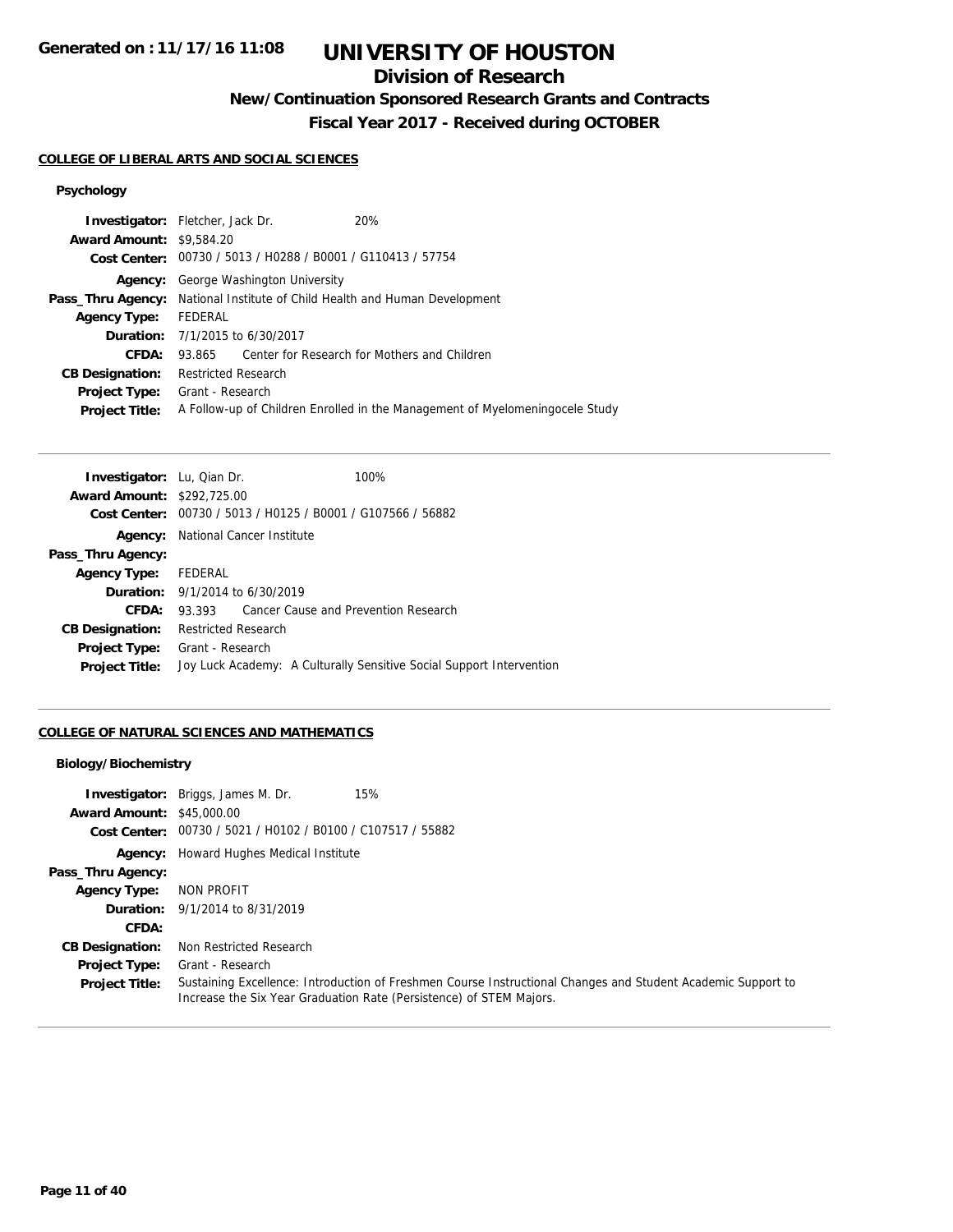## **Division of Research**

**New/Continuation Sponsored Research Grants and Contracts**

**Fiscal Year 2017 - Received during OCTOBER**

### **COLLEGE OF NATURAL SCIENCES AND MATHEMATICS**

#### **Biology/Biochemistry**

| <b>Investigator:</b> Cooper, Tim Dr.               |                            |                                         | 100%                                                            |  |
|----------------------------------------------------|----------------------------|-----------------------------------------|-----------------------------------------------------------------|--|
| <b>Award Amount: \$8,196.00</b>                    |                            |                                         |                                                                 |  |
|                                                    |                            |                                         | Cost Center: 00730 / 5013 / H0104 / B0001 / C112533 / 59986     |  |
|                                                    |                            | <b>Agency:</b> University of Canterbury |                                                                 |  |
| <b>Pass_Thru Agency:</b> U.S. Army Research Office |                            |                                         |                                                                 |  |
| Agency Type:                                       | FEDERAL                    |                                         |                                                                 |  |
|                                                    |                            | <b>Duration:</b> 8/1/2016 to 11/20/2016 |                                                                 |  |
| CFDA:                                              |                            | 12.431 Basic Scientific Research        |                                                                 |  |
| <b>CB Designation:</b>                             | <b>Restricted Research</b> |                                         |                                                                 |  |
| <b>Project Type:</b>                               | Grant - Research           |                                         |                                                                 |  |
| <b>Project Title:</b>                              |                            |                                         | Not Different, Just Better: The Adaptive Evolution of an Enzyme |  |

#### **Chemistry**

|                                  | <b>Investigator:</b> May, Jeremy Dr.                        | 100%                                                                          |
|----------------------------------|-------------------------------------------------------------|-------------------------------------------------------------------------------|
| <b>Award Amount: \$55,000.00</b> |                                                             |                                                                               |
|                                  | Cost Center: 00730 / 5021 / H0107 / B0001 / C109197 / 57727 |                                                                               |
| Agency:                          | American Chemical Society                                   |                                                                               |
| Pass_Thru Agency:                |                                                             |                                                                               |
| Agency Type: NON PROFIT          |                                                             |                                                                               |
|                                  | <b>Duration:</b> 7/1/2015 to 8/31/2017                      |                                                                               |
| CFDA:                            |                                                             |                                                                               |
| <b>CB Designation:</b>           | <b>Restricted Research</b>                                  |                                                                               |
|                                  | <b>Project Type:</b> Grant - Research                       |                                                                               |
| <b>Project Title:</b>            |                                                             | Conversion of Alkynes to alpha-Branched Products via Propargylic Substitution |
|                                  |                                                             |                                                                               |

|                                  | 20%<br><b>Investigator:</b> Miljanic, Ognien Dr.                                                       |
|----------------------------------|--------------------------------------------------------------------------------------------------------|
| <b>Award Amount: \$77,705.20</b> |                                                                                                        |
| Cost Center:                     | 00730 / 5013 / H0070 / B0001 / G110948 / 59733                                                         |
| Agency:                          | National Science Foundation                                                                            |
| Pass_Thru Agency:                |                                                                                                        |
| <b>Agency Type:</b>              | FEDERAL                                                                                                |
|                                  | <b>Duration:</b> 9/1/2016 to 8/31/2019                                                                 |
| <b>CFDA:</b> $47.041$            | <b>Engineering Grants</b>                                                                              |
| <b>CB Designation:</b>           | <b>Restricted Research</b>                                                                             |
| <b>Project Type:</b>             | Grant - Research                                                                                       |
| <b>Project Title:</b>            | MONOLAYER CATALYST AS TRANSFORMATIVE CONCEPT FOR EFFICIENT ELECTROLYTIC HYDROGEN ISOTOPE<br>SEPARATION |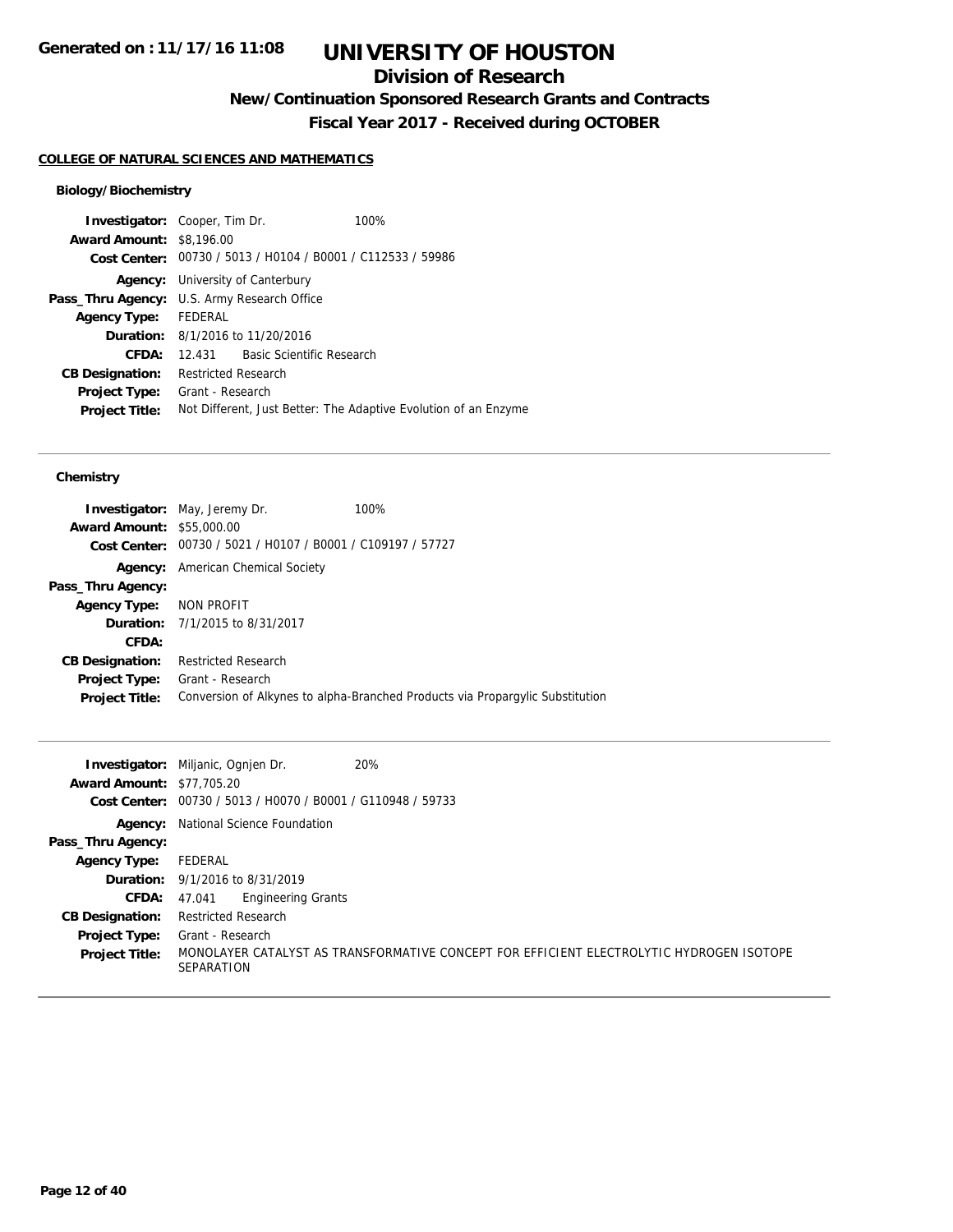## **Division of Research**

## **New/Continuation Sponsored Research Grants and Contracts**

**Fiscal Year 2017 - Received during OCTOBER**

#### **COLLEGE OF NATURAL SCIENCES AND MATHEMATICS**

#### **Chemistry**

| Investigator: Do, Loi Dr.               |                                                             | 100%                                                                                                                                                                                |
|-----------------------------------------|-------------------------------------------------------------|-------------------------------------------------------------------------------------------------------------------------------------------------------------------------------------|
| <b>Award Amount: \$55,000.00</b>        |                                                             |                                                                                                                                                                                     |
|                                         | Cost Center: 00730 / 5021 / H0107 / B0001 / C108274 / 57635 |                                                                                                                                                                                     |
|                                         | Agency: American Chemical Society                           |                                                                                                                                                                                     |
| Pass_Thru Agency:                       |                                                             |                                                                                                                                                                                     |
| <b>Agency Type:</b>                     | <b>NON PROFIT</b>                                           |                                                                                                                                                                                     |
| Duration:                               | 9/1/2015 to 8/31/2017                                       |                                                                                                                                                                                     |
| <b>CFDA:</b>                            |                                                             |                                                                                                                                                                                     |
| <b>CB Designation:</b><br>Project Type: | <b>Restricted Research</b><br>Grant - Research              |                                                                                                                                                                                     |
| <b>Project Title:</b>                   |                                                             | Upgrading Polyethylene: Copolymerization of Ethylene and Polar Vinyl Monomers Facilitated by Lewis Acid Appended                                                                    |
|                                         | Ni and Pd Catalysts                                         |                                                                                                                                                                                     |
|                                         |                                                             |                                                                                                                                                                                     |
|                                         | <b>Investigator:</b> Baldelli, Steve Dr.                    | 100%                                                                                                                                                                                |
| <b>Award Amount: \$450,000.00</b>       |                                                             |                                                                                                                                                                                     |
| <b>Cost Center:</b>                     | 00730 / 5013 / H0107 / B0001 / G111173 / 59847              |                                                                                                                                                                                     |
| Agency:                                 | National Science Foundation                                 |                                                                                                                                                                                     |
| Pass_Thru Agency:                       |                                                             |                                                                                                                                                                                     |
| <b>Agency Type:</b>                     | <b>FEDERAL</b>                                              |                                                                                                                                                                                     |
| Duration:                               | 9/15/2016 to 8/31/2020                                      |                                                                                                                                                                                     |
| <b>CFDA:</b>                            | Mathematical and Physical Sciences<br>47.049                |                                                                                                                                                                                     |
| <b>CB Designation:</b>                  | <b>Restricted Research</b>                                  |                                                                                                                                                                                     |
| <b>Project Type:</b>                    | Grant - Research                                            |                                                                                                                                                                                     |
| <b>Project Title:</b>                   |                                                             | OP: Compressive Nonlinear Optical Microscopy for Dynamic Chemical Imaging of Surfaces                                                                                               |
|                                         |                                                             |                                                                                                                                                                                     |
|                                         | Investigator: Hoffman, David M. Dr.                         | 15%                                                                                                                                                                                 |
| <b>Award Amount: \$45,000.00</b>        |                                                             |                                                                                                                                                                                     |
|                                         | Cost Center: 00730 / 5021 / H0102 / B0100 / C107517 / 55882 |                                                                                                                                                                                     |
|                                         | <b>Agency:</b> Howard Hughes Medical Institute              |                                                                                                                                                                                     |
| Pass_Thru Agency:                       |                                                             |                                                                                                                                                                                     |
| <b>Agency Type:</b>                     | <b>NON PROFIT</b>                                           |                                                                                                                                                                                     |
| Duration:                               | 9/1/2014 to 8/31/2019                                       |                                                                                                                                                                                     |
| CFDA:                                   |                                                             |                                                                                                                                                                                     |
| <b>CB Designation:</b>                  | Non Restricted Research                                     |                                                                                                                                                                                     |
| <b>Project Type:</b>                    | Grant - Research                                            |                                                                                                                                                                                     |
| <b>Project Title:</b>                   |                                                             | Sustaining Excellence: Introduction of Freshmen Course Instructional Changes and Student Academic Support to<br>Increase the Six Year Graduation Rate (Persistence) of STEM Majors. |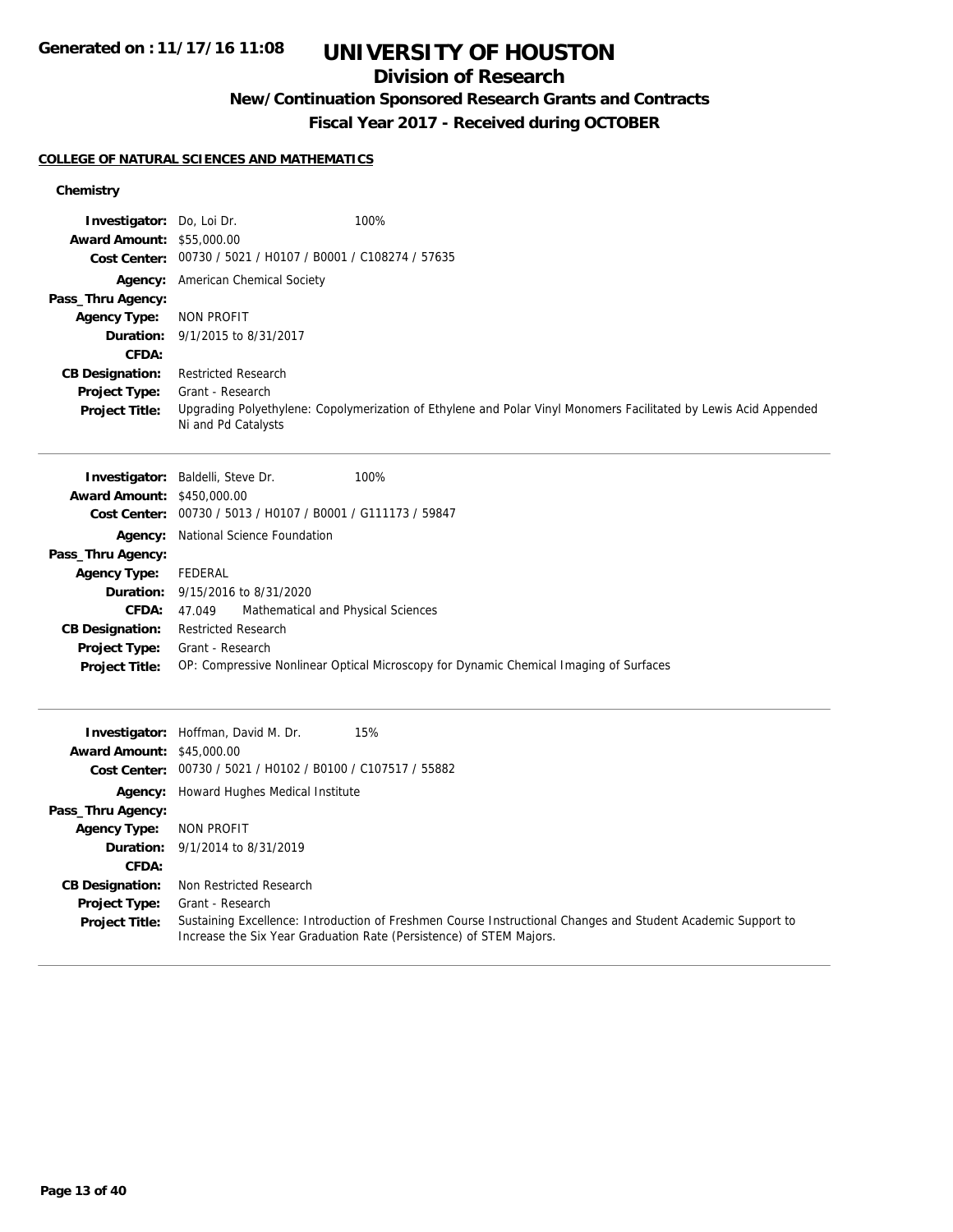## **Division of Research**

## **New/Continuation Sponsored Research Grants and Contracts**

**Fiscal Year 2017 - Received during OCTOBER**

#### **COLLEGE OF NATURAL SCIENCES AND MATHEMATICS**

#### **Computer Science**

|                                   | 50%<br><b>Investigator:</b> Tsekos, Nikolaos Dr.                                                                           |
|-----------------------------------|----------------------------------------------------------------------------------------------------------------------------|
| <b>Award Amount: \$303,968.50</b> |                                                                                                                            |
|                                   | Cost Center: 00730 / 5013 / H0070 / B0001 / G112067 / 59802                                                                |
|                                   | <b>Agency:</b> National Science Foundation                                                                                 |
| Pass_Thru Agency:                 |                                                                                                                            |
| <b>Agency Type:</b>               | FEDERAL                                                                                                                    |
|                                   | <b>Duration:</b> 1/1/2017 to 12/31/2019                                                                                    |
| <b>CFDA:</b>                      | Computer and Information Science and Engineering (CISE)<br>47.070                                                          |
| <b>CB Designation:</b>            | <b>Restricted Research</b>                                                                                                 |
| <b>Project Type:</b>              | Grant - Research                                                                                                           |
| <b>Project Title:</b>             | CPS: Synergy: Collaborative Research: MRI Powered & Guided Tetherless Effectors for Localized Therapeutic<br>Interventions |

|                                   | <b>Investigator:</b> Pandurangan, Gopal Dr.<br>100%                                                                                           |
|-----------------------------------|-----------------------------------------------------------------------------------------------------------------------------------------------|
| <b>Award Amount: \$549,877.00</b> |                                                                                                                                               |
|                                   | Cost Center: 00730 / 5013 / H0108 / B0001 / G111475 / 59795                                                                                   |
|                                   | <b>Agency:</b> National Science Foundation                                                                                                    |
| Pass_Thru Agency:                 |                                                                                                                                               |
| <b>Agency Type:</b>               | FEDERAL                                                                                                                                       |
|                                   | <b>Duration:</b> 9/1/2016 to 8/31/2020                                                                                                        |
| <b>CFDA:</b>                      | Computer and Information Science and Engineering (CISE)<br>47.070                                                                             |
| <b>CB Designation:</b>            | <b>Restricted Research</b>                                                                                                                    |
| <b>Project Type:</b>              | Grant - Research                                                                                                                              |
| <b>Project Title:</b>             | BIGDATA: Collaborative Research: F: Efficient Distributed Computation of Large-Scale Graph Problems in Epidemiology<br>and Contagion Dynamics |

#### **Dean, Natural Sciences and Mathematics**

|                                 | 10%<br><b>Investigator:</b> Paulose, Maggie Dr.                        |
|---------------------------------|------------------------------------------------------------------------|
| <b>Award Amount: \$4,240.00</b> |                                                                        |
|                                 | Cost Center: 00730 / 5022 / H0112 / B0001 / C110548 / 58427            |
| Agency:                         | Shell International Exploration and Production Inc.                    |
| Pass_Thru Agency:               |                                                                        |
| <b>Agency Type:</b>             | PROFIT                                                                 |
|                                 | <b>Duration:</b> 11/1/2015 to 3/31/2017                                |
| CFDA:                           |                                                                        |
| <b>CB Designation:</b>          | <b>Restricted Research</b>                                             |
| <b>Project Type:</b>            | Grant - Research                                                       |
| <b>Project Title:</b>           | Plasmon Resonance to Improve the Photocatalytic Generation of HC Fuels |
|                                 |                                                                        |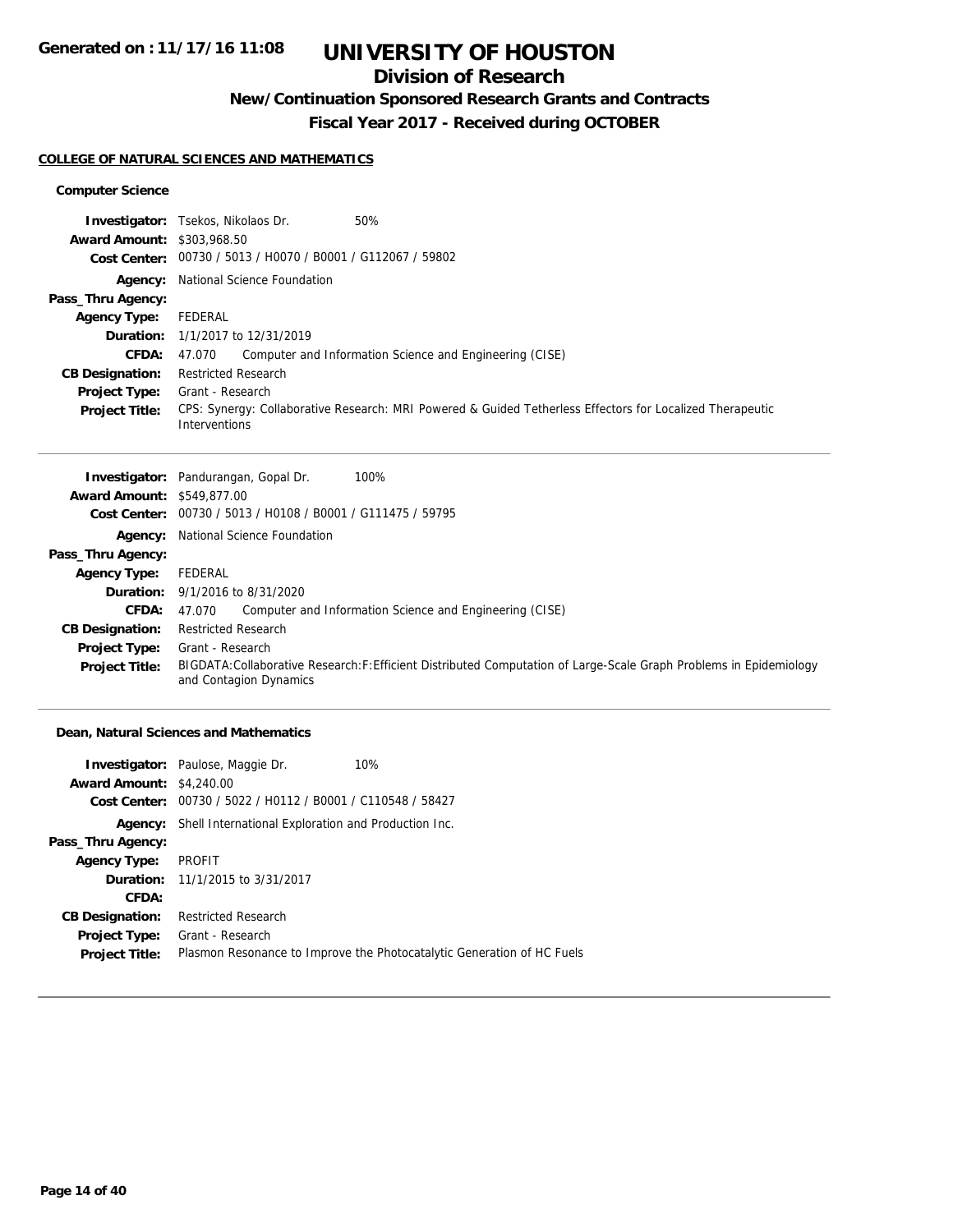## **Division of Research**

**New/Continuation Sponsored Research Grants and Contracts**

**Fiscal Year 2017 - Received during OCTOBER**

#### **COLLEGE OF NATURAL SCIENCES AND MATHEMATICS**

#### **Dean, Natural Sciences and Mathematics**

**Investigator:** Wells, Dan E. Dr. 15% **Award Amount:** \$45,000.00 **Cost Center:** 00730 / 5021 / H0102 / B0100 / C107517 / 55882 **Agency:** Howard Hughes Medical Institute **Pass\_Thru Agency: Agency Type:** NON PROFIT **Duration:** 9/1/2014 to 8/31/2019 **CFDA: CB Designation:** Non Restricted Research **Project Type: Project Title:** Sustaining Excellence: Introduction of Freshmen Course Instructional Changes and Student Academic Support to Increase the Six Year Graduation Rate (Persistence) of STEM Majors. Grant - Research

#### **Earth & Atmospheric Sciences**

|                                                             | 100%                                                                                                                                                      |
|-------------------------------------------------------------|-----------------------------------------------------------------------------------------------------------------------------------------------------------|
|                                                             |                                                                                                                                                           |
| Cost Center: 00730 / 5022 / H0109 / B0001 / C106782 / 52937 |                                                                                                                                                           |
| Consortium Members - For Profit                             |                                                                                                                                                           |
|                                                             |                                                                                                                                                           |
|                                                             |                                                                                                                                                           |
|                                                             |                                                                                                                                                           |
|                                                             |                                                                                                                                                           |
|                                                             |                                                                                                                                                           |
| Contract - Research                                         |                                                                                                                                                           |
| Caribbean Basins, Tectonics, and Hydrocarbons - Phase III   |                                                                                                                                                           |
|                                                             | <b>Investigator:</b> Mann, Paul Dr.<br><b>Award Amount: \$60,000.00</b><br>PROFIT<br><b>Duration:</b> 9/1/2012 to 8/31/2018<br><b>Restricted Research</b> |

#### **Mathematics**

|                                   | <b>Investigator:</b> Timofeyev, Ilya Dr.   | 100%                                                           |
|-----------------------------------|--------------------------------------------|----------------------------------------------------------------|
| <b>Award Amount: \$190,000.00</b> |                                            |                                                                |
| Cost Center:                      |                                            | 00730 / 5013 / H0110 / B0001 / G111155 / 59797                 |
|                                   | <b>Agency:</b> National Science Foundation |                                                                |
| Pass_Thru Agency:                 |                                            |                                                                |
| Agency Type: FEDERAL              |                                            |                                                                |
|                                   | <b>Duration:</b> 9/1/2016 to 8/31/2019     |                                                                |
| CFDA:                             | 47.049                                     | Mathematical and Physical Sciences                             |
| <b>CB Designation:</b>            | <b>Restricted Research</b>                 |                                                                |
| Project Type:                     | Grant - Research                           |                                                                |
| <b>Project Title:</b>             |                                            | Density-enhanced data assimilation for hyperbolic balance laws |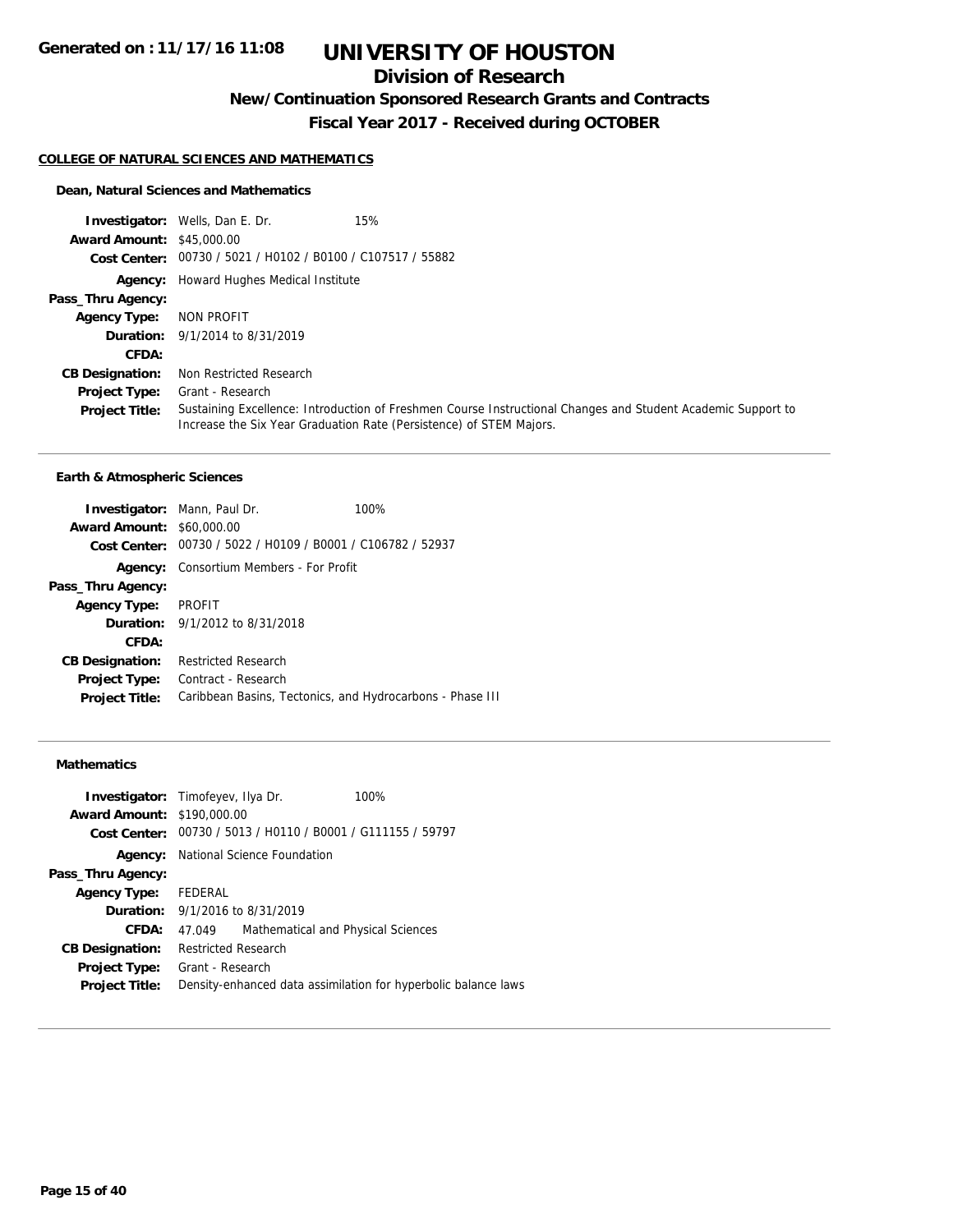## **Division of Research**

## **New/Continuation Sponsored Research Grants and Contracts**

**Fiscal Year 2017 - Received during OCTOBER**

### **COLLEGE OF NATURAL SCIENCES AND MATHEMATICS**

#### **Mathematics**

|                                   | 100%<br><b>Investigator:</b> Canic, Suncica Dr.                                                     |
|-----------------------------------|-----------------------------------------------------------------------------------------------------|
| <b>Award Amount: \$183,213.00</b> |                                                                                                     |
|                                   | Cost Center: 00730 / 5013 / H0110 / B0001 / G111129 / 59825                                         |
| Agency:                           | National Science Foundation                                                                         |
| Pass_Thru Agency:                 |                                                                                                     |
| <b>Agency Type:</b>               | FEDERAL                                                                                             |
|                                   | <b>Duration:</b> 9/15/2016 to 8/31/2018                                                             |
|                                   | Mathematical and Physical Sciences<br><b>CFDA:</b> 47.049                                           |
| <b>CB Designation:</b>            | <b>Restricted Research</b>                                                                          |
| <b>Project Type:</b>              | Grant - Research                                                                                    |
| <b>Project Title:</b>             | Collaborative Research: Fluid-elastic structure interaction with the Navier slip boundary condition |

|                                 | <b>Investigator:</b> Labate, Demetrio Dr.      | 100%                                                                        |
|---------------------------------|------------------------------------------------|-----------------------------------------------------------------------------|
| <b>Award Amount: \$7,000.00</b> |                                                |                                                                             |
| Cost Center:                    | 00730 / 5021 / H0110 / B0001 / C111284 / 59798 |                                                                             |
|                                 | <b>Agency:</b> Simons Foundation               |                                                                             |
| Pass_Thru Agency:               |                                                |                                                                             |
| Agency Type:                    | FOUNDATION                                     |                                                                             |
|                                 | <b>Duration:</b> 9/1/2016 to 8/31/2021         |                                                                             |
| CFDA:                           |                                                |                                                                             |
| <b>CB Designation:</b>          | <b>Restricted Research</b>                     |                                                                             |
| <b>Project Type:</b>            | Grant - Research                               |                                                                             |
| <b>Project Title:</b>           |                                                | Sparse multiscale representations and applications to multidimensional data |
|                                 |                                                |                                                                             |

|                                  | 100%<br><b>Investigator:</b> Onofrei, Daniel Dr.                                               |
|----------------------------------|------------------------------------------------------------------------------------------------|
| <b>Award Amount: \$20,000.00</b> |                                                                                                |
|                                  | Cost Center: 00730 / 5013 / H0110 / B0001 / G111961 / 59799                                    |
|                                  | <b>Agency:</b> University of Minnesota                                                         |
|                                  | Pass_Thru Agency: National Science Foundation                                                  |
| <b>Agency Type:</b> FEDERAL      |                                                                                                |
|                                  | <b>Duration:</b> 9/10/2016 to 12/15/2016                                                       |
| CFDA:                            | 47.049 Mathematical and Physical Sciences                                                      |
| <b>CB Designation:</b>           | <b>Restricted Research</b>                                                                     |
| <b>Project Type:</b>             | Grant - Research                                                                               |
| <b>Project Title:</b>            | Institute for Mathematics and its Applications 2016-17 annual program - Mathematics and Optics |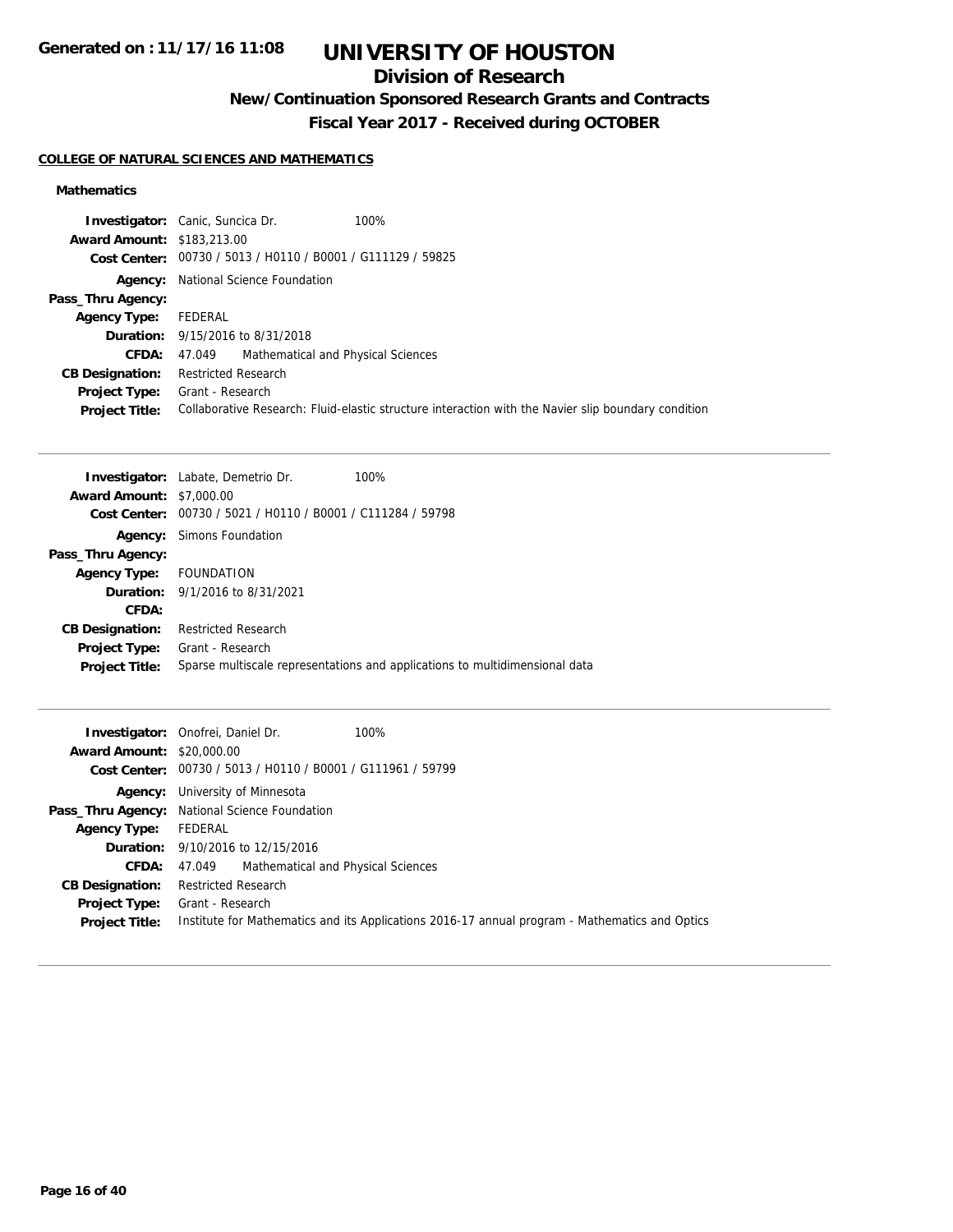## **Division of Research**

## **New/Continuation Sponsored Research Grants and Contracts**

**Fiscal Year 2017 - Received during OCTOBER**

#### **COLLEGE OF NATURAL SCIENCES AND MATHEMATICS**

#### **Mathematics**

|                                  | 15%<br><b>Investigator:</b> Morgan, Jeff Dr.                                                                                                                                        |
|----------------------------------|-------------------------------------------------------------------------------------------------------------------------------------------------------------------------------------|
| <b>Award Amount: \$45,000.00</b> |                                                                                                                                                                                     |
|                                  | Cost Center: 00730 / 5021 / H0102 / B0100 / C107517 / 55882                                                                                                                         |
|                                  | <b>Agency:</b> Howard Hughes Medical Institute                                                                                                                                      |
| Pass_Thru Agency:                |                                                                                                                                                                                     |
| <b>Agency Type:</b>              | NON PROFIT                                                                                                                                                                          |
|                                  | <b>Duration:</b> 9/1/2014 to 8/31/2019                                                                                                                                              |
| CFDA:                            |                                                                                                                                                                                     |
| <b>CB Designation:</b>           | Non Restricted Research                                                                                                                                                             |
| <b>Project Type:</b>             | Grant - Research                                                                                                                                                                    |
| <b>Project Title:</b>            | Sustaining Excellence: Introduction of Freshmen Course Instructional Changes and Student Academic Support to<br>Increase the Six Year Graduation Rate (Persistence) of STEM Majors. |

|                                                         | 100%                                                                                                                                                                       |
|---------------------------------------------------------|----------------------------------------------------------------------------------------------------------------------------------------------------------------------------|
|                                                         |                                                                                                                                                                            |
| 00730 / 5021 / H0110 / B0001 / G104972 / 51714          |                                                                                                                                                                            |
|                                                         |                                                                                                                                                                            |
|                                                         |                                                                                                                                                                            |
|                                                         |                                                                                                                                                                            |
|                                                         |                                                                                                                                                                            |
|                                                         |                                                                                                                                                                            |
| <b>Restricted Research</b>                              |                                                                                                                                                                            |
| Grant - Research                                        |                                                                                                                                                                            |
| Properties of dynamical systems with some hyperbolicity |                                                                                                                                                                            |
|                                                         | <b>Investigator:</b> Torok, Andrei Dr.<br><b>Award Amount: \$7,000.00</b><br><b>Simons Foundation</b><br>Agency Type: FOUNDATION<br><b>Duration:</b> 9/1/2012 to 8/31/2017 |

### **Physics**

|                                   | <b>Investigator:</b> Pinsky, Lawrence S. Dr.<br>100%                                                                     |
|-----------------------------------|--------------------------------------------------------------------------------------------------------------------------|
| <b>Award Amount: \$542,742.95</b> |                                                                                                                          |
| <b>Cost Center:</b>               | 00730 / 5043 / H0112 / B0001 / C110992 / 58630                                                                           |
|                                   | <b>Agency:</b> Wyle Science Technology and Engineering Group                                                             |
|                                   | Pass_Thru Agency: NASA Johnson Space Center                                                                              |
| <b>Agency Type:</b>               | FEDERAL                                                                                                                  |
|                                   | <b>Duration:</b> 11/6/2015 to 9/30/2017                                                                                  |
| <b>CFDA:</b>                      | Space Operations<br>43.007                                                                                               |
| <b>CB Designation:</b>            | <b>Restricted Research</b>                                                                                               |
| <b>Project Type:</b>              | Contract - Research                                                                                                      |
| <b>Project Title:</b>             | Station Detailed Test Objective (SDTO) for the Radiation Environment Monitor (REM); & Battery-operated                   |
|                                   | Independent Radiation Detector (BIRD); & Hybrid Electronic Radiation Assessor (HERA); & Timepix3 Development<br>Projects |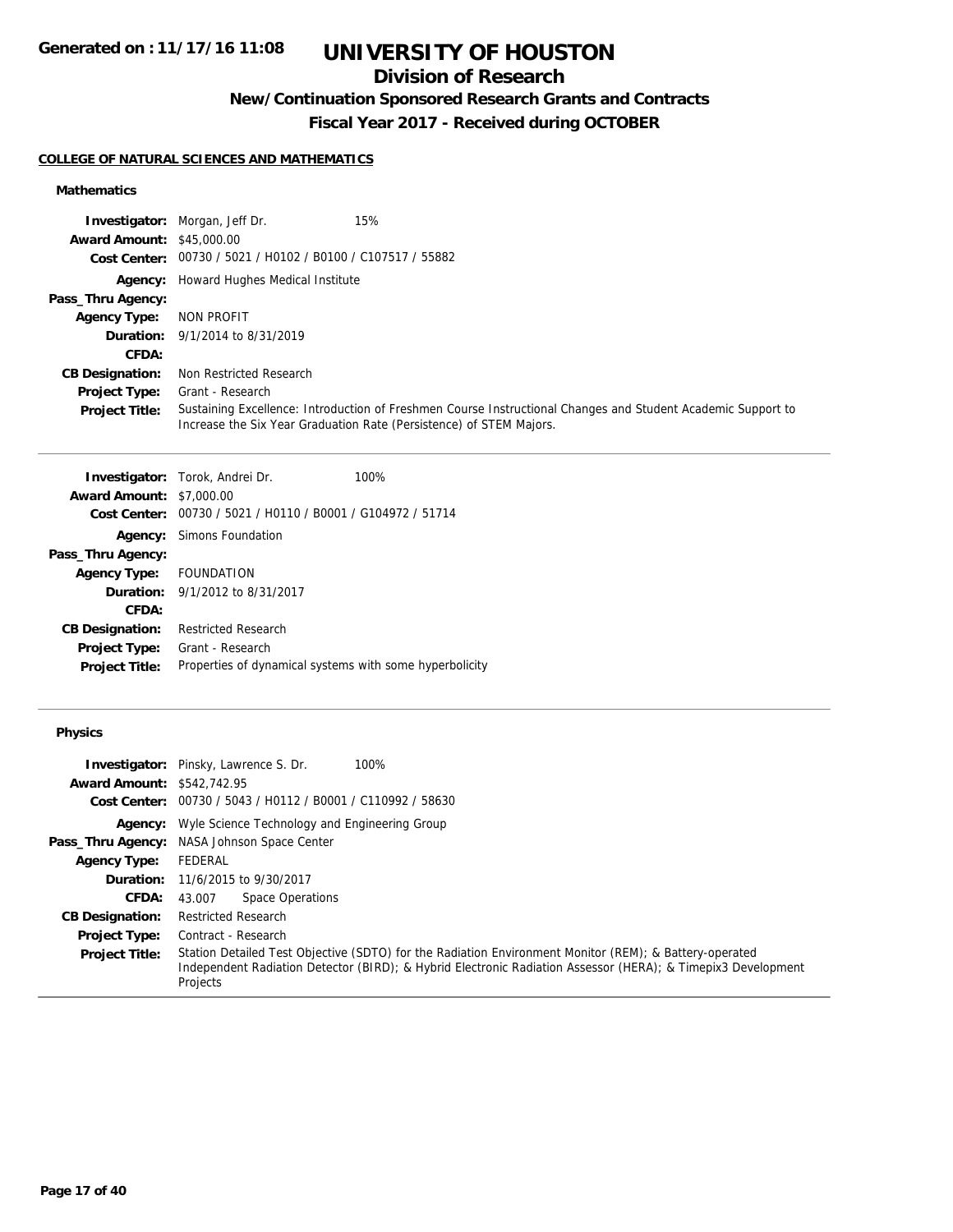## **Division of Research**

**New/Continuation Sponsored Research Grants and Contracts**

**Fiscal Year 2017 - Received during OCTOBER**

#### **COLLEGE OF NATURAL SCIENCES AND MATHEMATICS**

#### **Physics**

**Investigator:** Varghese, Oomman Dr. 90% **Award Amount:** \$38,160.00 **Cost Center:** 00730 / 5022 / H0112 / B0001 / C110548 / 58427 **Agency:** Shell International Exploration and Production Inc. **Pass\_Thru Agency: Agency Type:** PROFIT **Duration:** 11/1/2015 to 3/31/2017 **CFDA: CB Designation:** Restricted Research **Project Type:** Grant - Research Project Title: Plasmon Resonance to Improve the Photocatalytic Generation of HC Fuels

#### **COLLEGE OF OPTOMETRY**

#### **Optometry Vision Sciences**

|                                  | <b>Investigator:</b> Raghunathan, Vijaykrishna Dr. 100%     |
|----------------------------------|-------------------------------------------------------------|
| <b>Award Amount: \$37,422.49</b> |                                                             |
|                                  | Cost Center: 00730 / 5021 / H0114 / B0001 / C112080 / 59577 |
|                                  | <b>Agency:</b> BrightFocus Foundation                       |
| Pass_Thru Agency:                |                                                             |
| Agency Type: FOUNDATION          |                                                             |
|                                  | <b>Duration:</b> $7/1/2016$ to $6/30/2017$                  |
| CFDA:                            |                                                             |
| <b>CB Designation:</b>           | <b>Restricted Research</b>                                  |
|                                  | <b>Project Type:</b> Grant - Research                       |
| <b>Project Title:</b>            | Steroid Induced Modulation of Extracellular Matrix          |

| <b>Award Amount: \$37,510.00</b> | <b>Investigator:</b> Smith III, Earl L. Dr.                 | 100% |
|----------------------------------|-------------------------------------------------------------|------|
|                                  | Cost Center: 00730 / 5021 / H0114 / B0001 / C108818 / 55752 |      |
| Pass_Thru Agency:                | <b>Agency:</b> Brien Holden Vision Institute                |      |
| Agency Type: UNIVERSITY          |                                                             |      |
|                                  | <b>Duration:</b> 7/1/2014 to 6/30/2020                      |      |
| CFDA:                            |                                                             |      |
| <b>CB Designation:</b>           | <b>Restricted Research</b>                                  |      |
| <b>Project Type:</b>             | Special Research Agreement - Research                       |      |
| <b>Project Title:</b>            | Optical Intervention                                        |      |
|                                  |                                                             |      |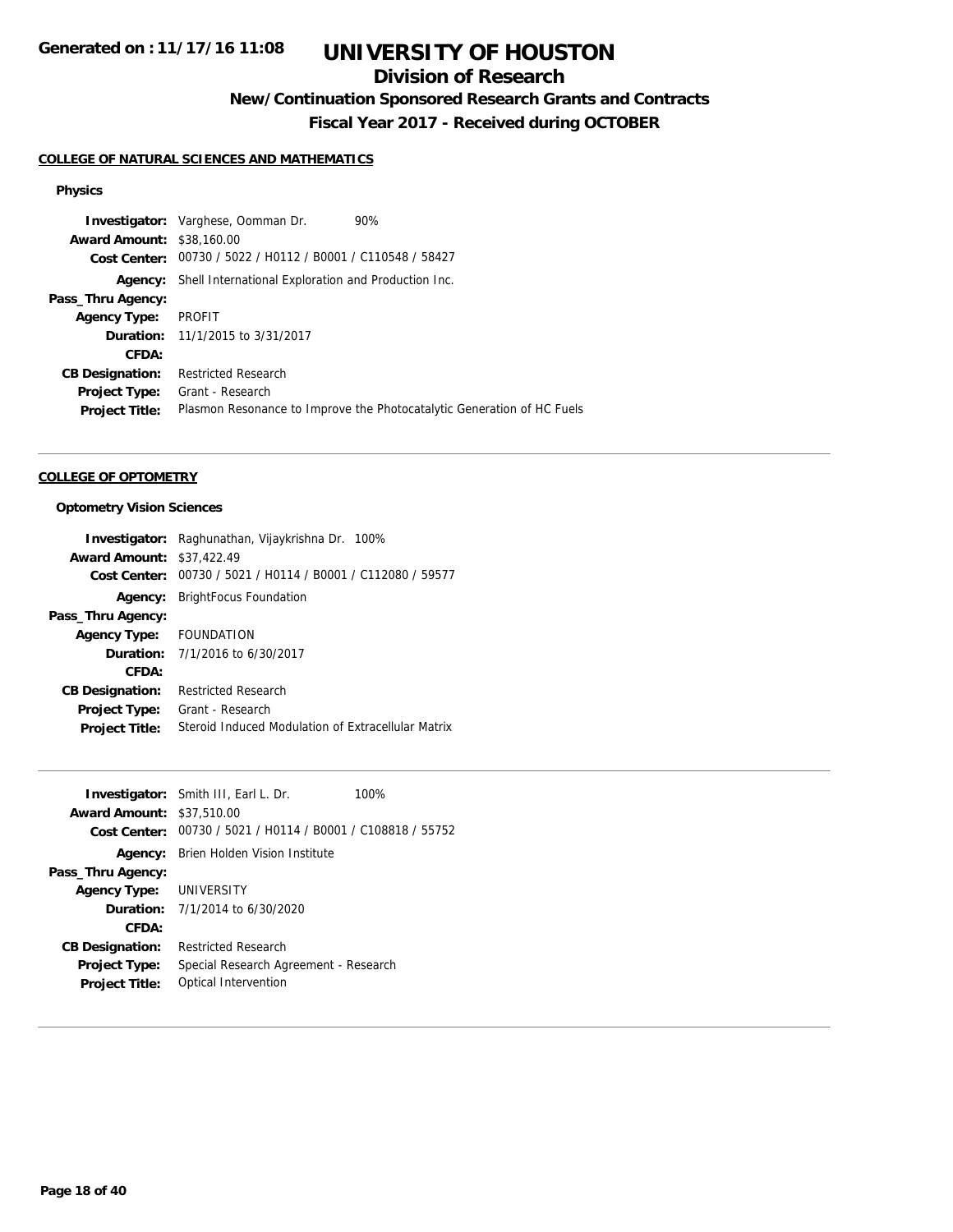### **Division of Research**

### **New/Continuation Sponsored Research Grants and Contracts**

**Fiscal Year 2017 - Received during OCTOBER**

#### **COLLEGE OF PHARMACY**

#### **Clinical Pharmacy & Administration**

**Investigator:** Beyda, Nicholas Dr. 100% **Award Amount:** \$31,000.00 **Cost Center:** 00730 / 5022 / H0118 / B0001 / C110698 / 58895 **Agency:** Astellas Pharma US, Inc. **Pass\_Thru Agency: Agency Type:** PROFIT **Duration:** 12/17/2015 to 4/30/2017 **CFDA: CB Designation:** Restricted Research **Project Type: Project Title:** Adaptive Cell Wall Responses to Caspofungin and Micafungin Among Echinocandin Susceptible and Resistant C. Glabrata: Characterization and Implications on Virulence and Host Immune Responses Grant - Research

### **Institute for Community Health**

|                                 | <b>Investigator:</b> Abughosh, Susan Dr.                    | 11.8%                                                                                                             |
|---------------------------------|-------------------------------------------------------------|-------------------------------------------------------------------------------------------------------------------|
| <b>Award Amount: \$2,900.29</b> |                                                             |                                                                                                                   |
|                                 | Cost Center: 00730 / 5022 / H0571 / B0001 / C111228 / 59138 |                                                                                                                   |
| Agency: Sanofi US               |                                                             |                                                                                                                   |
| Pass_Thru Agency:               |                                                             |                                                                                                                   |
| <b>Agency Type:</b>             | PROFIT                                                      |                                                                                                                   |
|                                 | <b>Duration:</b> 2/3/2016 to 2/2/2017                       |                                                                                                                   |
| CFDA:                           |                                                             |                                                                                                                   |
| <b>CB Designation:</b>          | Restricted Research                                         |                                                                                                                   |
| <b>Project Type:</b>            | Grant - Research                                            |                                                                                                                   |
| <b>Project Title:</b>           | Advantage Plan                                              | Physician Educational Webinars to Improve Statin Prescribing and Guideline Adherence Among Patients in a Medicare |

| Award Amount: \$319.52 | 1.3%<br><b>Investigator:</b> Johnson, Michael Dr.<br>Cost Center: 00730 / 5022 / H0571 / B0001 / C111228 / 59138                    |
|------------------------|-------------------------------------------------------------------------------------------------------------------------------------|
|                        | Agency: Sanofi US                                                                                                                   |
| Pass_Thru Agency:      |                                                                                                                                     |
| <b>Agency Type:</b>    | PROFIT                                                                                                                              |
|                        | <b>Duration:</b> 2/3/2016 to 2/2/2017                                                                                               |
| CFDA:                  |                                                                                                                                     |
| <b>CB Designation:</b> | <b>Restricted Research</b>                                                                                                          |
| <b>Project Type:</b>   | Grant - Research                                                                                                                    |
| <b>Project Title:</b>  | Physician Educational Webinars to Improve Statin Prescribing and Guideline Adherence Among Patients in a Medicare<br>Advantage Plan |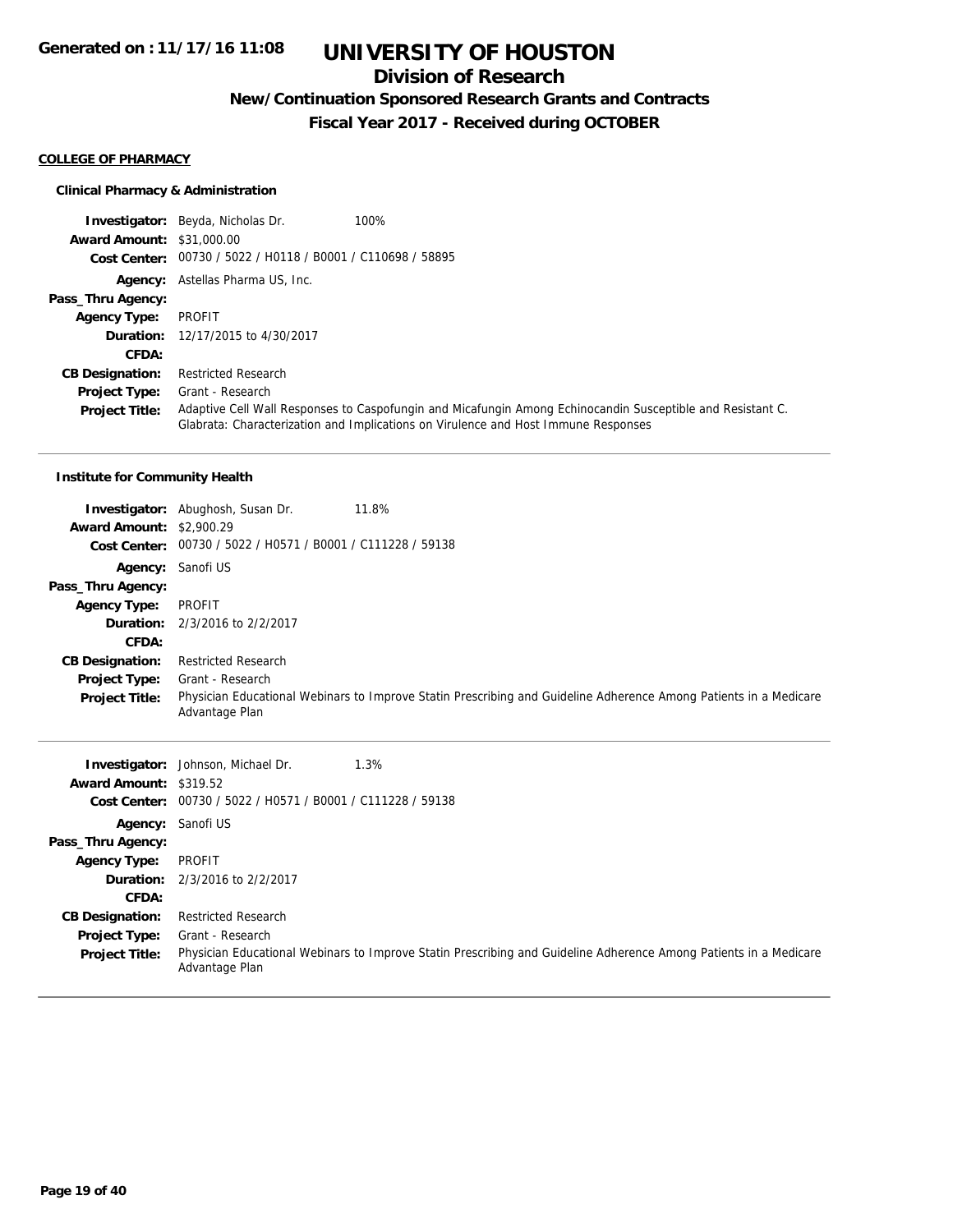## **Division of Research**

## **New/Continuation Sponsored Research Grants and Contracts**

**Fiscal Year 2017 - Received during OCTOBER**

#### **COLLEGE OF PHARMACY**

#### **Pharm Health Outcomes & Policy**

|                                  | 3.7%<br><b>Investigator:</b> Johnson, Michael Dr.                                                                                   |
|----------------------------------|-------------------------------------------------------------------------------------------------------------------------------------|
| Award Amount: \$909.41           | Cost Center: 00730 / 5022 / H0571 / B0001 / C111228 / 59138                                                                         |
|                                  |                                                                                                                                     |
|                                  | Agency: Sanofi US                                                                                                                   |
| Pass_Thru Agency:                | <b>PROFIT</b>                                                                                                                       |
| <b>Agency Type:</b><br>Duration: | 2/3/2016 to 2/2/2017                                                                                                                |
| CFDA:                            |                                                                                                                                     |
| <b>CB Designation:</b>           | <b>Restricted Research</b>                                                                                                          |
| Project Type:                    | Grant - Research                                                                                                                    |
| <b>Project Title:</b>            | Physician Educational Webinars to Improve Statin Prescribing and Guideline Adherence Among Patients in a Medicare<br>Advantage Plan |
|                                  | 35.7%<br>Investigator: Abughosh, Susan Dr.                                                                                          |
| <b>Award Amount:</b>             | \$8,774.60                                                                                                                          |
|                                  | Cost Center: 00730 / 5022 / H0571 / B0001 / C111228 / 59138                                                                         |
| Agency:                          | Sanofi US                                                                                                                           |
| Pass_Thru Agency:                |                                                                                                                                     |
| <b>Agency Type:</b>              | <b>PROFIT</b>                                                                                                                       |
| Duration:                        | 2/3/2016 to 2/2/2017                                                                                                                |
| CFDA:                            |                                                                                                                                     |
| <b>CB Designation:</b>           | <b>Restricted Research</b>                                                                                                          |
| Project Type:                    | Grant - Research                                                                                                                    |
| <b>Project Title:</b>            | Physician Educational Webinars to Improve Statin Prescribing and Guideline Adherence Among Patients in a Medicare<br>Advantage Plan |
|                                  | Investigator: Fleming, Marc Dr.<br>47.5%                                                                                            |
| <b>Award Amount: \$11,674.89</b> |                                                                                                                                     |
|                                  | Cost Center: 00730 / 5022 / H0571 / B0001 / C111228 / 59138                                                                         |
|                                  | Agency: Sanofi US                                                                                                                   |
| Pass_Thru Agency:                |                                                                                                                                     |
| <b>Agency Type:</b>              | <b>PROFIT</b>                                                                                                                       |
| Duration:                        | 2/3/2016 to 2/2/2017                                                                                                                |
| CFDA:                            |                                                                                                                                     |
| <b>CB Designation:</b>           | <b>Restricted Research</b>                                                                                                          |
| Project Type:                    | Grant - Research                                                                                                                    |
| <b>Project Title:</b>            | Physician Educational Webinars to Improve Statin Prescribing and Guideline Adherence Among Patients in a Medicare<br>Advantage Plan |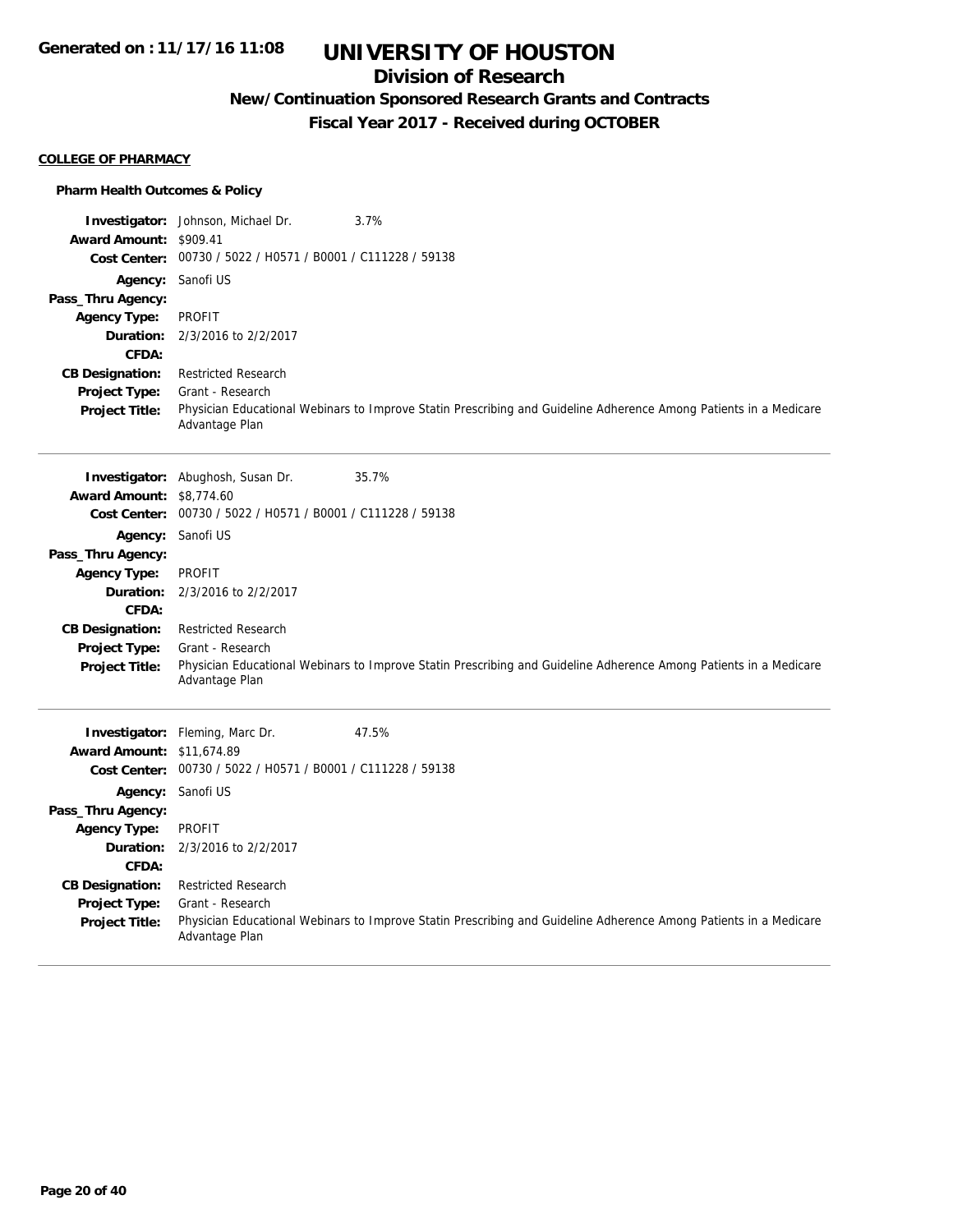## **Division of Research**

**New/Continuation Sponsored Research Grants and Contracts**

**Fiscal Year 2017 - Received during OCTOBER**

#### **COLLEGE OF TECHNOLOGY**

#### **Center for Information Security, Research and Edu**

| <b>Investigator:</b> Conklin, William Dr.                      |                            |                                                             | 18%                                                                             |
|----------------------------------------------------------------|----------------------------|-------------------------------------------------------------|---------------------------------------------------------------------------------|
| <b>Award Amount: \$32,336.82</b>                               |                            |                                                             |                                                                                 |
|                                                                |                            | Cost Center: 00730 / 5013 / H0554 / B0001 / G110577 / 58383 |                                                                                 |
|                                                                |                            | <b>Agency:</b> University of Illinois at Urbana-Champaign   |                                                                                 |
| <b>Pass_Thru Agency:</b> National Energy Technology Laboratory |                            |                                                             |                                                                                 |
| <b>Agency Type:</b>                                            | FEDERAL                    |                                                             |                                                                                 |
|                                                                |                            | <b>Duration:</b> 10/1/2015 to 9/30/2016                     |                                                                                 |
| <b>CFDA:</b>                                                   | 81.122                     |                                                             | Electricity Delivery and Energy Reliability, Research, Development and Analysis |
| <b>CB Designation:</b>                                         | <b>Restricted Research</b> |                                                             |                                                                                 |
| Project Type:                                                  | Grant - Research           |                                                             |                                                                                 |
| <b>Project Title:</b>                                          |                            |                                                             | Cyber Resilient Energy Delivery Consortium (CREDC)                              |

|                                  | <b>Investigator:</b> Bronk, Chris Dr.<br>16%                                              |  |
|----------------------------------|-------------------------------------------------------------------------------------------|--|
| <b>Award Amount: \$28,743.84</b> |                                                                                           |  |
|                                  | Cost Center: 00730 / 5013 / H0554 / B0001 / G110577 / 58383                               |  |
|                                  | <b>Agency:</b> University of Illinois at Urbana-Champaign                                 |  |
|                                  | <b>Pass_Thru Agency:</b> National Energy Technology Laboratory                            |  |
| <b>Agency Type:</b>              | FEDERAL                                                                                   |  |
|                                  | <b>Duration:</b> $10/1/2015$ to $9/30/2016$                                               |  |
| <b>CFDA:</b>                     | Electricity Delivery and Energy Reliability, Research, Development and Analysis<br>81.122 |  |
| <b>CB Designation:</b>           | <b>Restricted Research</b>                                                                |  |
| <b>Project Type:</b>             | Grant - Research                                                                          |  |
| <b>Project Title:</b>            | Cyber Resilient Energy Delivery Consortium (CREDC)                                        |  |

|                                  | 16%<br><b>Investigator:</b> Gurkan, Deniz Dr.                                                       |
|----------------------------------|-----------------------------------------------------------------------------------------------------|
| <b>Award Amount: \$28,743.84</b> |                                                                                                     |
|                                  | Cost Center: 00730 / 5013 / H0554 / B0001 / G110577 / 58383                                         |
|                                  | <b>Agency:</b> University of Illinois at Urbana-Champaign                                           |
|                                  | <b>Pass_Thru Agency:</b> National Energy Technology Laboratory                                      |
| <b>Agency Type:</b>              | FEDERAL                                                                                             |
|                                  | <b>Duration:</b> 10/1/2015 to 9/30/2016                                                             |
|                                  | <b>CFDA:</b> 81.122 Electricity Delivery and Energy Reliability, Research, Development and Analysis |
| <b>CB Designation:</b>           | <b>Restricted Research</b>                                                                          |
| Project Type:                    | Grant - Research                                                                                    |
| <b>Project Title:</b>            | Cyber Resilient Energy Delivery Consortium (CREDC)                                                  |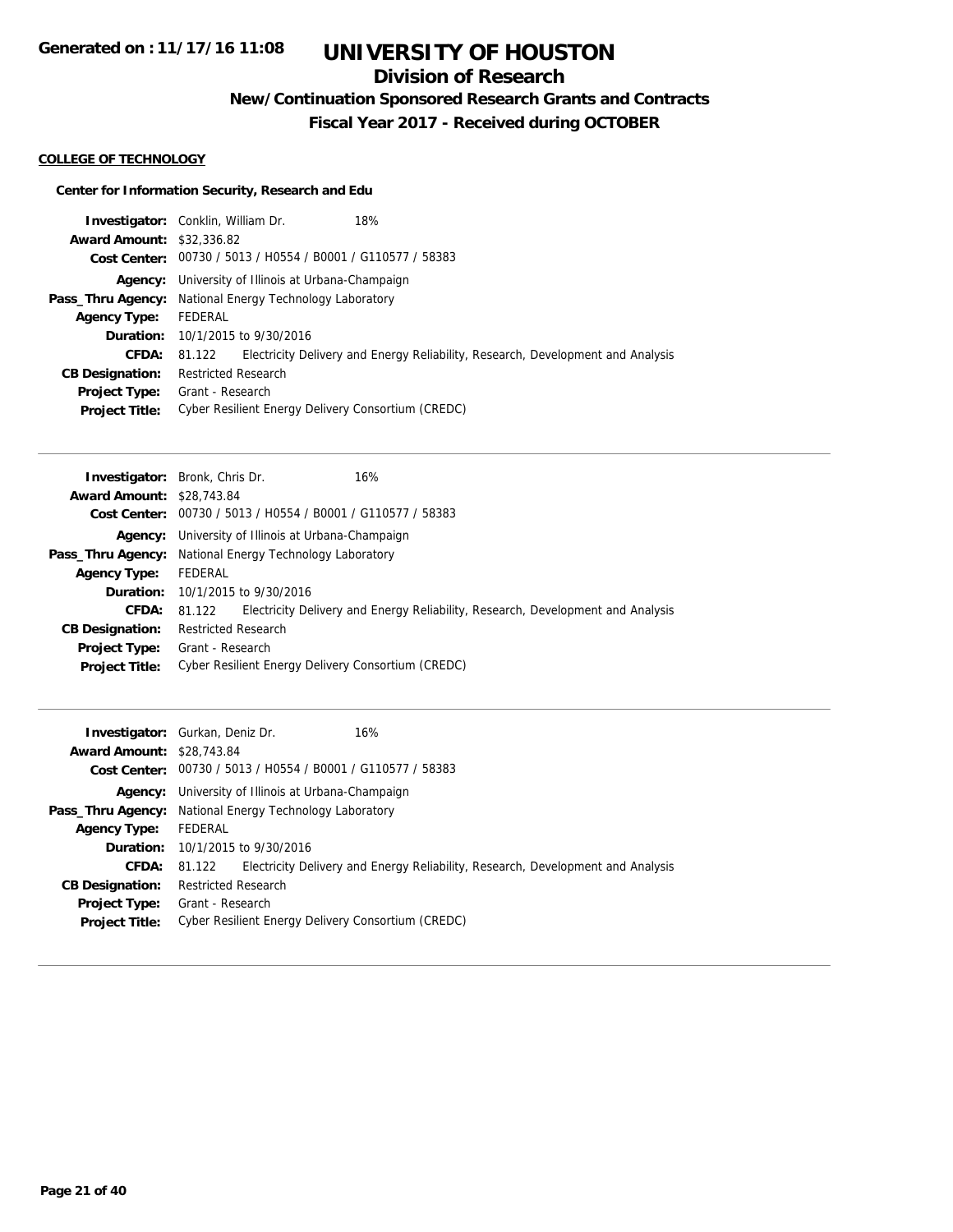## **Division of Research**

## **New/Continuation Sponsored Research Grants and Contracts**

**Fiscal Year 2017 - Received during OCTOBER**

#### **COLLEGE OF TECHNOLOGY**

#### **Construction Management**

| <b>Investigator:</b> Gao, Lu Dr.<br><b>Award Amount: \$23,882.32</b> |                                        | 40%<br>Cost Center: 00730 / 5016 / H0559 / B0001 / G112100 / 59759 |  |
|----------------------------------------------------------------------|----------------------------------------|--------------------------------------------------------------------|--|
| Agency:                                                              | Texas Department of Transportation     |                                                                    |  |
| Pass_Thru Agency:                                                    |                                        |                                                                    |  |
| <b>Agency Type:</b>                                                  | <b>STATE</b>                           |                                                                    |  |
|                                                                      | <b>Duration:</b> 9/1/2016 to 8/31/2017 |                                                                    |  |
| CFDA:                                                                |                                        |                                                                    |  |
| <b>CB Designation:</b>                                               | <b>Restricted Research</b>             |                                                                    |  |
| <b>Project Type:</b>                                                 | Contract - Research                    |                                                                    |  |
| <b>Project Title:</b>                                                |                                        | Synthesis of Service Life Prediction for Bridges in Texas          |  |

| <b>Investigator:</b> Senouci, Ahmed Dr.<br>10%              |
|-------------------------------------------------------------|
| <b>Award Amount: \$5,970.58</b>                             |
| Cost Center: 00730 / 5016 / H0559 / B0001 / G112100 / 59759 |
| Texas Department of Transportation<br>Agency:               |
| Pass_Thru Agency:                                           |
| STATE                                                       |
| <b>Duration:</b> $9/1/2016$ to $8/31/2017$                  |
|                                                             |
| <b>Restricted Research</b>                                  |
| Contract - Research                                         |
| Synthesis of Service Life Prediction for Bridges in Texas   |
|                                                             |

| <b>Award Amount: \$5,970.58</b> | 10%<br><b>Investigator:</b> Song, Lingguang Dr.<br>Cost Center: 00730 / 5016 / H0559 / B0001 / G112100 / 59759 |  |
|---------------------------------|----------------------------------------------------------------------------------------------------------------|--|
| Agency:                         | Texas Department of Transportation                                                                             |  |
| Pass_Thru Agency:               |                                                                                                                |  |
| <b>Agency Type:</b>             | STATE                                                                                                          |  |
|                                 | <b>Duration:</b> 9/1/2016 to 8/31/2017                                                                         |  |
| CFDA:                           |                                                                                                                |  |
| <b>CB Designation:</b>          | <b>Restricted Research</b>                                                                                     |  |
| <b>Project Type:</b>            | Contract - Research                                                                                            |  |
| <b>Project Title:</b>           | Synthesis of Service Life Prediction for Bridges in Texas                                                      |  |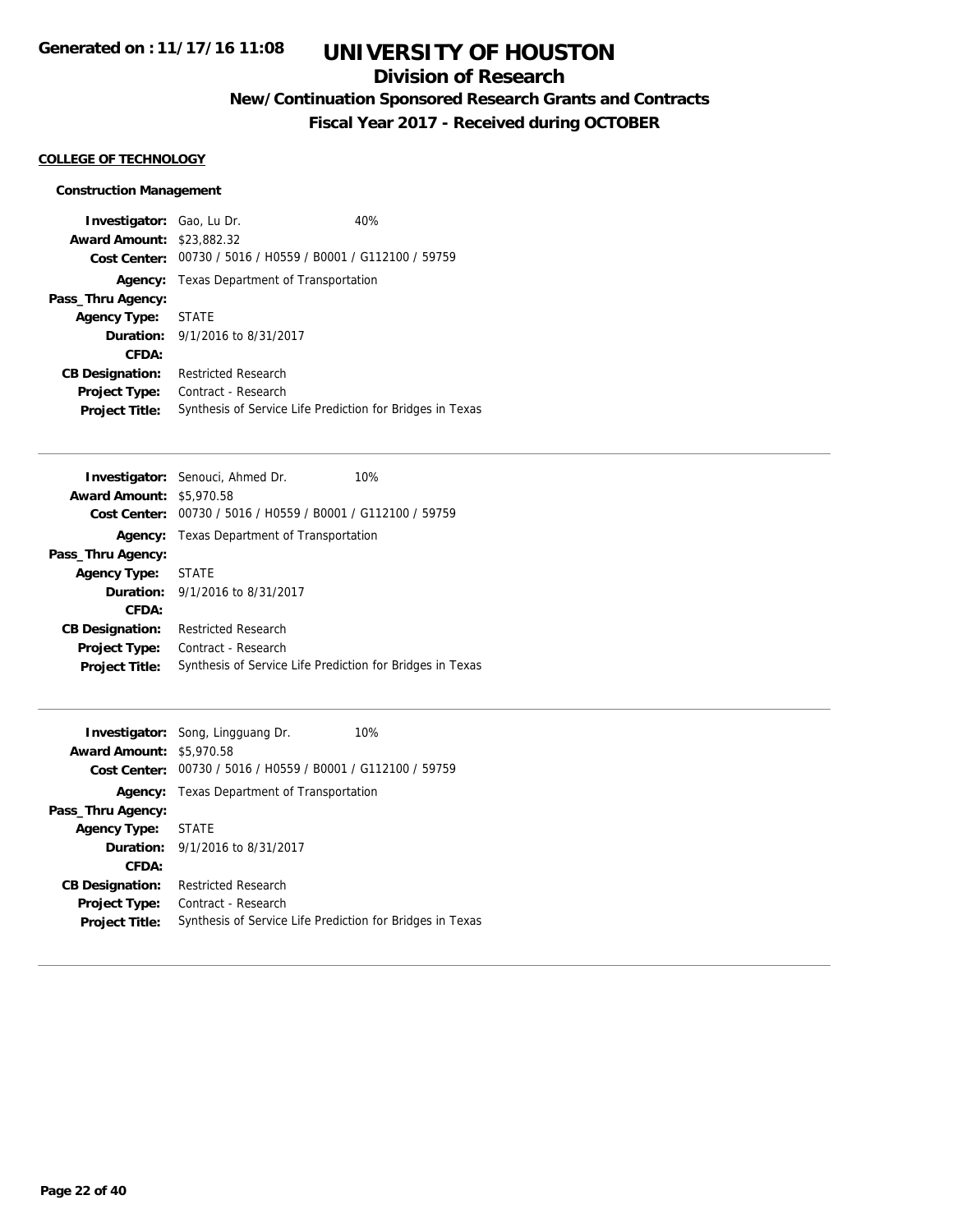## **Division of Research**

**New/Continuation Sponsored Research Grants and Contracts**

**Fiscal Year 2017 - Received during OCTOBER**

#### **COLLEGE OF TECHNOLOGY**

#### **Engineering Technology**

|                                  | <b>Investigator:</b> Gurkan, Deniz Dr.                         | 16%                                                                                    |
|----------------------------------|----------------------------------------------------------------|----------------------------------------------------------------------------------------|
| <b>Award Amount: \$28,743.84</b> |                                                                |                                                                                        |
|                                  | Cost Center: 00730 / 5013 / H0554 / B0001 / G110577 / 58383    |                                                                                        |
|                                  | <b>Agency:</b> University of Illinois at Urbana-Champaign      |                                                                                        |
|                                  | <b>Pass_Thru Agency:</b> National Energy Technology Laboratory |                                                                                        |
| <b>Agency Type:</b>              | FEDERAL                                                        |                                                                                        |
|                                  | <b>Duration:</b> 10/1/2015 to 9/30/2016                        |                                                                                        |
| <b>CFDA:</b>                     |                                                                | 81.122 Electricity Delivery and Energy Reliability, Research, Development and Analysis |
| <b>CB Designation:</b>           | Restricted Research                                            |                                                                                        |
| <b>Project Type:</b>             | Grant - Research                                               |                                                                                        |
| <b>Project Title:</b>            | Cyber Resilient Energy Delivery Consortium (CREDC)             |                                                                                        |

#### **Human Development and Consumer Science**

|                        | <b>Investigator:</b> Hines, Andrew Dr.                              | 100% |
|------------------------|---------------------------------------------------------------------|------|
| <b>Award Amount:</b>   | \$20,000.00                                                         |      |
|                        | Cost Center: 00730 / 5022 / H0140 / A0001 / C112450 / 59852         |      |
|                        | <b>Agency:</b> Future Foresight Foundation for Consultancy Training |      |
| Pass_Thru Agency:      |                                                                     |      |
| <b>Agency Type:</b>    | <b>PROFIT</b>                                                       |      |
|                        | <b>Duration:</b> 8/15/2016 to 12/15/2016                            |      |
| CFDA:                  |                                                                     |      |
| <b>CB Designation:</b> | Non Research                                                        |      |
| Project Type:          | Grant - Instruction                                                 |      |
| <b>Project Title:</b>  | The Future of Residency and Foreigners Affairs in Dubai             |      |

#### **Information & Logistics Technology**

|                                  | <b>Investigator:</b> Conklin, William Dr.                      | 18%                                                                                    |
|----------------------------------|----------------------------------------------------------------|----------------------------------------------------------------------------------------|
| <b>Award Amount: \$32,336.82</b> |                                                                |                                                                                        |
|                                  | Cost Center: 00730 / 5013 / H0554 / B0001 / G110577 / 58383    |                                                                                        |
|                                  | Agency: University of Illinois at Urbana-Champaign             |                                                                                        |
|                                  | <b>Pass_Thru Agency:</b> National Energy Technology Laboratory |                                                                                        |
| <b>Agency Type:</b>              | FEDERAL                                                        |                                                                                        |
|                                  | <b>Duration:</b> 10/1/2015 to 9/30/2016                        |                                                                                        |
| <b>CFDA:</b>                     |                                                                | 81.122 Electricity Delivery and Energy Reliability, Research, Development and Analysis |
| <b>CB Designation:</b>           | <b>Restricted Research</b>                                     |                                                                                        |
| <b>Project Type:</b>             | Grant - Research                                               |                                                                                        |
| <b>Project Title:</b>            | Cyber Resilient Energy Delivery Consortium (CREDC)             |                                                                                        |
|                                  |                                                                |                                                                                        |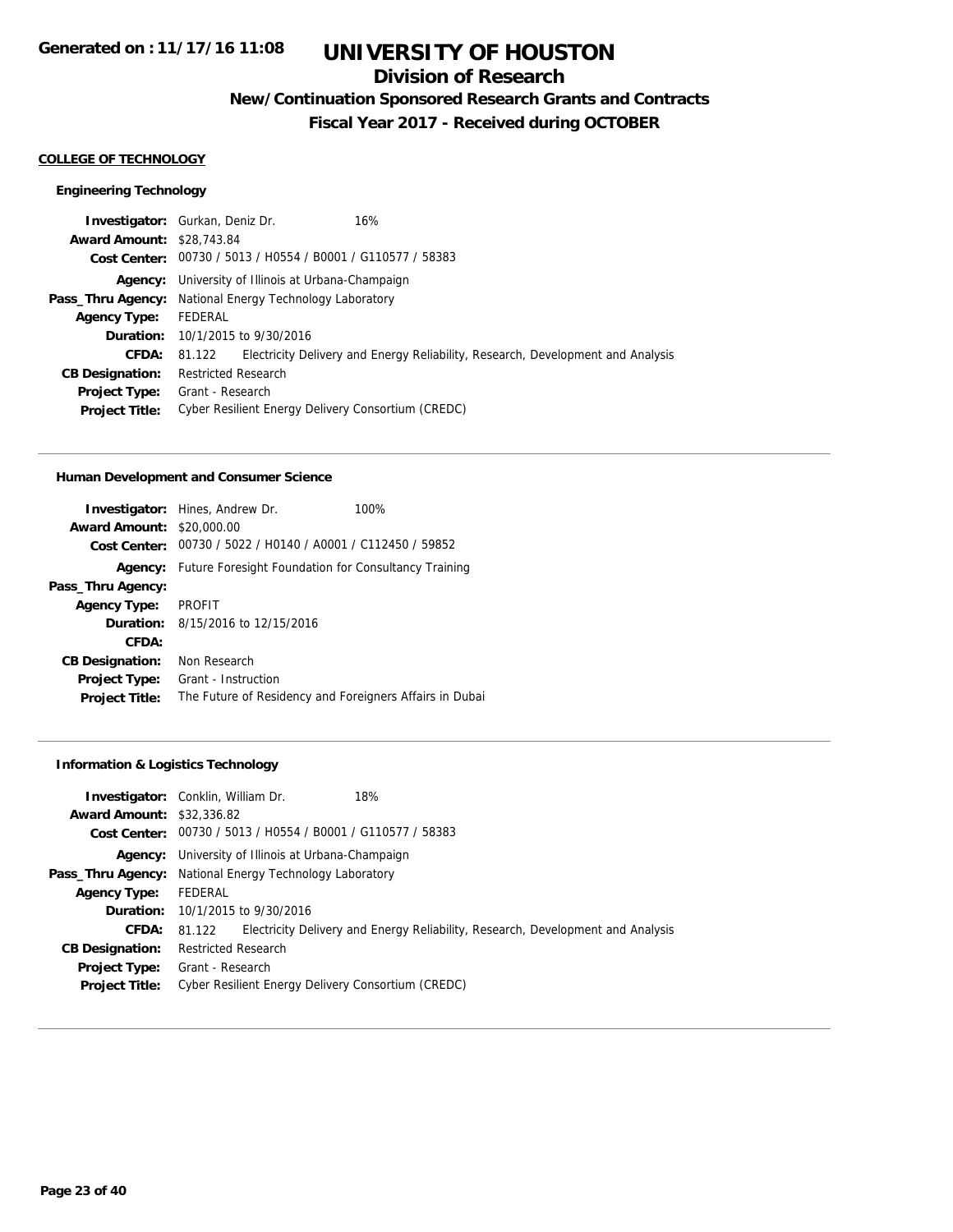## **Division of Research**

**New/Continuation Sponsored Research Grants and Contracts**

**Fiscal Year 2017 - Received during OCTOBER**

#### **COLLEGE OF TECHNOLOGY**

#### **Information & Logistics Technology**

| <b>Investigator:</b> Bronk, Chris Dr.                          |                            |                                                             | 16%                                                                             |
|----------------------------------------------------------------|----------------------------|-------------------------------------------------------------|---------------------------------------------------------------------------------|
| <b>Award Amount: \$28,743.84</b>                               |                            |                                                             |                                                                                 |
|                                                                |                            | Cost Center: 00730 / 5013 / H0554 / B0001 / G110577 / 58383 |                                                                                 |
|                                                                |                            | <b>Agency:</b> University of Illinois at Urbana-Champaign   |                                                                                 |
| <b>Pass_Thru Agency:</b> National Energy Technology Laboratory |                            |                                                             |                                                                                 |
| Agency Type:                                                   | FEDERAL                    |                                                             |                                                                                 |
|                                                                |                            | <b>Duration:</b> 10/1/2015 to 9/30/2016                     |                                                                                 |
| <b>CFDA:</b>                                                   | 81.122                     |                                                             | Electricity Delivery and Energy Reliability, Research, Development and Analysis |
| <b>CB Designation:</b>                                         | <b>Restricted Research</b> |                                                             |                                                                                 |
| <b>Project Type:</b>                                           | Grant - Research           |                                                             |                                                                                 |
| <b>Project Title:</b>                                          |                            |                                                             | Cyber Resilient Energy Delivery Consortium (CREDC)                              |

|                                  | Investigator: Kovach, Jamison Dr.                           | 100% |
|----------------------------------|-------------------------------------------------------------|------|
| <b>Award Amount: \$10,665,00</b> |                                                             |      |
|                                  | Cost Center: 00730 / 5022 / H0137 / B0100 / C112413 / 59973 |      |
| Agency:                          | Houston Wire & Cable Co                                     |      |
| Pass_Thru Agency:                |                                                             |      |
| <b>Agency Type:</b>              | PROFIT                                                      |      |
|                                  | <b>Duration:</b> 9/1/2016 to 8/31/2017                      |      |
| CFDA:                            |                                                             |      |
| <b>CB Designation:</b>           | Restricted Research                                         |      |
| <b>Project Type:</b>             | Grant - Research                                            |      |
| <b>Project Title:</b>            | Buying & Inventory Lean Six Sigma Applied Research Project  |      |
|                                  |                                                             |      |

### **CULLEN COLLEGE OF ENGINEERING**

#### **Biomedical Engineering**

| <b>Investigator:</b> Akay, Metin Dr.<br><b>Award Amount: \$29,500.00</b><br><b>Cost Center:</b> |                                                   | 00730 / 5013 / H0071 / B0001 / G112524 / 59952 | 100%                                         |
|-------------------------------------------------------------------------------------------------|---------------------------------------------------|------------------------------------------------|----------------------------------------------|
| Agency:                                                                                         |                                                   | National Science Foundation                    |                                              |
| Pass_Thru Agency:                                                                               |                                                   |                                                |                                              |
| <b>Agency Type:</b>                                                                             | FEDERAL                                           |                                                |                                              |
| <b>Duration:</b> 9/1/2016 to 8/31/2017                                                          |                                                   |                                                |                                              |
| CFDA:                                                                                           | 47.079                                            |                                                | International Science and Engineering (OISE) |
| <b>CB Designation:</b>                                                                          | Non Restricted Research                           |                                                |                                              |
| <b>Project Type:</b>                                                                            | Grant - Research                                  |                                                |                                              |
| <b>Project Title:</b>                                                                           | Advanced Institute on Global Healthcare Education |                                                |                                              |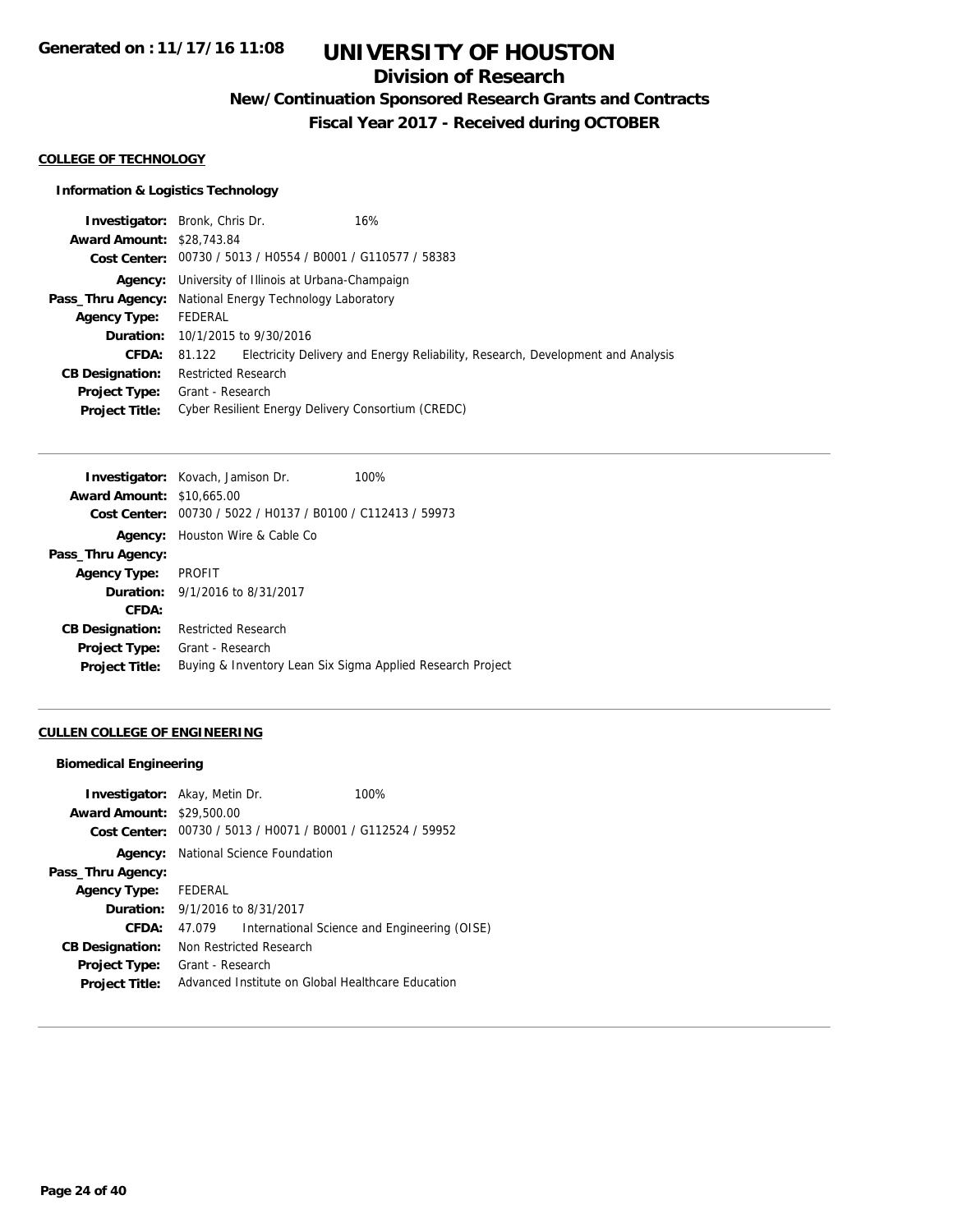### **Division of Research**

**New/Continuation Sponsored Research Grants and Contracts**

**Fiscal Year 2017 - Received during OCTOBER**

### **CULLEN COLLEGE OF ENGINEERING**

#### **Biomedical Engineering**

|                                   | <b>Investigator:</b> Francis, Joseph<br>100%                                                 |  |
|-----------------------------------|----------------------------------------------------------------------------------------------|--|
| <b>Award Amount: \$308,077,00</b> |                                                                                              |  |
|                                   | Cost Center: 00730 / 5013 / H0071 / B0001 / G111756 / 59436                                  |  |
|                                   | <b>Agency:</b> National Science Foundation                                                   |  |
| Pass_Thru Agency:                 |                                                                                              |  |
| Agency Type: FEDERAL              |                                                                                              |  |
|                                   | <b>Duration:</b> 5/15/2016 to 4/30/2019                                                      |  |
| CFDA:                             | Computer and Information Science and Engineering (CISE)<br>47.070                            |  |
| <b>CB Designation:</b>            | <b>Restricted Research</b>                                                                   |  |
|                                   | <b>Project Type:</b> Grant - Research                                                        |  |
| <b>Project Title:</b>             | NRI: Collaborative Research: Multimodal Brain Computer Interface for Human-Robot Interaction |  |
|                                   |                                                                                              |  |

|                            | 50%                                                                                                                                                                                                                                     |  |
|----------------------------|-----------------------------------------------------------------------------------------------------------------------------------------------------------------------------------------------------------------------------------------|--|
|                            |                                                                                                                                                                                                                                         |  |
|                            |                                                                                                                                                                                                                                         |  |
|                            | U.S. Army Medical Research Acquisition Activity                                                                                                                                                                                         |  |
|                            |                                                                                                                                                                                                                                         |  |
| FEDERAL                    |                                                                                                                                                                                                                                         |  |
|                            |                                                                                                                                                                                                                                         |  |
| 12.420                     | Military Medical Research and Development                                                                                                                                                                                               |  |
| <b>Restricted Research</b> |                                                                                                                                                                                                                                         |  |
| Grant - Research           |                                                                                                                                                                                                                                         |  |
|                            |                                                                                                                                                                                                                                         |  |
|                            | <b>Investigator:</b> Mohan, Chandra Dr.<br><b>Award Amount: \$95,201.00</b><br>Cost Center: 00730 / 5013 / H0071 / B0001 / G110429 / 59812<br><b>Duration:</b> 9/1/2016 to 2/28/2018<br>Optical Elastography of Systemic Sclerosis Skin |  |

|                                                 |         | 50%                                                                                                                                                                                                                                                                                      |
|-------------------------------------------------|---------|------------------------------------------------------------------------------------------------------------------------------------------------------------------------------------------------------------------------------------------------------------------------------------------|
|                                                 |         |                                                                                                                                                                                                                                                                                          |
|                                                 |         |                                                                                                                                                                                                                                                                                          |
| U.S. Army Medical Research Acquisition Activity |         |                                                                                                                                                                                                                                                                                          |
|                                                 |         |                                                                                                                                                                                                                                                                                          |
|                                                 |         |                                                                                                                                                                                                                                                                                          |
|                                                 |         |                                                                                                                                                                                                                                                                                          |
| 12.420                                          |         | Military Medical Research and Development                                                                                                                                                                                                                                                |
|                                                 |         |                                                                                                                                                                                                                                                                                          |
|                                                 |         |                                                                                                                                                                                                                                                                                          |
|                                                 |         |                                                                                                                                                                                                                                                                                          |
|                                                 | FEDERAL | <b>Investigator:</b> Larin, Kirill Dr.<br><b>Award Amount: \$95,201.00</b><br>Cost Center: 00730 / 5013 / H0071 / B0001 / G110429 / 59812<br><b>Duration:</b> 9/1/2016 to 2/28/2018<br><b>Restricted Research</b><br>Grant - Research<br>Optical Elastography of Systemic Sclerosis Skin |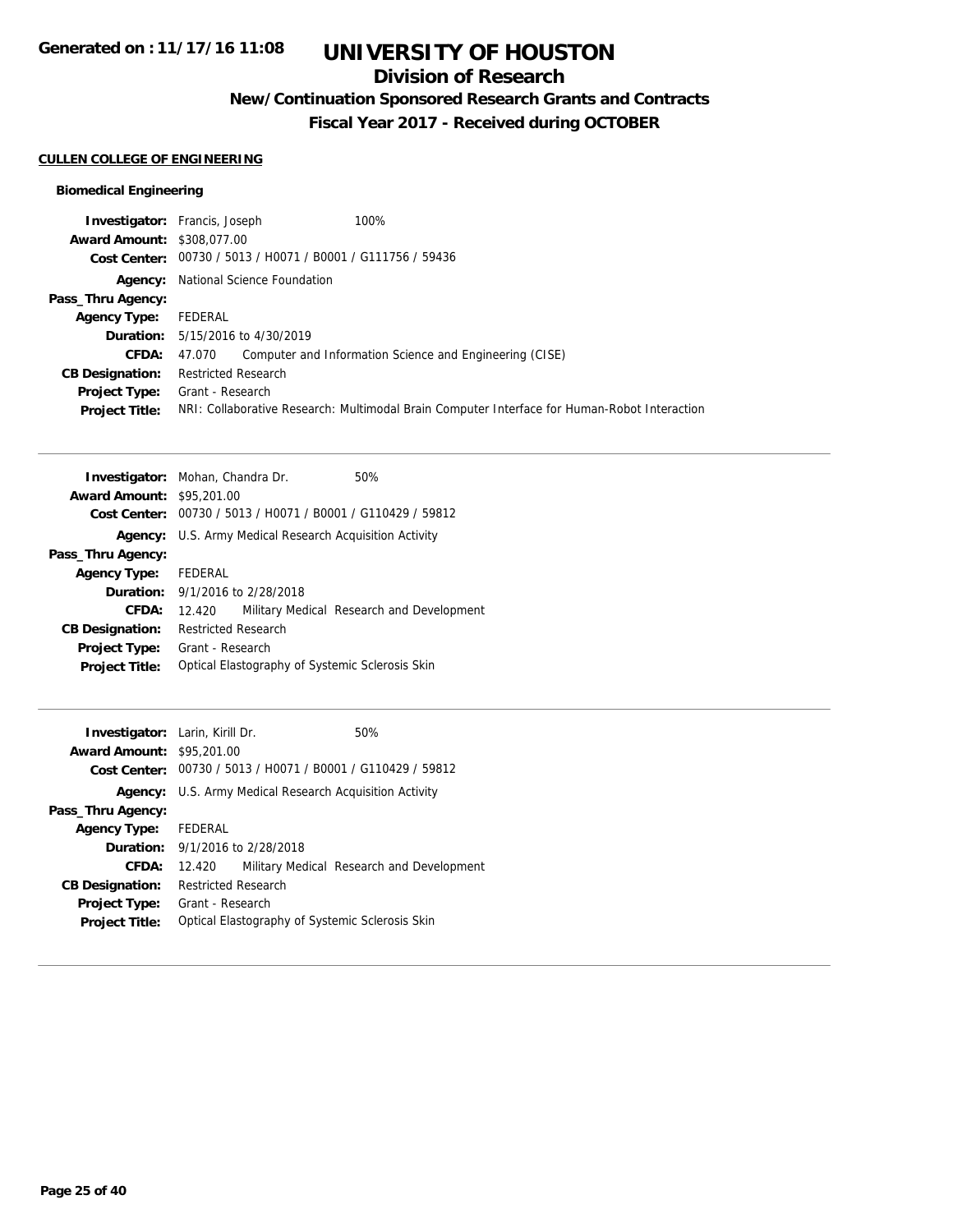## **Division of Research**

**New/Continuation Sponsored Research Grants and Contracts**

**Fiscal Year 2017 - Received during OCTOBER**

#### **CULLEN COLLEGE OF ENGINEERING**

#### **Center for Integrated Bio and Nano Systems**

**Investigator:** Brankovic, Stanko Dr. 25% **Award Amount:** \$97,131.50 **Cost Center:** 00730 / 5013 / H0070 / B0001 / G110948 / 59733 **Agency:** National Science Foundation **Pass\_Thru Agency: Agency Type:** FEDERAL **Duration:** 9/1/2016 to 8/31/2019 **CFDA:** 47.041 Engineering Grants **CB Designation:** Restricted Research **Project Type:** Grant - Research **Project Title:** MONOLAYER CATALYST AS TRANSFORMATIVE CONCEPT FOR EFFICIENT ELECTROLYTIC HYDROGEN ISOTOPE SEPARATION

#### **Chemical Engineering**

|                                  | <b>Investigator:</b> Donnelly, Vincent Dr.         | 100% |
|----------------------------------|----------------------------------------------------|------|
| <b>Award Amount: \$12,645.00</b> |                                                    |      |
| Cost Center:                     | 00730 / 5022 / H0067 / B0001 / C111085 / 58556     |      |
|                                  | <b>Agency:</b> MKS Instruments                     |      |
| Pass_Thru Agency:                |                                                    |      |
| <b>Agency Type:</b>              | <b>PROFIT</b>                                      |      |
|                                  | <b>Duration:</b> 12/21/2015 to 12/31/2018          |      |
| CFDA:                            |                                                    |      |
| <b>CB Designation:</b>           | <b>Restricted Research</b>                         |      |
| <b>Project Type:</b>             | Grant - Research                                   |      |
| <b>Project Title:</b>            | Radical species diagnostic for Flowable CVD (FCVD) |      |

| <b>Award Amount: \$55,000.00</b> | <b>Investigator:</b> Palmer, Jeremy Dr.<br>Cost Center: 00730 / 5021 / H0067 / B0001 / C111005 / 59906 | 100%                                                                      |
|----------------------------------|--------------------------------------------------------------------------------------------------------|---------------------------------------------------------------------------|
| Agency:                          | American Chemical Society                                                                              |                                                                           |
| Pass_Thru Agency:                |                                                                                                        |                                                                           |
| Agency Type: NON PROFIT          |                                                                                                        |                                                                           |
|                                  | <b>Duration:</b> 9/1/2016 to 8/31/2017                                                                 |                                                                           |
| CFDA:                            |                                                                                                        |                                                                           |
| <b>CB Designation:</b>           | <b>Restricted Research</b>                                                                             |                                                                           |
| <b>Project Type:</b>             | Grant - Research                                                                                       |                                                                           |
| <b>Project Title:</b>            |                                                                                                        | Computational Design of Growth Inhibitors for Tailoring Zeolite Catalysts |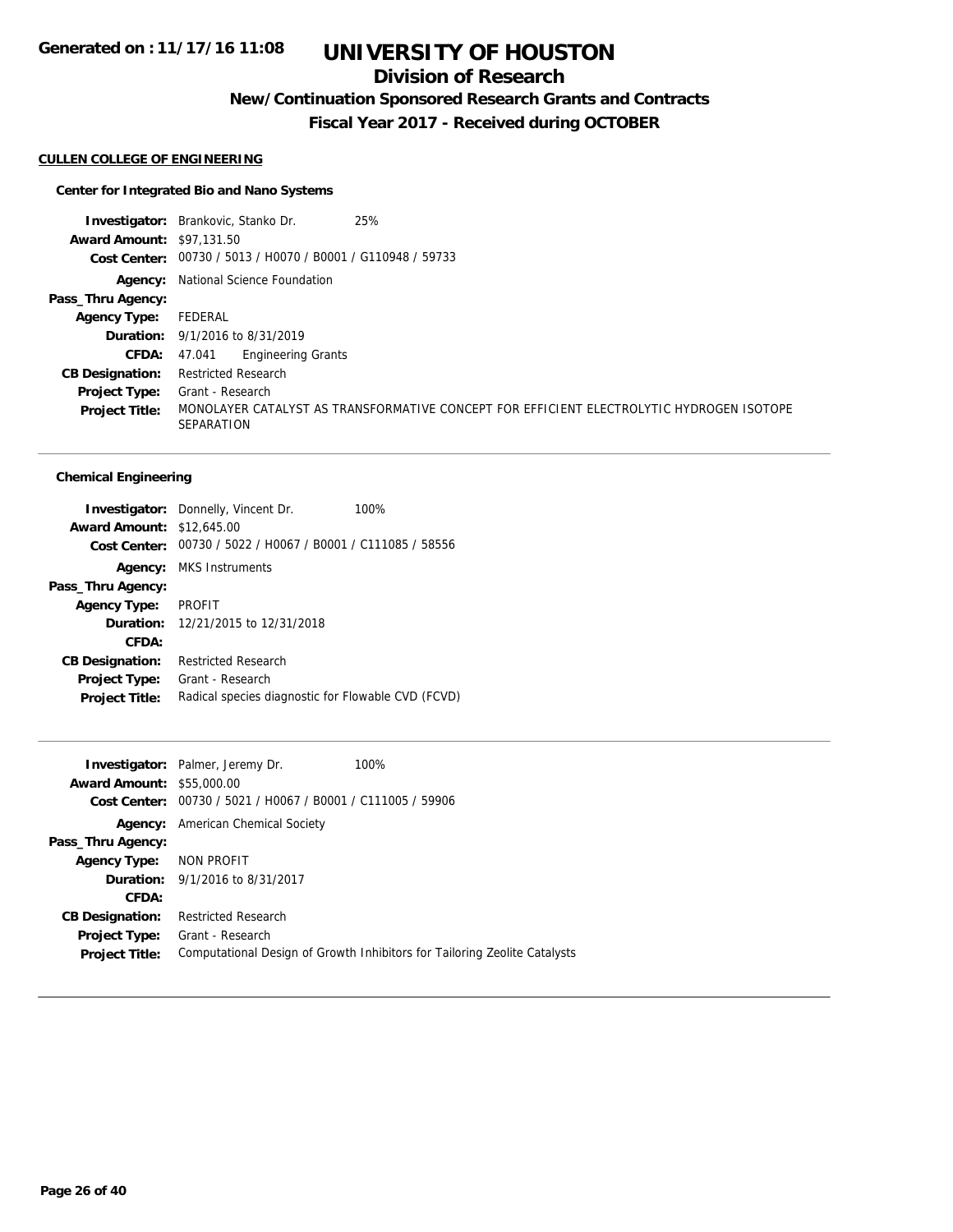### **Division of Research**

## **New/Continuation Sponsored Research Grants and Contracts**

**Fiscal Year 2017 - Received during OCTOBER**

#### **CULLEN COLLEGE OF ENGINEERING**

#### **Chemical Engineering**

|                                   | <b>Investigator:</b> Grabow, Lars Dr.<br>30%                                                                  |
|-----------------------------------|---------------------------------------------------------------------------------------------------------------|
| <b>Award Amount: \$116,557.80</b> |                                                                                                               |
|                                   | Cost Center: 00730 / 5013 / H0070 / B0001 / G110948 / 59733                                                   |
|                                   | <b>Agency:</b> National Science Foundation                                                                    |
| Pass_Thru Agency:                 |                                                                                                               |
| <b>Agency Type:</b>               | FEDERAL                                                                                                       |
|                                   | <b>Duration:</b> 9/1/2016 to 8/31/2019                                                                        |
| <b>CFDA:</b>                      | <b>Engineering Grants</b><br>47.041                                                                           |
| <b>CB Designation:</b>            | <b>Restricted Research</b>                                                                                    |
| <b>Project Type:</b>              | Grant - Research                                                                                              |
| <b>Project Title:</b>             | MONOLAYER CATALYST AS TRANSFORMATIVE CONCEPT FOR EFFICIENT ELECTROLYTIC HYDROGEN ISOTOPE<br><b>SEPARATION</b> |

|                                 | Investigator: Belarbi, Abdeldjelil Dr.                      | 34% |
|---------------------------------|-------------------------------------------------------------|-----|
| <b>Award Amount: \$8,500.00</b> |                                                             |     |
|                                 | Cost Center: 00730 / 5021 / H0068 / B0001 / C108848 / 55998 |     |
| Agency:                         | Precast/Prestressed Concrete Institute                      |     |
| Pass_Thru Agency:               |                                                             |     |
| Agency Type: NON PROFIT         |                                                             |     |
|                                 | <b>Duration:</b> 8/1/2014 to 7/31/2017                      |     |
| CFDA:                           |                                                             |     |
| <b>CB Designation:</b>          | <b>Restricted Research</b>                                  |     |
| <b>Project Type:</b>            | Grant - Research                                            |     |
| <b>Project Title:</b>           | Prestressing Concrete with Carbon Fibers                    |     |

|                        | <b>Investigator:</b> Mo, Yi-Lung Dr.                      | 40% |
|------------------------|-----------------------------------------------------------|-----|
| <b>Award Amount:</b>   | \$23,882.32                                               |     |
| Cost Center:           | 00730 / 5016 / H0559 / B0001 / G112100 / 59759            |     |
|                        | Agency: Texas Department of Transportation                |     |
| Pass_Thru Agency:      |                                                           |     |
| <b>Agency Type:</b>    | <b>STATE</b>                                              |     |
|                        | <b>Duration:</b> 9/1/2016 to 8/31/2017                    |     |
| CFDA:                  |                                                           |     |
| <b>CB Designation:</b> | <b>Restricted Research</b>                                |     |
| Project Type:          | Contract - Research                                       |     |
| <b>Project Title:</b>  | Synthesis of Service Life Prediction for Bridges in Texas |     |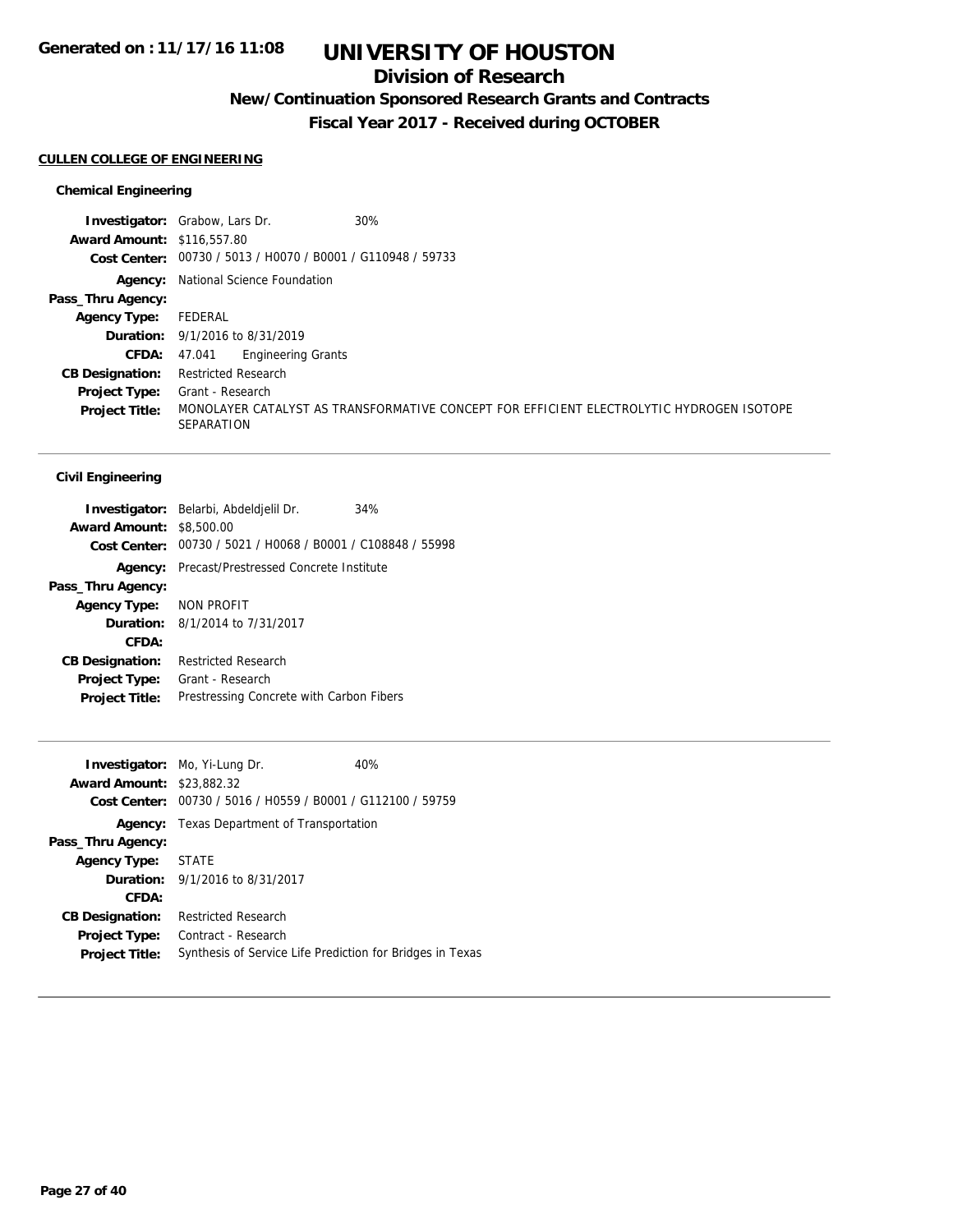## **Division of Research**

## **New/Continuation Sponsored Research Grants and Contracts**

**Fiscal Year 2017 - Received during OCTOBER**

## **CULLEN COLLEGE OF ENGINEERING**

|                                 | <b>Investigator:</b> Gencturk, Bora Dr.                     | 33% |
|---------------------------------|-------------------------------------------------------------|-----|
| <b>Award Amount: \$8,250.00</b> |                                                             |     |
|                                 | Cost Center: 00730 / 5021 / H0068 / B0001 / C108848 / 55998 |     |
|                                 | <b>Agency:</b> Precast/Prestressed Concrete Institute       |     |
| Pass_Thru Agency:               |                                                             |     |
| Agency Type: NON PROFIT         |                                                             |     |
|                                 | <b>Duration:</b> 8/1/2014 to 7/31/2017                      |     |
| CFDA:                           |                                                             |     |
| <b>CB Designation:</b>          | <b>Restricted Research</b>                                  |     |
| <b>Project Type:</b>            | Grant - Research                                            |     |
| <b>Project Title:</b>           | Prestressing Concrete with Carbon Fibers                    |     |

|                                 | <b>Investigator:</b> Dawood, Mina Dr.          | 33% |
|---------------------------------|------------------------------------------------|-----|
| <b>Award Amount: \$8,250.00</b> |                                                |     |
| Cost Center:                    | 00730 / 5021 / H0068 / B0001 / C108848 / 55998 |     |
| Agency:                         | Precast/Prestressed Concrete Institute         |     |
| Pass_Thru Agency:               |                                                |     |
| Agency Type: NON PROFIT         |                                                |     |
|                                 | <b>Duration:</b> 8/1/2014 to 7/31/2017         |     |
| CFDA:                           |                                                |     |
| <b>CB Designation:</b>          | <b>Restricted Research</b>                     |     |
| <b>Project Type:</b>            | Grant - Research                               |     |
| <b>Project Title:</b>           | Prestressing Concrete with Carbon Fibers       |     |
|                                 |                                                |     |

|                                   | <b>Investigator:</b> Mo, Yi-Lung Dr.                        | 50%                                                       |
|-----------------------------------|-------------------------------------------------------------|-----------------------------------------------------------|
| <b>Award Amount: \$110.718.00</b> |                                                             |                                                           |
|                                   | Cost Center: 00730 / 5016 / H0068 / B0001 / G110946 / 58696 |                                                           |
| Agency:                           | Texas Department of Transportation                          |                                                           |
| Pass_Thru Agency:                 |                                                             |                                                           |
| Agency Type: STATE                |                                                             |                                                           |
|                                   | <b>Duration:</b> 1/1/2016 to 8/31/2017                      |                                                           |
| CFDA:                             |                                                             |                                                           |
| <b>CB Designation:</b>            | <b>Restricted Research</b>                                  |                                                           |
| Project Type:                     | Grant - Research                                            |                                                           |
| <b>Project Title:</b>             |                                                             | PERFORMANCE OF SKEW REINFORCING IN INVERTED-T BRIDGE CAPS |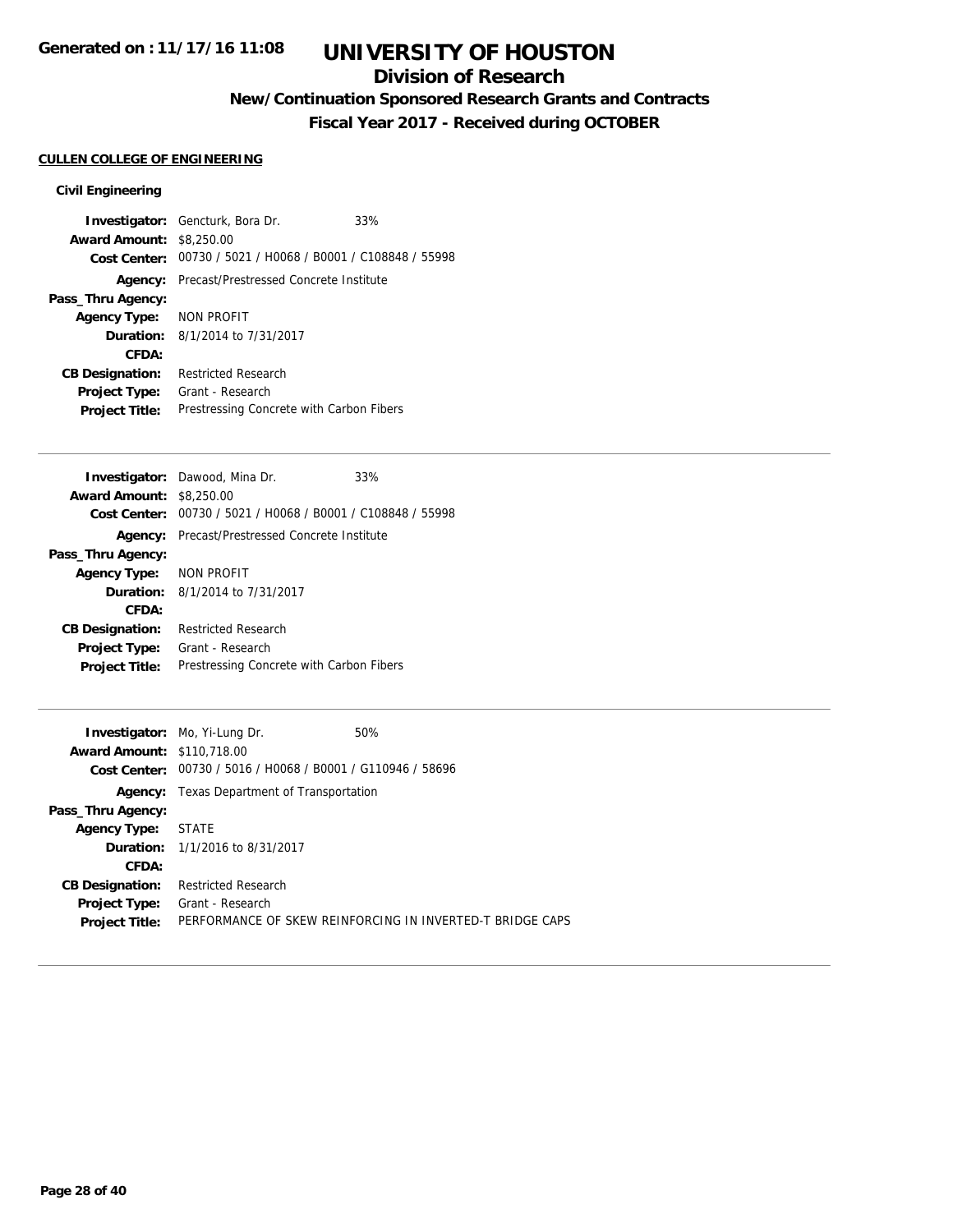### **Division of Research**

## **New/Continuation Sponsored Research Grants and Contracts**

**Fiscal Year 2017 - Received during OCTOBER**

#### **CULLEN COLLEGE OF ENGINEERING**

|                                   | <b>Investigator:</b> Hsu, Thomas T. C. Dr.                  | 50%                                                       |
|-----------------------------------|-------------------------------------------------------------|-----------------------------------------------------------|
| <b>Award Amount: \$110,718.00</b> |                                                             |                                                           |
|                                   | Cost Center: 00730 / 5016 / H0068 / B0001 / G110946 / 58696 |                                                           |
|                                   | <b>Agency:</b> Texas Department of Transportation           |                                                           |
| Pass_Thru Agency:                 |                                                             |                                                           |
| Agency Type: STATE                |                                                             |                                                           |
|                                   | <b>Duration:</b> 1/1/2016 to 8/31/2017                      |                                                           |
| CFDA:                             |                                                             |                                                           |
| <b>CB Designation:</b>            | <b>Restricted Research</b>                                  |                                                           |
| <b>Project Type:</b>              | Grant - Research                                            |                                                           |
| <b>Project Title:</b>             |                                                             | PERFORMANCE OF SKEW REINFORCING IN INVERTED-T BRIDGE CAPS |

|                                  | <b>Investigator:</b> Hsu, Thomas T. C. Dr.        | 50%                                                             |
|----------------------------------|---------------------------------------------------|-----------------------------------------------------------------|
| <b>Award Amount: \$78,792.50</b> |                                                   |                                                                 |
| Cost Center:                     | 00730 / 5016 / H0068 / B0001 / G110945 / 58700    |                                                                 |
|                                  | <b>Agency:</b> Texas Department of Transportation |                                                                 |
| Pass_Thru Agency:                |                                                   |                                                                 |
| <b>Agency Type: STATE</b>        |                                                   |                                                                 |
|                                  | <b>Duration:</b> 1/26/2016 to 8/31/2017           |                                                                 |
| CFDA:                            |                                                   |                                                                 |
| <b>CB Designation:</b>           | <b>Restricted Research</b>                        |                                                                 |
| <b>Project Type:</b>             | Grant - Research                                  |                                                                 |
| <b>Project Title:</b>            |                                                   | NON-CONTACT SPLICES AT DRILLED SHAFT TO BRIDGE COLUMN INTERFACE |
|                                  |                                                   |                                                                 |

|                                  | <b>Investigator:</b> Mo, Yi-Lung Dr.                        | 50%                                                             |
|----------------------------------|-------------------------------------------------------------|-----------------------------------------------------------------|
| <b>Award Amount: \$78,792.50</b> |                                                             |                                                                 |
|                                  | Cost Center: 00730 / 5016 / H0068 / B0001 / G110945 / 58700 |                                                                 |
|                                  | <b>Agency:</b> Texas Department of Transportation           |                                                                 |
| Pass_Thru Agency:                |                                                             |                                                                 |
| <b>Agency Type:</b>              | STATE                                                       |                                                                 |
|                                  | <b>Duration:</b> 1/26/2016 to 8/31/2017                     |                                                                 |
| CFDA:                            |                                                             |                                                                 |
| <b>CB Designation:</b>           | <b>Restricted Research</b>                                  |                                                                 |
| <b>Project Type:</b>             | Grant - Research                                            |                                                                 |
| <b>Project Title:</b>            |                                                             | NON-CONTACT SPLICES AT DRILLED SHAFT TO BRIDGE COLUMN INTERFACE |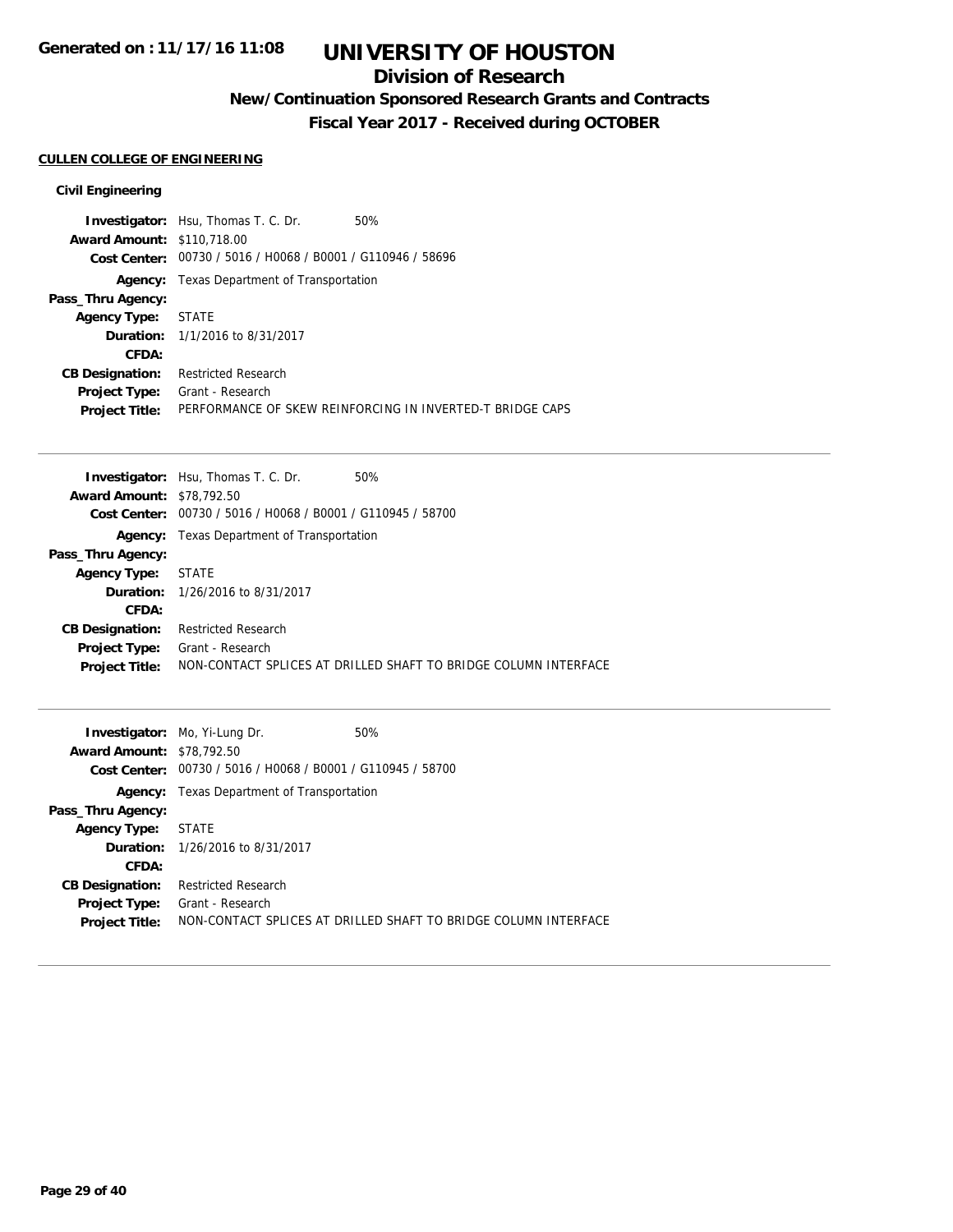### **Division of Research**

**New/Continuation Sponsored Research Grants and Contracts**

**Fiscal Year 2017 - Received during OCTOBER**

### **CULLEN COLLEGE OF ENGINEERING**

|                                  | Investigator: Belarbi, Abdeldjelil Dr.                      | 35% |
|----------------------------------|-------------------------------------------------------------|-----|
| <b>Award Amount: \$45,448.52</b> |                                                             |     |
|                                  | Cost Center: 00730 / 5016 / H0068 / B0001 / G111849 / 59803 |     |
|                                  | Agency: Texas Department of Transportation                  |     |
| Pass_Thru Agency:                |                                                             |     |
| Agency Type: STATE               |                                                             |     |
|                                  | <b>Duration:</b> 9/1/2016 to 8/31/2017                      |     |
| CFDA:                            |                                                             |     |
| <b>CB Designation:</b>           | <b>Restricted Research</b>                                  |     |
| Project Type:                    | Grant - Research                                            |     |
| <b>Project Title:</b>            | Texas Mill Test Information for Load Ratings                |     |

|                                  | <b>Investigator:</b> Dawood, Mina Dr.                       | 55% |
|----------------------------------|-------------------------------------------------------------|-----|
| <b>Award Amount: \$71,419.10</b> |                                                             |     |
|                                  | Cost Center: 00730 / 5016 / H0068 / B0001 / G111849 / 59803 |     |
|                                  | <b>Agency:</b> Texas Department of Transportation           |     |
| Pass_Thru Agency:                |                                                             |     |
| <b>Agency Type:</b>              | <b>STATE</b>                                                |     |
|                                  | <b>Duration:</b> 9/1/2016 to 8/31/2017                      |     |
| CFDA:                            |                                                             |     |
| <b>CB Designation:</b>           | Restricted Research                                         |     |
| <b>Project Type:</b>             | Grant - Research                                            |     |
| <b>Project Title:</b>            | Texas Mill Test Information for Load Ratings                |     |
|                                  |                                                             |     |

| <b>Award Amount: \$149,972.00</b> | 100%<br><b>Investigator:</b> Glennie, Craig Dr.                                                                                   |
|-----------------------------------|-----------------------------------------------------------------------------------------------------------------------------------|
|                                   | Cost Center: 00730 / 5043 / H0068 / B0001 / C110345 / 57993                                                                       |
|                                   | <b>Agency:</b> U.S. Army Corps of Engineers                                                                                       |
| Pass_Thru Agency:                 |                                                                                                                                   |
| Agency Type:                      | FEDERAL                                                                                                                           |
|                                   | <b>Duration:</b> 8/28/2015 to 10/31/2018                                                                                          |
|                                   | Basic and Applied Scientific Research<br>CFDA: 12.300                                                                             |
| <b>CB Designation:</b>            | <b>Restricted Research</b>                                                                                                        |
| <b>Project Type:</b>              | Contract - Research                                                                                                               |
| <b>Project Title:</b>             | Characterization of LIDAR Spatial and Spectral Error Models Towards Fusion with Complementary Remote Sensing<br><b>Modalities</b> |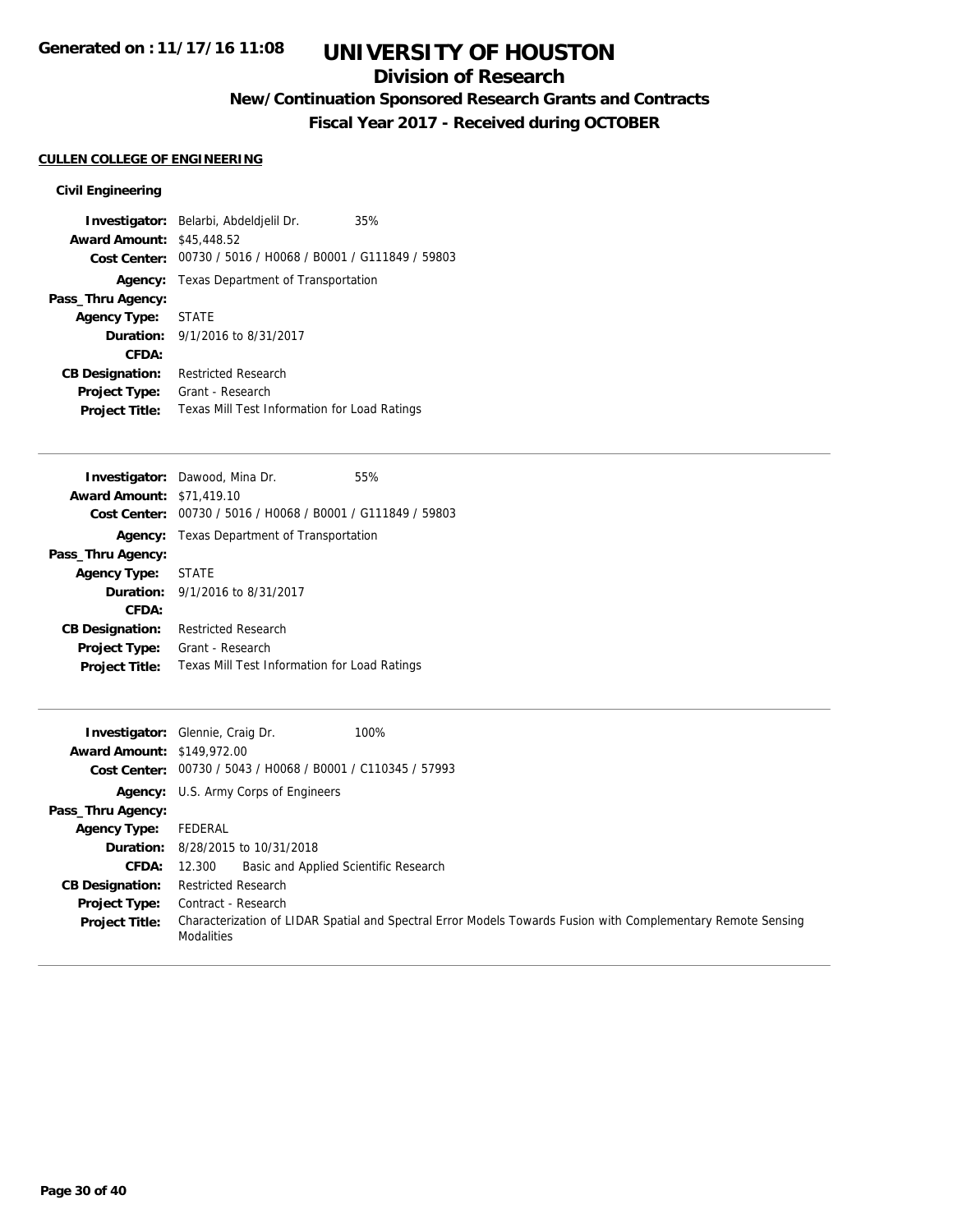### **Division of Research**

## **New/Continuation Sponsored Research Grants and Contracts**

**Fiscal Year 2017 - Received during OCTOBER**

#### **CULLEN COLLEGE OF ENGINEERING**

#### **Civil Engineering**

| <b>Investigator:</b> Glennie, Craig Dr. |                            |                         | 100%                                                        |
|-----------------------------------------|----------------------------|-------------------------|-------------------------------------------------------------|
| <b>Award Amount: \$25,281.00</b>        |                            |                         |                                                             |
|                                         |                            |                         | Cost Center: 00730 / 5013 / H0068 / B0001 / G109260 / 58008 |
| Agency:                                 |                            | Oregon State University |                                                             |
| Pass_Thru Agency: NASA Headquarters     |                            |                         |                                                             |
| Agency Type: FEDERAL                    |                            |                         |                                                             |
| <b>Duration:</b> 7/15/2015 to 7/14/2017 |                            |                         |                                                             |
| CFDA:                                   | 43.001                     |                         | Aerospace Education Services Program                        |
| <b>CB Designation:</b>                  | <b>Restricted Research</b> |                         |                                                             |
| Project Type:                           | Grant - Research           |                         |                                                             |
| <b>Project Title:</b>                   |                            |                         | ICESat-2 Algorithm Development for the Coastal Zone         |

#### **Electrical & Computer Engineering**

|                                  | 25%<br><b>Investigator:</b> Brankovic, Stanko Dr.                                                             |
|----------------------------------|---------------------------------------------------------------------------------------------------------------|
| <b>Award Amount: \$97,131.50</b> |                                                                                                               |
| Cost Center:                     | 00730 / 5013 / H0070 / B0001 / G110948 / 59733                                                                |
| Agency:                          | National Science Foundation                                                                                   |
| Pass_Thru Agency:                |                                                                                                               |
| <b>Agency Type:</b>              | FEDERAL                                                                                                       |
|                                  | <b>Duration:</b> 9/1/2016 to 8/31/2019                                                                        |
| <b>CFDA:</b> $47.041$            | <b>Engineering Grants</b>                                                                                     |
| <b>CB Designation:</b>           | <b>Restricted Research</b>                                                                                    |
| <b>Project Type:</b>             | Grant - Research                                                                                              |
| <b>Project Title:</b>            | MONOLAYER CATALYST AS TRANSFORMATIVE CONCEPT FOR EFFICIENT ELECTROLYTIC HYDROGEN ISOTOPE<br><b>SEPARATION</b> |

|                                   | 50%<br><b>Investigator:</b> Becker, Aaron Dr.                                                                              |
|-----------------------------------|----------------------------------------------------------------------------------------------------------------------------|
| <b>Award Amount: \$303,968.50</b> |                                                                                                                            |
| Cost Center:                      | 00730 / 5013 / H0070 / B0001 / G112067 / 59802                                                                             |
| Agency:                           | National Science Foundation                                                                                                |
| Pass_Thru Agency:                 |                                                                                                                            |
| <b>Agency Type:</b>               | FEDERAL                                                                                                                    |
|                                   | <b>Duration:</b> 1/1/2017 to 12/31/2019                                                                                    |
| CFDA:                             | Computer and Information Science and Engineering (CISE)<br>47.070                                                          |
| <b>CB Designation:</b>            | <b>Restricted Research</b>                                                                                                 |
| Project Type:                     | Grant - Research                                                                                                           |
| <b>Project Title:</b>             | CPS: Synergy: Collaborative Research: MRI Powered & Guided Tetherless Effectors for Localized Therapeutic<br>Interventions |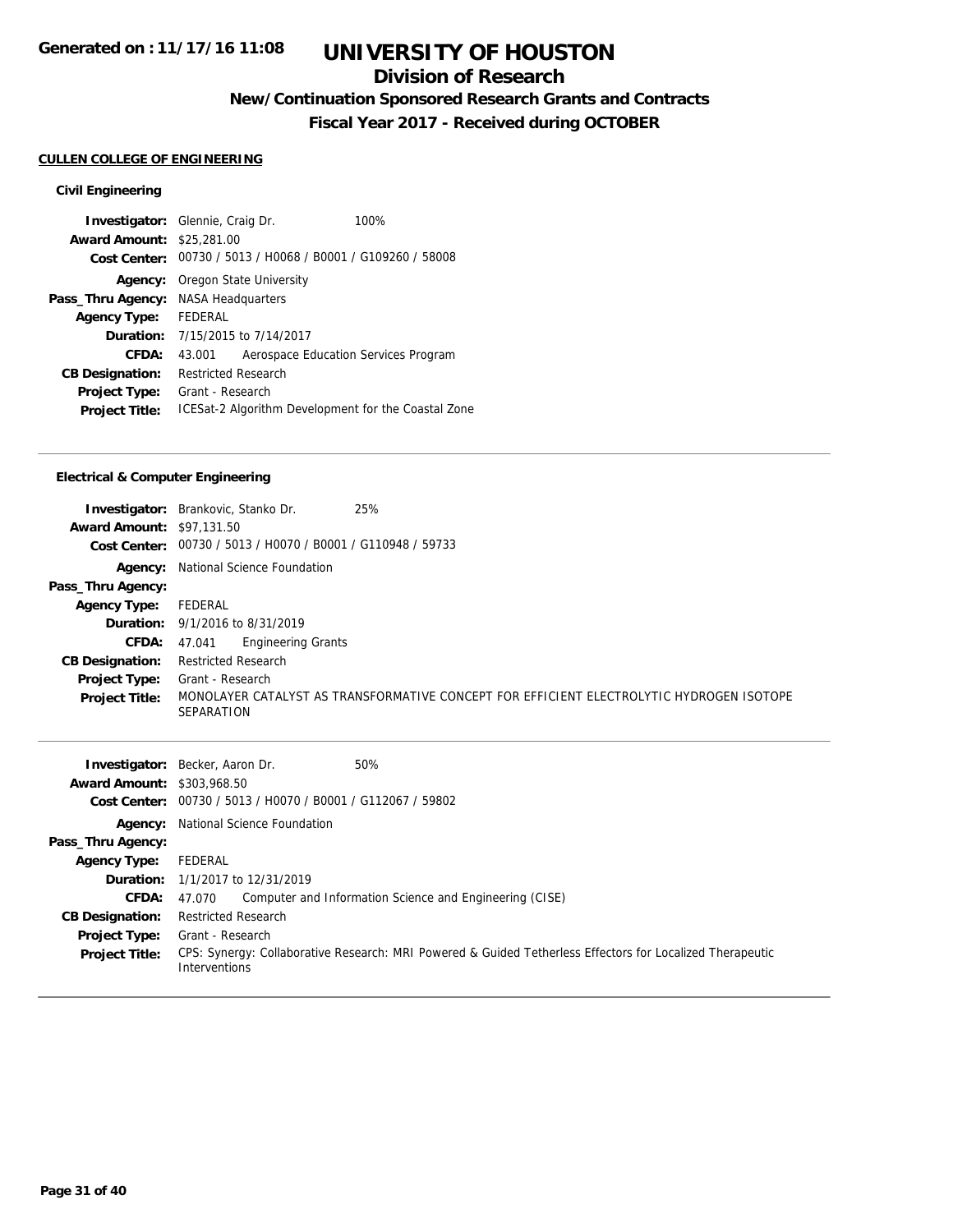### **Division of Research**

## **New/Continuation Sponsored Research Grants and Contracts**

**Fiscal Year 2017 - Received during OCTOBER**

#### **CULLEN COLLEGE OF ENGINEERING**

#### **Electrical & Computer Engineering**

|                                   | Investigator: Becker, Aaron Dr.<br>25%                                                                                                          |
|-----------------------------------|-------------------------------------------------------------------------------------------------------------------------------------------------|
| <b>Award Amount: \$150,000.00</b> |                                                                                                                                                 |
|                                   | Cost Center: 00730 / 5013 / H0070 / B0001 / G112058 / 59925                                                                                     |
|                                   | Agency: National Science Foundation                                                                                                             |
| Pass_Thru Agency:                 |                                                                                                                                                 |
| <b>Agency Type:</b>               | <b>FEDERAL</b>                                                                                                                                  |
| Duration:                         | 1/1/2017 to 12/31/2019                                                                                                                          |
| <b>CFDA:</b>                      | 47.070<br>Computer and Information Science and Engineering (CISE)                                                                               |
| <b>CB Designation:</b>            | Restricted Research                                                                                                                             |
| <b>Project Type:</b>              | Grant - Research                                                                                                                                |
| <b>Project Title:</b>             | CPS: Synergy: Collaborative Research: DEUS: Distributed, Efficient, Ubiquitous and Secure Data Delivery Using<br>Autonomous Underwater Vehicles |
|                                   |                                                                                                                                                 |
| Investigator: Chen, Jiefu         | 25%                                                                                                                                             |
| <b>Award Amount: \$150,000.00</b> |                                                                                                                                                 |
|                                   | Cost Center: 00730 / 5013 / H0070 / B0001 / G112058 / 59925                                                                                     |
|                                   | Agency: National Science Foundation                                                                                                             |
| Pass_Thru Agency:                 |                                                                                                                                                 |
| <b>Agency Type:</b>               | <b>FEDERAL</b>                                                                                                                                  |
| Duration:                         | 1/1/2017 to 12/31/2019                                                                                                                          |
| <b>CFDA:</b>                      | Computer and Information Science and Engineering (CISE)<br>47.070                                                                               |
| <b>CB Designation:</b>            | <b>Restricted Research</b>                                                                                                                      |
| <b>Project Type:</b>              | Grant - Research                                                                                                                                |
| <b>Project Title:</b>             | CPS: Synergy: Collaborative Research: DEUS: Distributed, Efficient, Ubiquitous and Secure Data Delivery Using                                   |
|                                   | Autonomous Underwater Vehicles                                                                                                                  |
|                                   |                                                                                                                                                 |
| Investigator: Han, Zhu Dr.        | 25%                                                                                                                                             |
| Award Amount: \$150,000.00        |                                                                                                                                                 |
|                                   | Cost Center: 00730 / 5013 / H0070 / B0001 / G112058 / 59925                                                                                     |
|                                   | Agency: National Science Foundation                                                                                                             |
| Pass_Thru Agency:                 |                                                                                                                                                 |
| <b>Agency Type:</b>               | <b>FEDERAL</b>                                                                                                                                  |
| Duration:                         | 1/1/2017 to 12/31/2019                                                                                                                          |
| CFDA:                             | 47.070<br>Computer and Information Science and Engineering (CISE)                                                                               |
| <b>CB Designation:</b>            | <b>Restricted Research</b>                                                                                                                      |
| Project Type:                     | Grant - Research                                                                                                                                |
| <b>Project Title:</b>             | CPS: Synergy: Collaborative Research: DEUS: Distributed, Efficient, Ubiquitous and Secure Data Delivery Using<br>Autonomous Underwater Vehicles |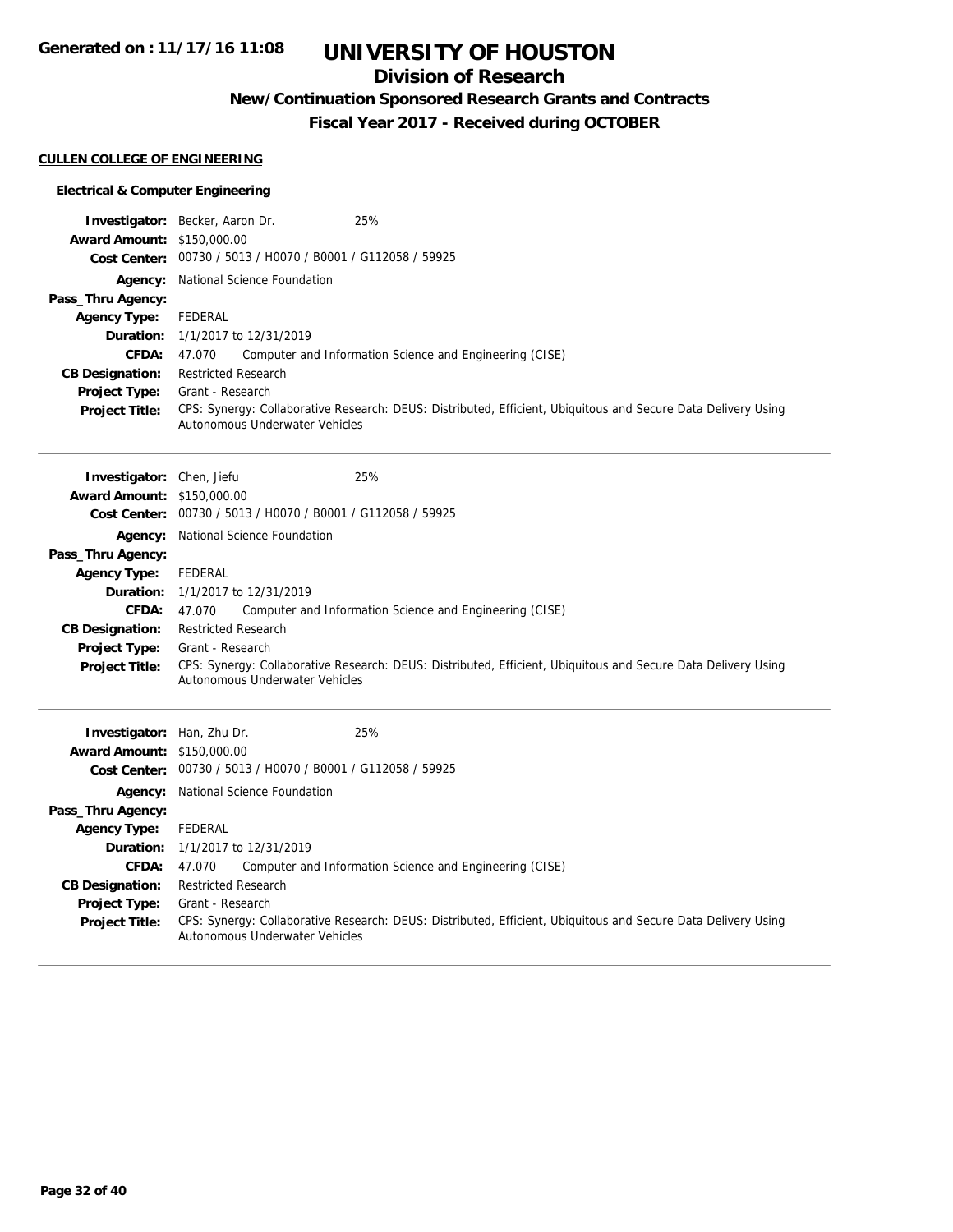### **Division of Research**

## **New/Continuation Sponsored Research Grants and Contracts**

**Fiscal Year 2017 - Received during OCTOBER**

#### **CULLEN COLLEGE OF ENGINEERING**

#### **Electrical & Computer Engineering**

| <b>Investigator:</b> Pan, Miao Dr. | 25%                                                                                                                                             |
|------------------------------------|-------------------------------------------------------------------------------------------------------------------------------------------------|
| <b>Award Amount: \$150,000.00</b>  |                                                                                                                                                 |
|                                    | Cost Center: 00730 / 5013 / H0070 / B0001 / G112058 / 59925                                                                                     |
|                                    | <b>Agency:</b> National Science Foundation                                                                                                      |
| Pass_Thru Agency:                  |                                                                                                                                                 |
| <b>Agency Type:</b>                | FEDERAL                                                                                                                                         |
|                                    | <b>Duration:</b> 1/1/2017 to 12/31/2019                                                                                                         |
| CFDA:                              | Computer and Information Science and Engineering (CISE)<br>47.070                                                                               |
| <b>CB Designation:</b>             | <b>Restricted Research</b>                                                                                                                      |
| <b>Project Type:</b>               | Grant - Research                                                                                                                                |
| <b>Project Title:</b>              | CPS: Synergy: Collaborative Research: DEUS: Distributed, Efficient, Ubiquitous and Secure Data Delivery Using<br>Autonomous Underwater Vehicles |

|                                  | 50%<br><b>Investigator:</b> Shih, Wei-Chuan Dr.                                                                        |
|----------------------------------|------------------------------------------------------------------------------------------------------------------------|
| <b>Award Amount: \$50,000.00</b> |                                                                                                                        |
|                                  | Cost Center: 00730 / 5013 / H0070 / B0001 / G111946 / 59463                                                            |
|                                  | <b>Agency:</b> National Science Foundation                                                                             |
| Pass_Thru Agency:                |                                                                                                                        |
| <b>Agency Type:</b>              | FEDERAL                                                                                                                |
|                                  | <b>Duration:</b> 1/1/2017 to 12/31/2017                                                                                |
| <b>CFDA:</b>                     | <b>Engineering Grants</b><br>47.041                                                                                    |
| <b>CB Designation:</b>           | <b>Restricted Research</b>                                                                                             |
| <b>Project Type:</b>             | Grant - Research                                                                                                       |
| <b>Project Title:</b>            | EAGER: Empowering Citizen Scientists to Monitor Environmental Waterborne Pathogens by DotLens Smartphone<br>Microscopy |

### **Industrial Engineering**

|                                  | <b>Investigator:</b> Feng, Qianmei Dr.                      | 10% |
|----------------------------------|-------------------------------------------------------------|-----|
| <b>Award Amount: \$12,985.29</b> |                                                             |     |
|                                  | Cost Center: 00730 / 5016 / H0068 / B0001 / G111849 / 59803 |     |
|                                  | Agency: Texas Department of Transportation                  |     |
| Pass_Thru Agency:                |                                                             |     |
| Agency Type: STATE               |                                                             |     |
|                                  | <b>Duration:</b> $9/1/2016$ to $8/31/2017$                  |     |
| CFDA:                            |                                                             |     |
| <b>CB Designation:</b>           | <b>Restricted Research</b>                                  |     |
| <b>Project Type:</b>             | Grant - Research                                            |     |
| <b>Project Title:</b>            | Texas Mill Test Information for Load Ratings                |     |
|                                  |                                                             |     |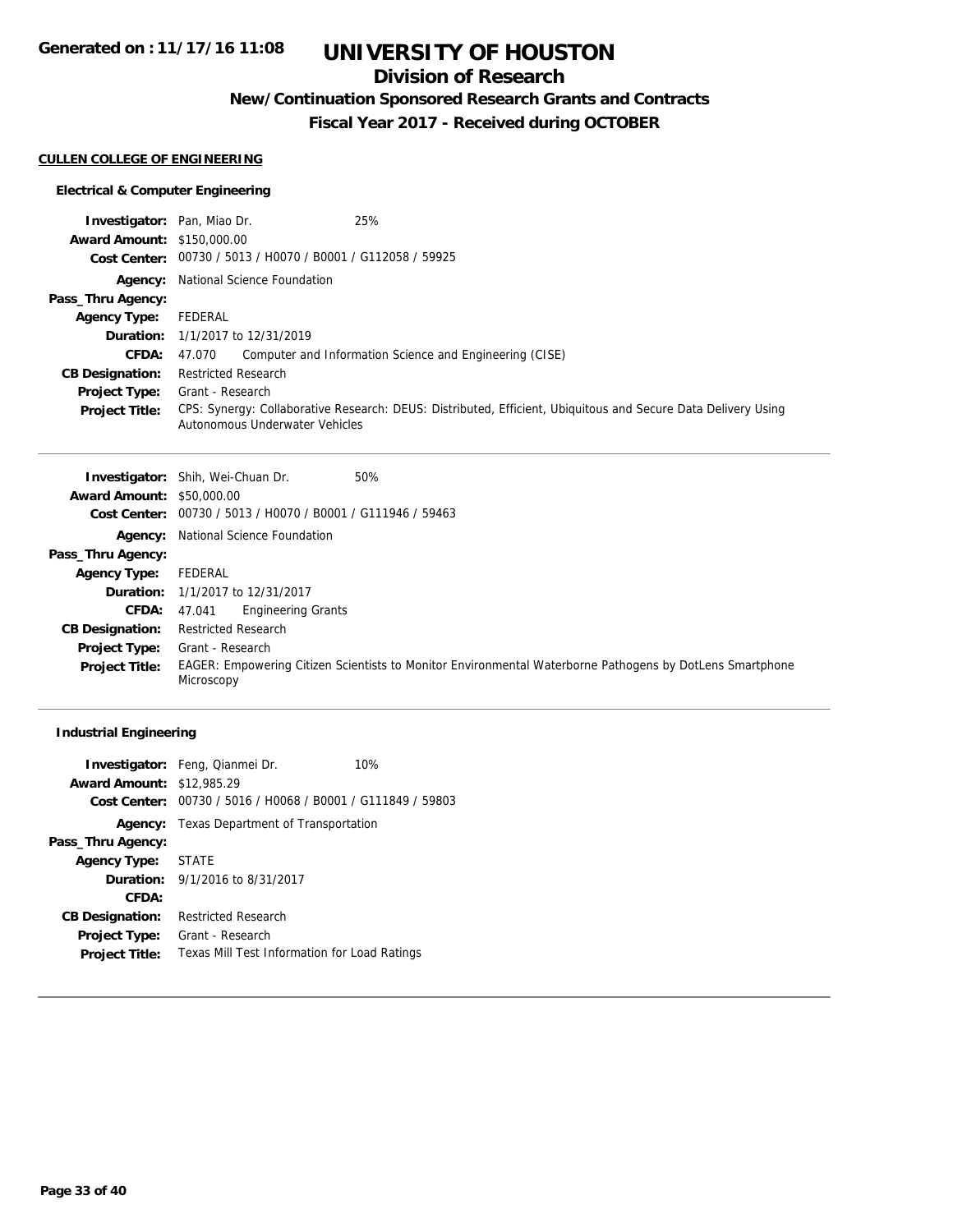## **Division of Research**

## **New/Continuation Sponsored Research Grants and Contracts**

**Fiscal Year 2017 - Received during OCTOBER**

#### **CULLEN COLLEGE OF ENGINEERING**

#### **Mechanical Engineering**

|                                  | <b>Investigator:</b> Yu, Cunjiang Dr.          | 100%                                                                  |
|----------------------------------|------------------------------------------------|-----------------------------------------------------------------------|
| <b>Award Amount: \$55,000.00</b> |                                                |                                                                       |
| Cost Center:                     | 00730 / 5021 / H0073 / B0001 / C111004 / 59373 |                                                                       |
| Agency:                          | American Chemical Society                      |                                                                       |
| Pass_Thru Agency:                |                                                |                                                                       |
| Agency Type:                     | NON PROFIT                                     |                                                                       |
|                                  | <b>Duration:</b> 9/1/2016 to 8/31/2018         |                                                                       |
| CFDA:                            |                                                |                                                                       |
| <b>CB Designation:</b>           | <b>Restricted Research</b>                     |                                                                       |
| <b>Project Type:</b>             | Grant - Research                               |                                                                       |
| <b>Project Title:</b>            |                                                | Electrically Responsive and Locally Programmable Hydrogels Composites |

| <b>Award Amount: \$6,000.00</b><br>Cost Center: | 100%<br><b>Investigator:</b> Yu, Cunjiang Dr.<br>00730 / 5043 / H0073 / B0001 / C112484 / 59910                                                                      |  |  |
|-------------------------------------------------|----------------------------------------------------------------------------------------------------------------------------------------------------------------------|--|--|
|                                                 | <b>Agency:</b> WYLE Laboratories                                                                                                                                     |  |  |
|                                                 | Pass_Thru Agency: NASA Johnson Space Center                                                                                                                          |  |  |
| <b>Agency Type:</b>                             | FEDERAL                                                                                                                                                              |  |  |
| <b>Duration:</b>                                | 9/13/2016 to 9/30/2016                                                                                                                                               |  |  |
| <b>CFDA:</b>                                    | National Aeronautics and Space Administration<br>43.000                                                                                                              |  |  |
| <b>CB Designation:</b>                          | <b>Restricted Research</b>                                                                                                                                           |  |  |
| <b>Project Type:</b>                            | Contract - Research                                                                                                                                                  |  |  |
| <b>Project Title:</b>                           | Co-Investigator Support of the NASA JSC Innovation Charge Account (ICA) Award for Design and Development of<br>the Physiological and Environmental Sensor Skin Stamp |  |  |
|                                                 | <b>Investigator:</b> Baxevanis, Theocharis Dr.<br>100%                                                                                                               |  |  |
| <b>Award Amount: \$50,000.00</b>                |                                                                                                                                                                      |  |  |

| <b>Award Amount: \$50,000.00</b> |                                                                             |  |
|----------------------------------|-----------------------------------------------------------------------------|--|
|                                  | Cost Center: 00730 / 5015 / H0073 / B0001 / G112393 / 59953                 |  |
|                                  | <b>Agency:</b> Texas A&M University (Main University)                       |  |
|                                  | <b>Pass_Thru Agency:</b> National Science Foundation                        |  |
| <b>Agency Type:</b>              | FEDERAL                                                                     |  |
|                                  | <b>Duration:</b> 9/1/2016 to 8/31/2018                                      |  |
|                                  | <b>CFDA:</b> 47.041 Engineering Grants                                      |  |
| <b>CB Designation:</b>           | Restricted Research                                                         |  |
|                                  | <b>Project Type:</b> Grant - Research                                       |  |
| <b>Project Title:</b>            | DMREF: Accelerating the Development of High Temperature Shape Memory Alloys |  |
|                                  |                                                                             |  |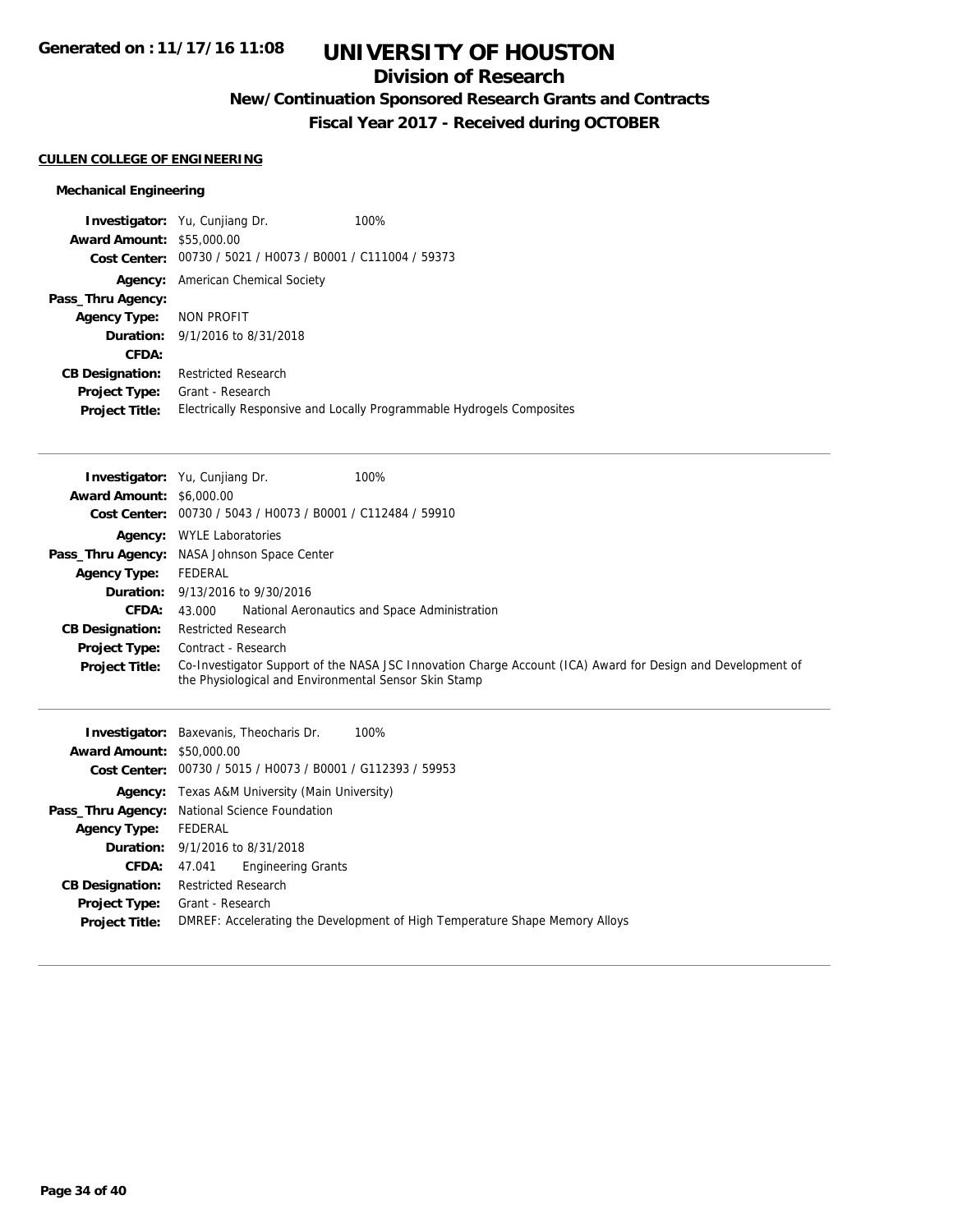### **Division of Research**

### **New/Continuation Sponsored Research Grants and Contracts**

**Fiscal Year 2017 - Received during OCTOBER**

#### **CULLEN COLLEGE OF ENGINEERING**

#### **Mechanical Engineering**

**Investigator:** Dunbar, Bonnie Dr. 25% **Award Amount:** \$75,000.00 **Cost Center:** 00730 / 5021 / H0102 / B0100 / C107517 / 55882 **Agency:** Howard Hughes Medical Institute **Pass\_Thru Agency: Agency Type:** NON PROFIT **Duration:** 9/1/2014 to 8/31/2019 **CFDA: CB Designation:** Non Restricted Research **Project Type: Project Title:** Sustaining Excellence: Introduction of Freshmen Course Instructional Changes and Student Academic Support to Increase the Six Year Graduation Rate (Persistence) of STEM Majors. Grant - Research

### **Nanosystem Manufacturing Center**

|                                  | 50%<br><b>Investigator:</b> Shih, Wei-Chuan Dr.                                                                        |
|----------------------------------|------------------------------------------------------------------------------------------------------------------------|
| <b>Award Amount: \$50,000.00</b> |                                                                                                                        |
|                                  | Cost Center: 00730 / 5013 / H0070 / B0001 / G111946 / 59463                                                            |
|                                  | <b>Agency:</b> National Science Foundation                                                                             |
| Pass_Thru Agency:                |                                                                                                                        |
| <b>Agency Type:</b>              | FEDERAL                                                                                                                |
|                                  | <b>Duration:</b> 1/1/2017 to 12/31/2017                                                                                |
| <b>CFDA:</b> $47.041$            | <b>Engineering Grants</b>                                                                                              |
| <b>CB Designation:</b>           | <b>Restricted Research</b>                                                                                             |
| <b>Project Type:</b>             | Grant - Research                                                                                                       |
| <b>Project Title:</b>            | EAGER: Empowering Citizen Scientists to Monitor Environmental Waterborne Pathogens by DotLens Smartphone<br>Microscopy |

#### **DIVISION OF RESEARCH**

#### **Texas Obesity Research Center**

| <b>Investigator:</b> Simpson, Richard Dr.<br>50%<br><b>Award Amount: \$4,886,00</b><br>Cost Center: 00730 / 5022 / H0500 / B0001 / C111498 / 58921 |  |
|----------------------------------------------------------------------------------------------------------------------------------------------------|--|
| Agency: ORRECO                                                                                                                                     |  |
| Pass_Thru Agency:                                                                                                                                  |  |
| PROFIT<br><b>Agency Type:</b>                                                                                                                      |  |
| <b>Duration:</b> 1/1/2016 to 12/31/2016                                                                                                            |  |
| CFDA:                                                                                                                                              |  |
| Restricted Research<br><b>CB Designation:</b>                                                                                                      |  |
| Grant - Research<br><b>Project Type:</b>                                                                                                           |  |
| Biomarker Profiling of Professional Athletes<br><b>Project Title:</b>                                                                              |  |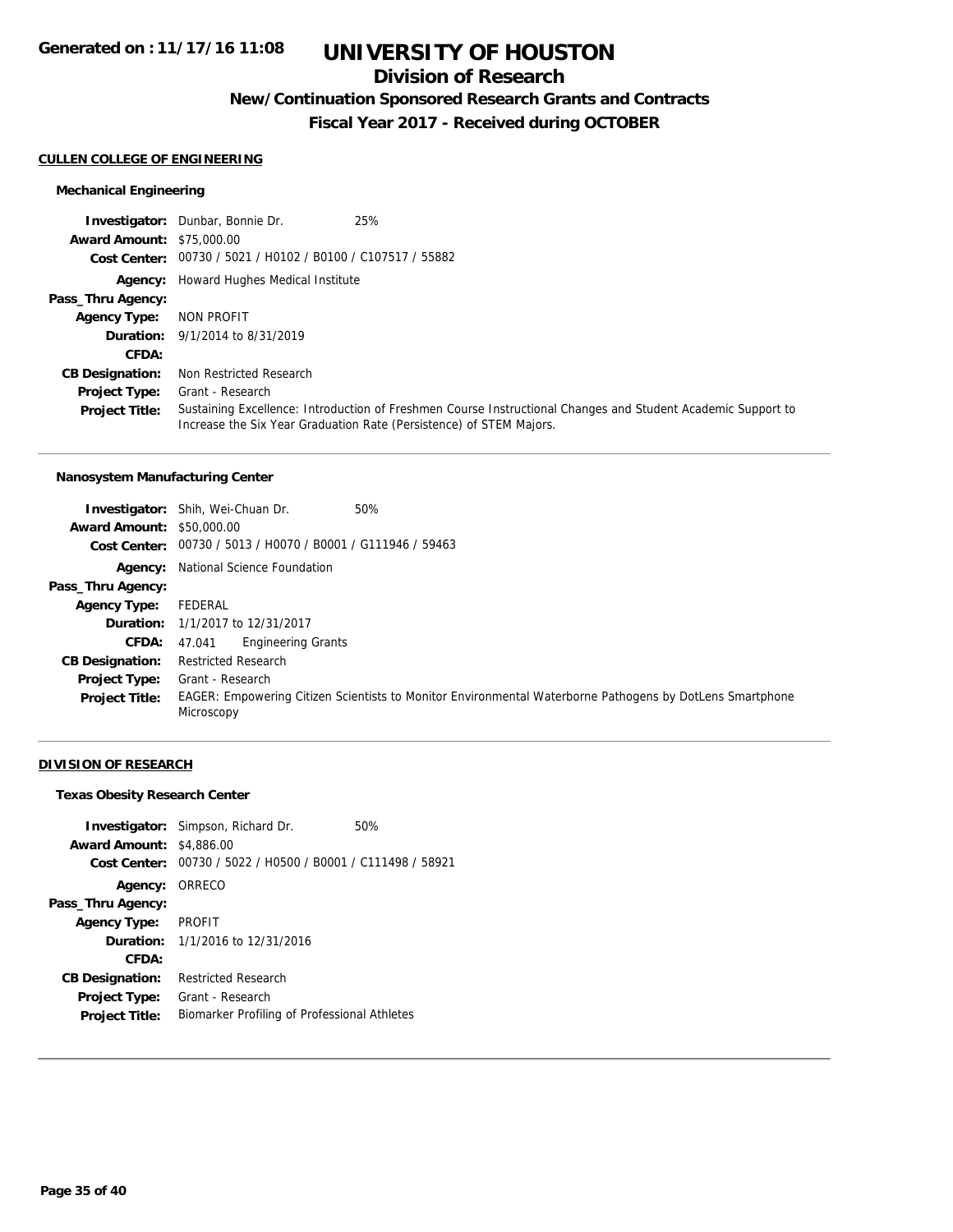### **Division of Research**

### **New/Continuation Sponsored Research Grants and Contracts**

**Fiscal Year 2017 - Received during OCTOBER**

#### **DIVISION OF RESEARCH**

#### **TIMES**

|                                  | 80%<br><b>Investigator:</b> Barr, Christopher Dr.                                                              |
|----------------------------------|----------------------------------------------------------------------------------------------------------------|
| <b>Award Amount: \$27,628.80</b> |                                                                                                                |
|                                  | Cost Center: 00730 / 5013 / H0288 / B0001 / G104249 / 51746                                                    |
|                                  | <b>Agency:</b> Georgia State University                                                                        |
|                                  | <b>Pass_Thru Agency:</b> Institute of Education Sciences                                                       |
| <b>Agency Type:</b>              | FEDERAL                                                                                                        |
|                                  | <b>Duration:</b> 9/17/2012 to 8/31/2017                                                                        |
| <b>CFDA:</b>                     | 84.305 Education Research, Development and Dissemination                                                       |
| <b>CB Designation:</b>           | <b>Restricted Research</b>                                                                                     |
| <b>Project Type:</b>             | Grant - Research                                                                                               |
| <b>Project Title:</b>            | Developing instructional approaches suited to the cognitive and motivational needs of struggling adult readers |

| <b>Investigator:</b> Fletcher, Jack Dr.<br>80%                                    |  |  |
|-----------------------------------------------------------------------------------|--|--|
| <b>Award Amount: \$38,336.80</b>                                                  |  |  |
| Cost Center: 00730 / 5013 / H0288 / B0001 / G110413 / 57754                       |  |  |
| <b>Agency:</b> George Washington University                                       |  |  |
| <b>Pass_Thru Agency:</b> National Institute of Child Health and Human Development |  |  |
| FEDERAL                                                                           |  |  |
| <b>Duration:</b> 7/1/2015 to 6/30/2017                                            |  |  |
| 93.865 Center for Research for Mothers and Children                               |  |  |
| <b>Restricted Research</b>                                                        |  |  |
| Grant - Research                                                                  |  |  |
| A Follow-up of Children Enrolled in the Management of Myelomening ocele Study     |  |  |
|                                                                                   |  |  |

### **GRADUATE COLLEGE OF SOCIAL WORK**

#### **Child & Family for Innovative Research**

| <b>Award Amount: \$479,999.00</b>             | <b>Investigator:</b> Sampson, McClain Dr.<br>100%<br>Cost Center: 00730 / 5013 / H0509 / B0001 / G108552 / 56506 |
|-----------------------------------------------|------------------------------------------------------------------------------------------------------------------|
|                                               | <b>Agency:</b> Health Resources and Services Administration                                                      |
| Pass_Thru Agency:                             |                                                                                                                  |
| <b>Agency Type:</b>                           | FEDERAL                                                                                                          |
|                                               | <b>Duration:</b> 9/30/2014 to 9/29/2017                                                                          |
| <b>CFDA:</b>                                  | 93.243 Substance Abuse and Mental Health Services - Projects of Regional and National Significance               |
| <b>CB Designation:</b>                        | Non Research                                                                                                     |
| <b>Project Type:</b><br><b>Project Title:</b> | Grant - Research<br>GLOBE-Youth: Culturally Sensitive Behavioral Health Training for Social Workers              |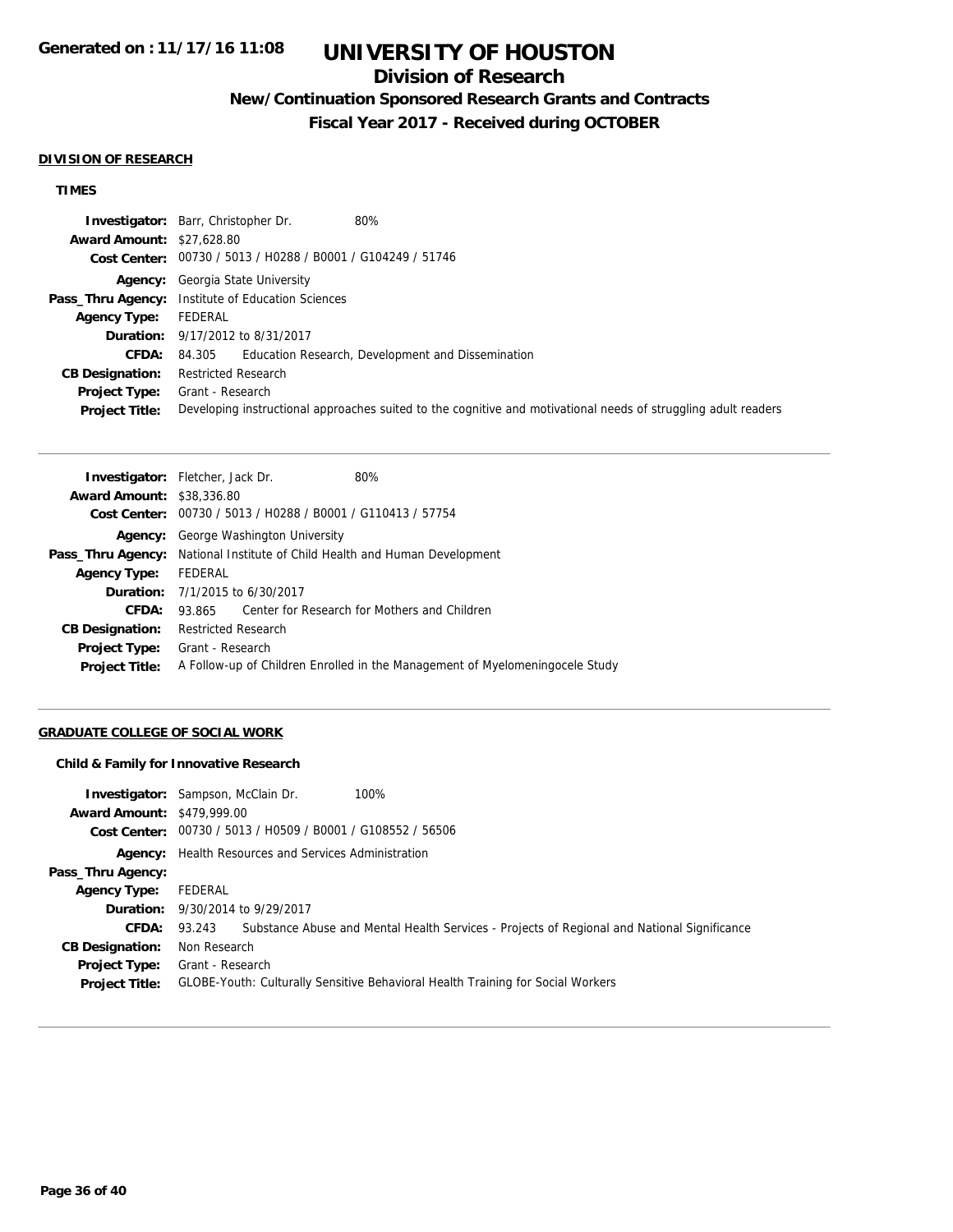### **Division of Research**

## **New/Continuation Sponsored Research Grants and Contracts**

**Fiscal Year 2017 - Received during OCTOBER**

#### **GRADUATE COLLEGE OF SOCIAL WORK**

#### **Dean, Social Work**

|                                 | 100%<br><b>Investigator:</b> Miyawaki, Christina                                                                                                |
|---------------------------------|-------------------------------------------------------------------------------------------------------------------------------------------------|
| <b>Award Amount: \$7,000.00</b> |                                                                                                                                                 |
|                                 | Cost Center: 00730 / 5021 / H0129 / B0001 / C111625 / 59911                                                                                     |
|                                 | Agency: Council on Social Work Education                                                                                                        |
| Pass_Thru Agency:               |                                                                                                                                                 |
| <b>Agency Type:</b>             | NON PROFIT                                                                                                                                      |
|                                 | <b>Duration:</b> 9/1/2016 to 11/30/2017                                                                                                         |
| CFDA:                           |                                                                                                                                                 |
| <b>CB Designation:</b>          | <b>Restricted Research</b>                                                                                                                      |
| <b>Project Type:</b>            | Grant - Research                                                                                                                                |
| <b>Project Title:</b>           | Filial Responsibility and Acculturation among Chinese-American Family Caregivers of Older Adults in Houston, Texas:<br>Mental and Health Impact |

|                                   | <b>Investigator:</b> Bromfield, Nicole Dr.                  | 50%                                                                         |  |
|-----------------------------------|-------------------------------------------------------------|-----------------------------------------------------------------------------|--|
| <b>Award Amount: \$162,500.00</b> |                                                             |                                                                             |  |
|                                   | Cost Center: 00730 / 5013 / H0129 / H0001 / G111311 / 59878 |                                                                             |  |
|                                   | <b>Agency:</b> Health Resources and Services Administration |                                                                             |  |
| Pass_Thru Agency:                 |                                                             |                                                                             |  |
| <b>Agency Type:</b>               | FEDERAL                                                     |                                                                             |  |
|                                   | <b>Duration:</b> 7/1/2016 to 6/30/2017                      |                                                                             |  |
| <b>CFDA:</b>                      | 93.925                                                      | Scholarships for Health Professions Students from Disadvantaged Backgrounds |  |
| <b>CB Designation:</b>            | Non Research                                                |                                                                             |  |
| <b>Project Type:</b>              | Grant - Scholarship/Fellowship                              |                                                                             |  |
| <b>Project Title:</b>             | Scholarships for Disadvantaged Students                     |                                                                             |  |
|                                   |                                                             |                                                                             |  |

|                                   | 50%<br><b>Investigator:</b> Mollhagen, Amber Ms.                                      |
|-----------------------------------|---------------------------------------------------------------------------------------|
| <b>Award Amount: \$162,500.00</b> |                                                                                       |
|                                   | Cost Center: 00730 / 5013 / H0129 / H0001 / G111311 / 59878                           |
|                                   | <b>Agency:</b> Health Resources and Services Administration                           |
| Pass_Thru Agency:                 |                                                                                       |
| <b>Agency Type:</b>               | FEDERAL                                                                               |
|                                   | <b>Duration:</b> 7/1/2016 to 6/30/2017                                                |
| <b>CFDA:</b>                      | Scholarships for Health Professions Students from Disadvantaged Backgrounds<br>93.925 |
| <b>CB Designation:</b>            | Non Research                                                                          |
| <b>Project Type:</b>              | Grant - Scholarship/Fellowship                                                        |
| <b>Project Title:</b>             | Scholarships for Disadvantaged Students                                               |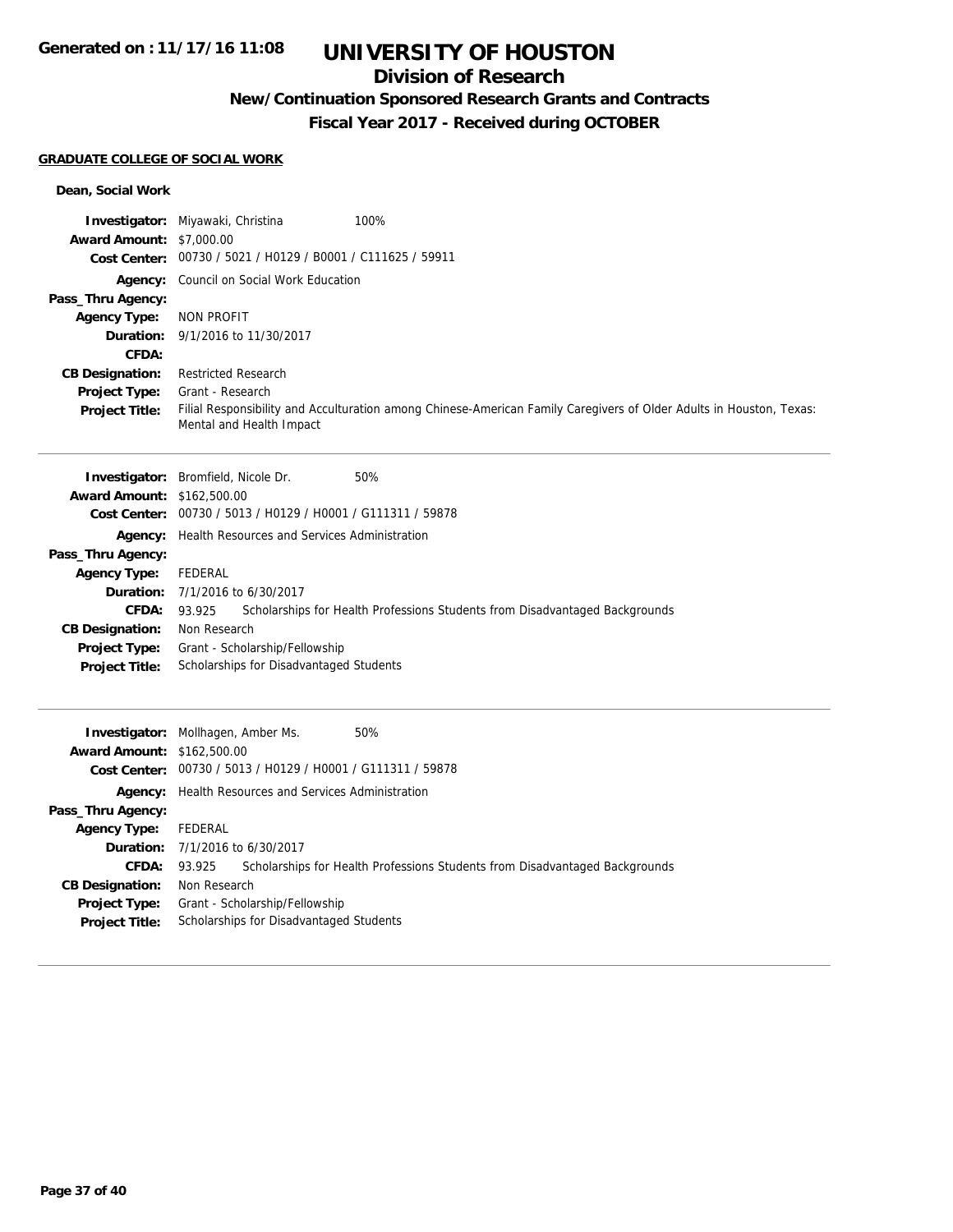## **Division of Research**

**New/Continuation Sponsored Research Grants and Contracts**

**Fiscal Year 2017 - Received during OCTOBER**

#### **HILTON COLLEGE OF HOTEL AND RESTAURANT MANAGEMENT**

#### **Hotel and Restaurant Management**

| <b>Investigator:</b> Bowen, John Dr. |                                                                   |  | 50%                                             |
|--------------------------------------|-------------------------------------------------------------------|--|-------------------------------------------------|
| <b>Award Amount: \$25,000.00</b>     |                                                                   |  |                                                 |
|                                      | Cost Center: 00730 / 5013 / H0081 / A0001 / G112507 / 59936       |  |                                                 |
| Agency:                              | National Institute of Food and Agriculture                        |  |                                                 |
| Pass_Thru Agency:                    |                                                                   |  |                                                 |
| <b>Agency Type:</b>                  | FEDERAL                                                           |  |                                                 |
|                                      | <b>Duration:</b> 9/22/2016 to 9/22/2017                           |  |                                                 |
| CFDA:                                | 10.310                                                            |  | Agriculture and Food Research Initiative (AFRI) |
| <b>CB Designation:</b>               | Non Research                                                      |  |                                                 |
| <b>Project Type:</b>                 | Grant - Instruction                                               |  |                                                 |
| <b>Project Title:</b>                | Augmented Reality to Enhance Food Safety Practices in Foodservice |  |                                                 |

| <b>Investigator:</b> Sirsat, Sujata Dr. |                                                                   |  | 50%                                             |  |
|-----------------------------------------|-------------------------------------------------------------------|--|-------------------------------------------------|--|
| <b>Award Amount: \$25,000.00</b>        |                                                                   |  |                                                 |  |
| Cost Center:                            | 00730 / 5013 / H0081 / A0001 / G112507 / 59936                    |  |                                                 |  |
| Agency:                                 | National Institute of Food and Agriculture                        |  |                                                 |  |
| Pass_Thru Agency:                       |                                                                   |  |                                                 |  |
| <b>Agency Type:</b>                     | FEDERAL                                                           |  |                                                 |  |
|                                         | <b>Duration:</b> 9/22/2016 to 9/22/2017                           |  |                                                 |  |
| CFDA:                                   | 10.310                                                            |  | Agriculture and Food Research Initiative (AFRI) |  |
| <b>CB Designation:</b>                  | Non Research                                                      |  |                                                 |  |
| <b>Project Type:</b>                    | Grant - Instruction                                               |  |                                                 |  |
| <b>Project Title:</b>                   | Augmented Reality to Enhance Food Safety Practices in Foodservice |  |                                                 |  |
|                                         |                                                                   |  |                                                 |  |

### **SCHOOL OF NURSING**

#### **Dean, School of Nursing**

|                               | <b>Investigator:</b> Moreland, Earline                      | 100%                                                                                                |
|-------------------------------|-------------------------------------------------------------|-----------------------------------------------------------------------------------------------------|
| <b>Award Amount: \$500.00</b> |                                                             |                                                                                                     |
|                               | Cost Center: 00730 / 5021 / H0586 / B0100 / C111055 / 59912 |                                                                                                     |
|                               |                                                             | Agency: Sigma Theta Tau International Honor Society of Nursing - Phi Chi Chapter                    |
| Pass_Thru Agency:             |                                                             |                                                                                                     |
| <b>Agency Type:</b>           | NON PROFIT                                                  |                                                                                                     |
|                               | <b>Duration:</b> 1/4/2016 to 12/15/2017                     |                                                                                                     |
| CFDA:                         |                                                             |                                                                                                     |
| <b>CB Designation:</b>        | Non Restricted Research                                     |                                                                                                     |
| <b>Project Type:</b>          | Grant - Research                                            |                                                                                                     |
| <b>Project Title:</b>         |                                                             | Identifying barriers to student clinical placement from the acute care clinical partner perspective |
|                               |                                                             |                                                                                                     |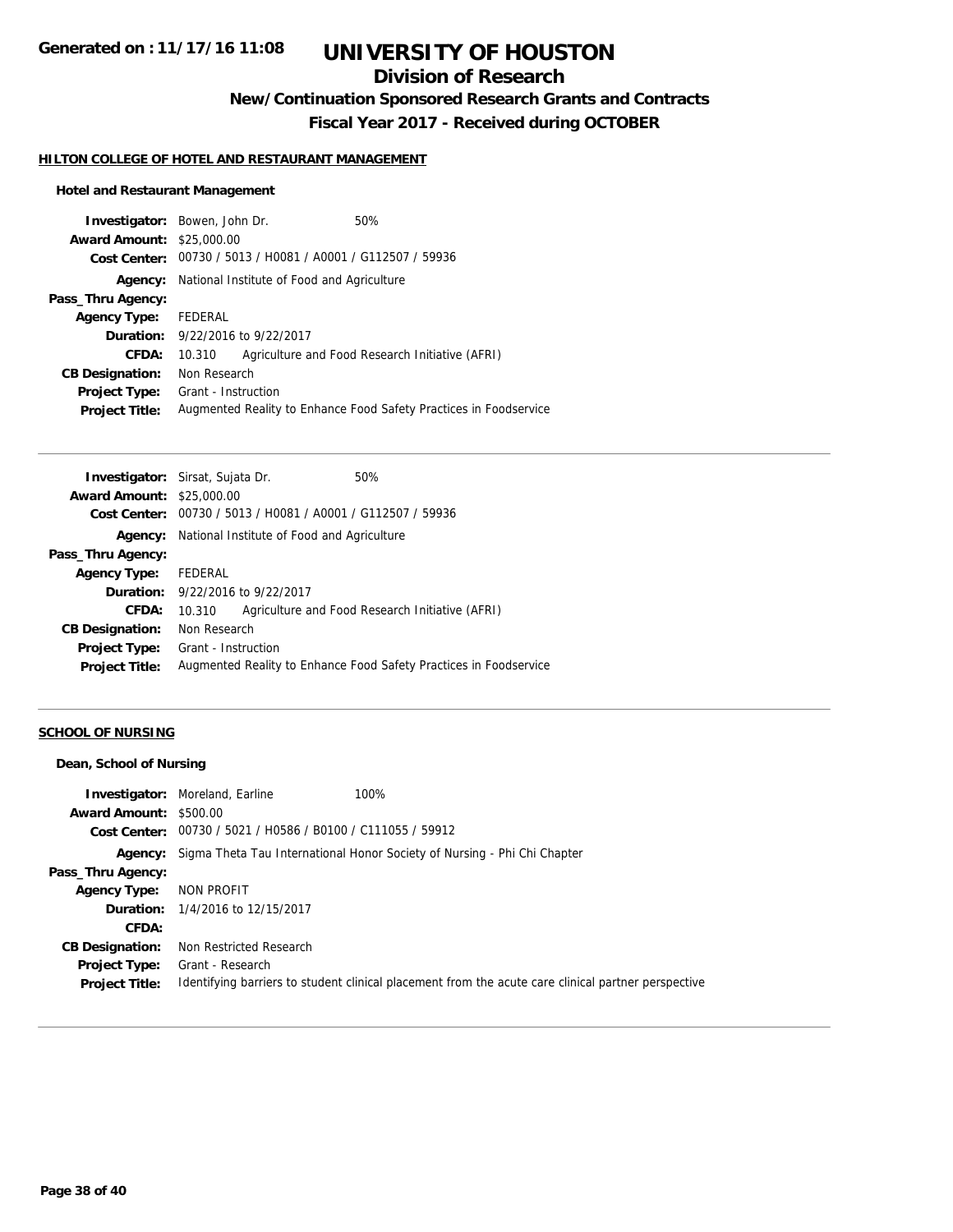## **Division of Research**

## **New/Continuation Sponsored Research Grants and Contracts**

**Fiscal Year 2017 - Received during OCTOBER**

#### **SENIOR V.P. FOR ACADEMIC AFFAIRS AND PROVOST**

### **UH Energy**

|                                  | 100%<br><b>Investigator:</b> Stewart, Robert Dr.                                   |                                                                                                      |
|----------------------------------|------------------------------------------------------------------------------------|------------------------------------------------------------------------------------------------------|
| <b>Award Amount: \$15,000.00</b> |                                                                                    |                                                                                                      |
|                                  | Cost Center: 00730 / 5014 / H0109 / B0001 / G111526 / 59377                        |                                                                                                      |
|                                  | <b>Agency:</b> Texas Commission on Environmental Quality                           |                                                                                                      |
|                                  | <b>Pass_Thru Agency:</b> U.S. Department of Treasury                               |                                                                                                      |
| Agency Type:                     | FEDERAL                                                                            |                                                                                                      |
|                                  | <b>Duration:</b> 2/1/2016 to 12/31/2016                                            |                                                                                                      |
|                                  | <b>CFDA:</b> 21.015 Resources and Ecosystems Sustainability, Tourist Opportunities |                                                                                                      |
| <b>CB Designation:</b>           | <b>Restricted Research</b>                                                         |                                                                                                      |
| <b>Project Type:</b>             | Grant - Research                                                                   |                                                                                                      |
| <b>Project Title:</b>            |                                                                                    | Marine Drilling Hazard Mitigation and Production Facility Monitoring using Seismic and Sonar Imaging |

#### **UH LAW CENTER**

#### **Dean, Law**

|                                  | 100%<br><b>Investigator:</b> Heppard, Janet Dr.                              |
|----------------------------------|------------------------------------------------------------------------------|
| <b>Award Amount: \$30,000.00</b> |                                                                              |
|                                  | Cost Center: 00730 / 5021 / H0098 / C0001 / C111880 / 59813                  |
| Agency:                          | Texas Equal Access to Justice Foundation                                     |
| Pass_Thru Agency:                |                                                                              |
| Agency Type: FOUNDATION          |                                                                              |
|                                  | <b>Duration:</b> 9/1/2016 to 8/31/2017                                       |
| CFDA:                            |                                                                              |
| <b>CB Designation:</b>           | Non Research                                                                 |
| <b>Project Type:</b>             | Grant - Public Service                                                       |
| <b>Project Title:</b>            | Law Center Immigration Clinic CVCLS Low Income Population--Grant Application |